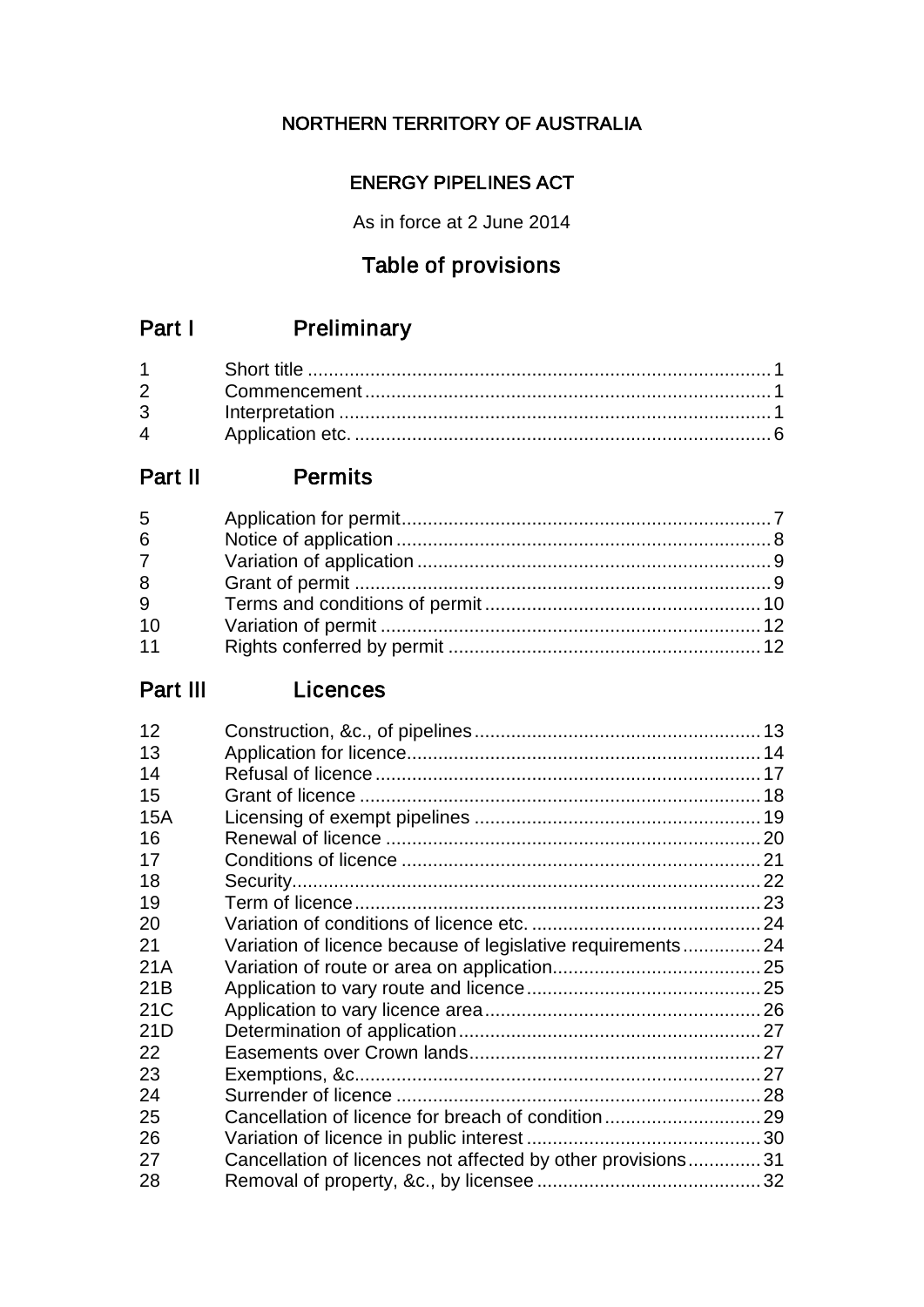| 29  |  |
|-----|--|
| 30  |  |
| 31  |  |
| 32  |  |
| 32A |  |

# Part IV Construction, operation and maintenance of pipeline

| 34  | Construction to comply with prescribed standards35              |    |
|-----|-----------------------------------------------------------------|----|
| 35  | Restoration of agricultural land after construction             | 36 |
| 36  |                                                                 |    |
| 37  |                                                                 |    |
| 37A |                                                                 |    |
| 38  | Consent to commencement or resumption of operations or          |    |
|     |                                                                 | 38 |
| 38A | Statutory restrictions for purposes of <i>Land Title Act</i> 39 |    |
| 39  |                                                                 |    |
| 40  |                                                                 | 40 |
| 41  |                                                                 |    |
| 42  | Directions as to conveyances of energy-producing hydro-         |    |
|     |                                                                 | 40 |
| 43  |                                                                 |    |

# Part V Registration of licences and related instruments

| 44 |                                                                      |  |
|----|----------------------------------------------------------------------|--|
| 45 | Minister may require registration of information 46                  |  |
| 46 |                                                                      |  |
| 47 | Entries in register on devolution of rights of registered holder 48  |  |
| 48 |                                                                      |  |
| 49 | Approval and registration of instrument creating, &c., interests  48 |  |
| 50 |                                                                      |  |
| 51 |                                                                      |  |
| 52 | Power of Minister to require information as to proposed              |  |
|    |                                                                      |  |
| 53 | Production and inspection of books, records and documents50          |  |
| 54 |                                                                      |  |
| 55 |                                                                      |  |
| 56 |                                                                      |  |
| 57 |                                                                      |  |
| 58 |                                                                      |  |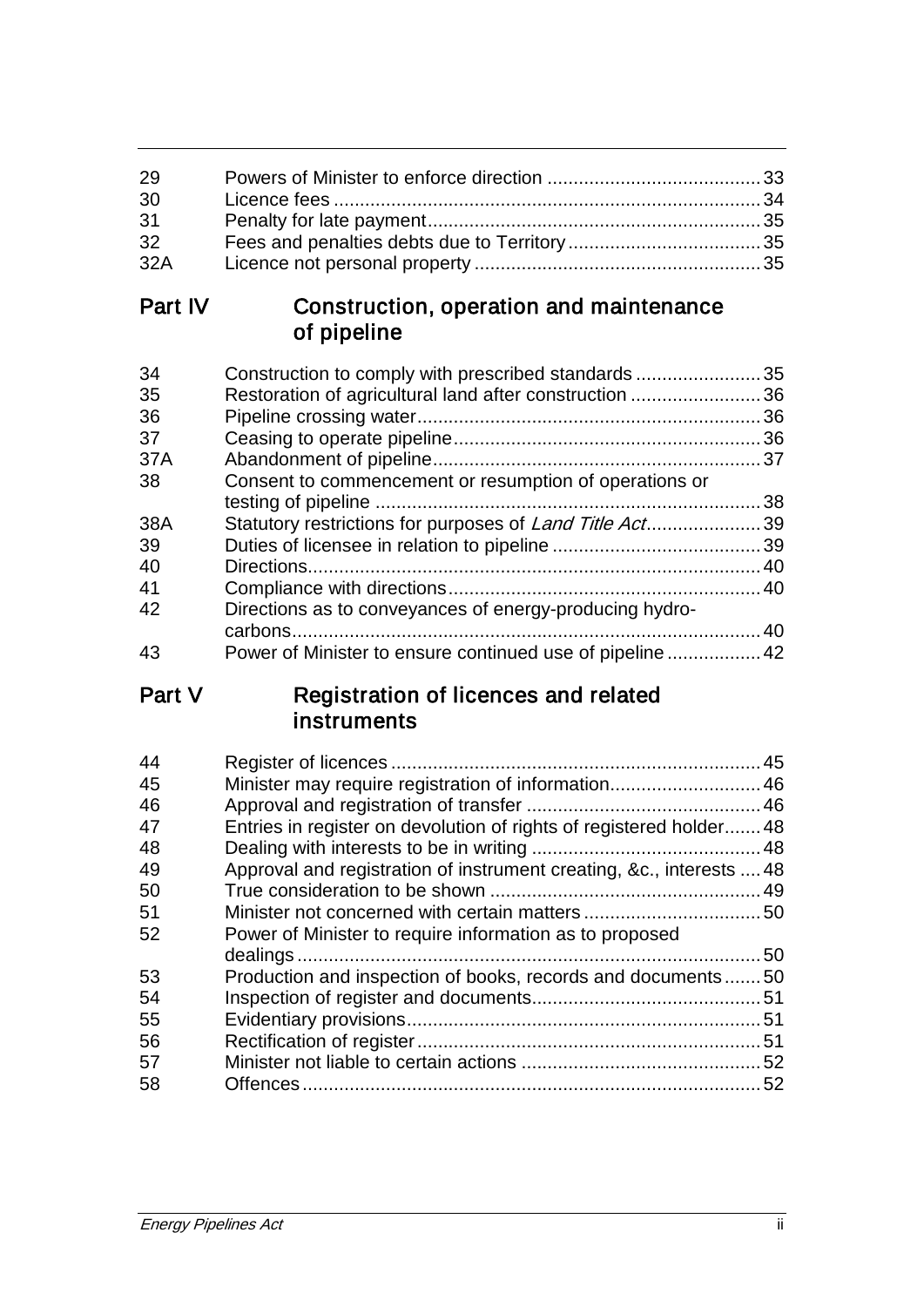# Part VA Environmental management

# Division 1 General environmental offences

| 58A |  |
|-----|--|
| 58B |  |
| 58C |  |
| 58D |  |
|     |  |

# Division 2 Liabilities of employers, employees etc.

| 58F | Actions etc. of employee or agent of body corporate are those |  |
|-----|---------------------------------------------------------------|--|
|     |                                                               |  |
| 58G | Director may be liable for offence of body corporate58        |  |
| 58H |                                                               |  |

# Part VI Miscellaneous

| 59  | 59  |
|-----|-----|
| 59A |     |
| 60  |     |
| 61  | .60 |
| 62  | 60  |
| 63  |     |
| 63A |     |
| 64  |     |
| 64A |     |
| 65  |     |
| 66  |     |
| 67  | 64  |
| 67A | 64  |
| 67B |     |
| 68  | 66  |
|     |     |

### ENDNOTES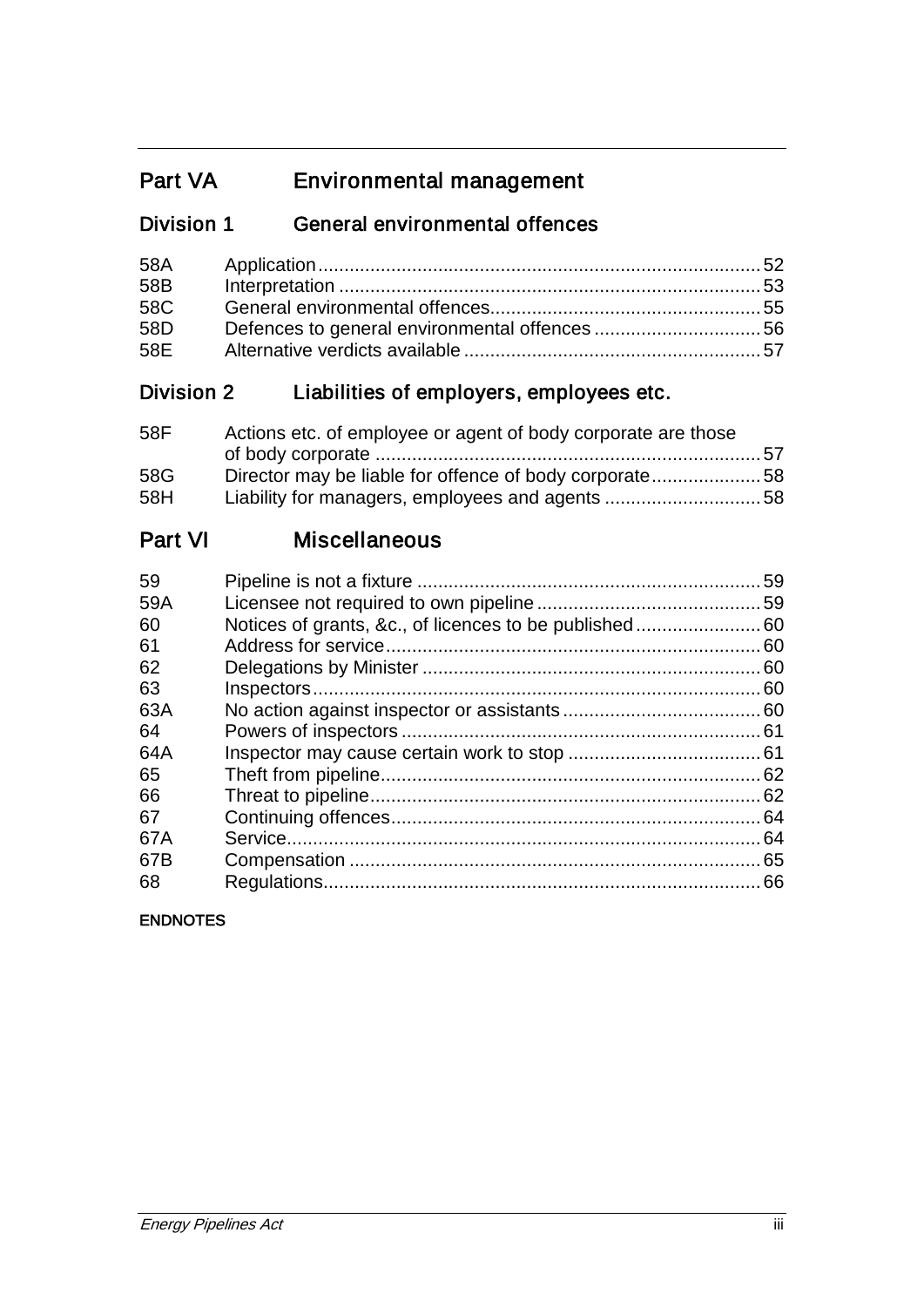# NORTHERN TERRITORY OF AUSTRALIA

As in force at 2 June 2014 \_\_\_\_\_\_\_\_\_\_\_\_\_\_\_\_\_\_\_\_

\_\_\_\_\_\_\_\_\_\_\_\_\_\_\_\_\_\_\_\_

## ENERGY PIPELINES ACT

An Act to make provision for the construction, operation, maintenance and cessation of use or abandonment of pipelines for the conveyance of energy-producing hydro-carbons, and for related purposes

## Part I Preliminary

#### 1 Short title

This Act may be cited as the *Energy Pipelines Act*.

#### 2 Commencement

This Act shall come into operation on a date to be fixed by the Administrator by notice in the *Gazette*.

#### 3 Interpretation

(1) In this Act, unless the contrary intention appears:

#### affected land or waters:

- (a) means land or waters comprised in, or proposed to be comprised in, a permit or licence; and
- (b) in relation to a licence, includes the corridor described in section 66.

#### apparatus or works means:

- (a) structures for protecting or supporting a pipeline; or
- (b) storage tanks, loading terminals and works and buildings used or to be used for purposes connected with or incidental to the operation of a pipeline,

and fixed equipment or machinery used or to be used for purposes connected with or incidental to the operation or use thereof.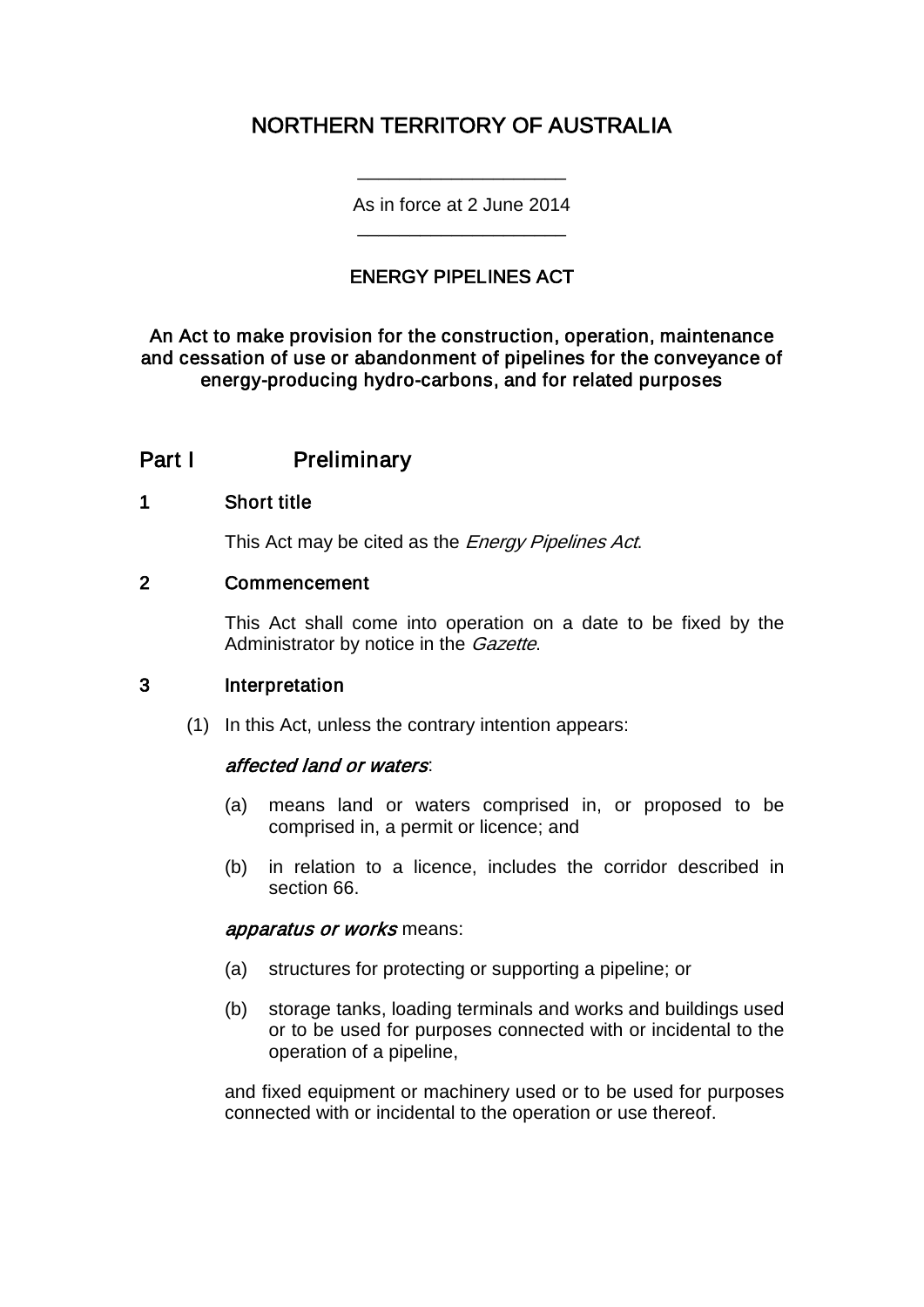**Crown lands** means all lands of the Territory, including:

- (a) the bed of the sea within the limits of the Territory;
- (b) an estate in fee simple held by the Territory; and
- (c) reserved or dedicated land,

but does not include land the subject of an incomplete purchase.

energy-producing hydro-carbon means a naturally occurring or refined hydro-carbon or mixture of hydro-carbons, whether in a liquid, solid or gaseous state, or such a hydro-carbon or mixture of hydro-carbons mixed with such other substances as may be present.

*incomplete purchase*, in relation to land, means a conditional purchase or a purchase by auction or otherwise of the fee simple from the Crown under the *Crown Lands Act* in respect of which any of the purchase money remains unpaid.

*inspector* means a person appointed as an inspector under section 63.

#### land means:

- (a) land held for an estate in fee simple other than land referred to in paragraph (b) or (d);
- (b) Crown land;
- (c) land the subject of an incomplete purchase;
- (d) a perpetual lease under the *Crown Lands Act* or a perpetual pastoral lease under the Pastoral Land Act,
- (e) land, not being Crown land, owned by or vested in a person on behalf of the Crown or a public authority; and
- (f) land or waters in respect of which there are native title rights and interests.

**licence** means a licence granted under Part III or section 43.

*licence area*, in relation to a licence, means the land specified in the licence as being the licence area.

*licensee* means the registered holder of a licence.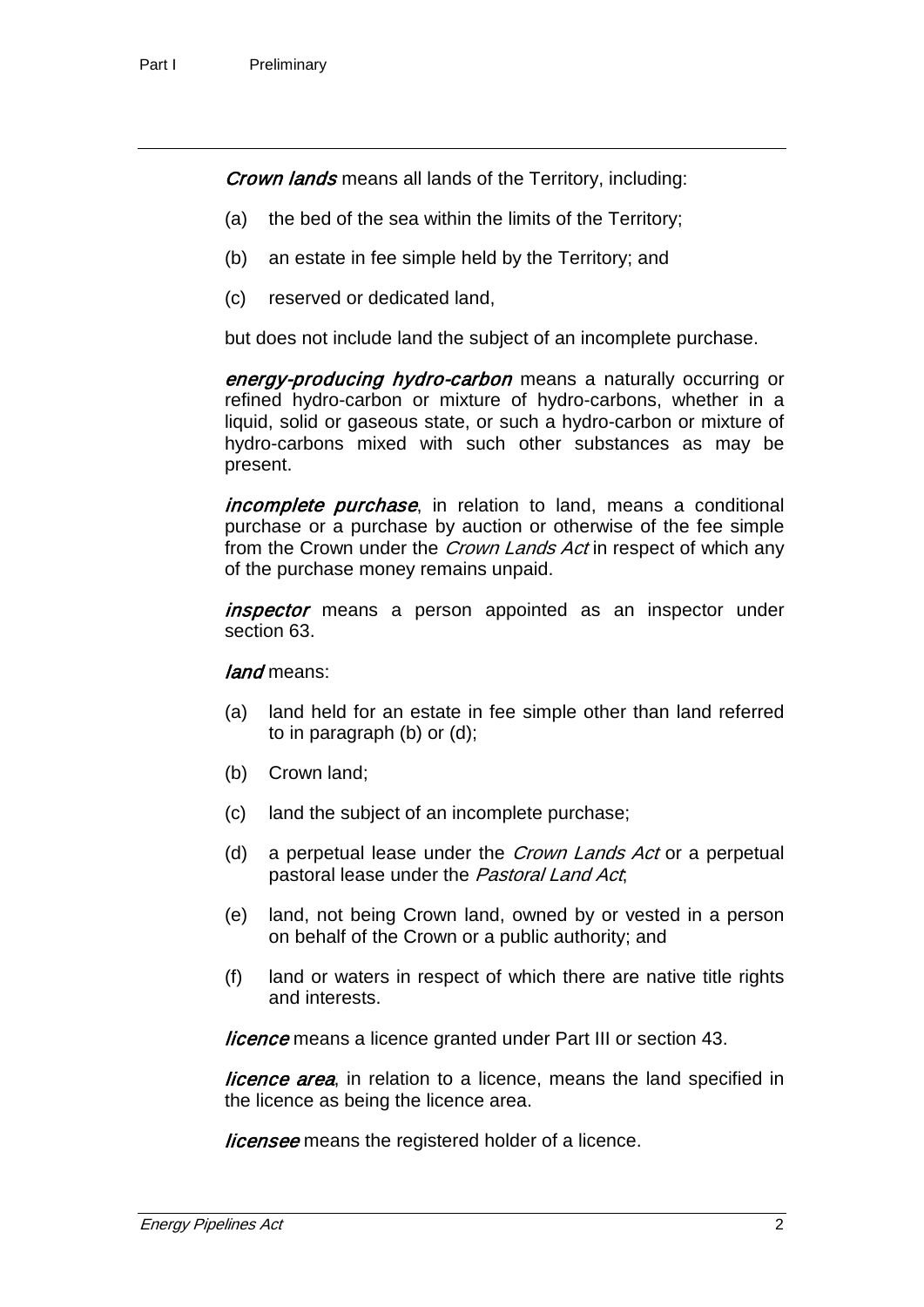native title and native title rights and interests have the meaning given in section 223 of the Native Title Act.

Native Title Act means the Native Title Act 1993 of the Commonwealth.

native title holder has the meaning given in section 224 of the Native Title Act.

#### owner:

- (a) in relation to land, other than Crown land or land owned by or vested in a person on behalf of the Crown or a public authority representing the Crown, includes every person who jointly or severally, whether at law or in equity:
	- (i) is entitled to the land for an estate in fee simple;
	- (ii) is the purchaser under an incomplete purchase, the holder of a perpetual lease under the *Crown Lands Act* or a perpetual pastoral lease under the Pastoral Land Act or a person (not being the purchaser under an incomplete purchase) to whom a person on behalf of the Crown, or a public authority, has lawfully contracted to convey or transfer the fee simple; or
	- (iii) is entitled to receive, or is in receipt of, or if the land were let to a tenant would be entitled to receive, the rents and profits thereof, whether as beneficial owner, trustee, mortgagee in possession, or otherwise;
- (b) in relation to Crown land and land (not being land specified in a contract referred to in paragraph (a)(ii)) owned by or vested in a person on behalf of the Crown, means the Crown or that person; and
- (c) in relation to land (not being land specified in a contract referred to in paragraph (a)(ii)) owned by or vested in a public authority, means that public authority.

partly cancelled, in relation to a licence, means cancelled as to part of the pipeline or some of the apparatus or works the subject of the licence.

*permit* means a permit granted under Part II.

**permittee** means the registered holder of a permit.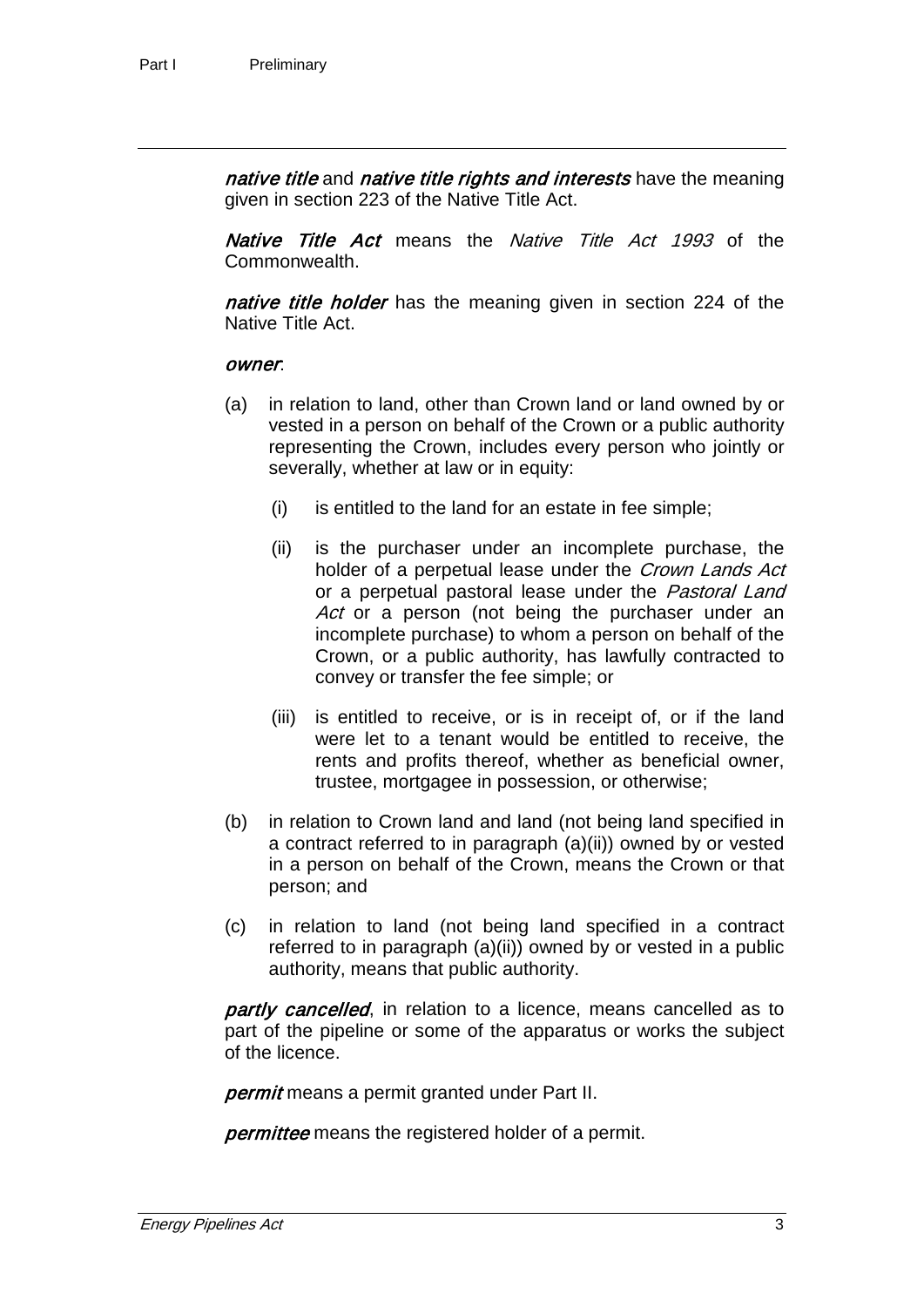**pipeline** means a pipe or system of pipes that has or have a maximum allowable operating pressure greater than 1050 kilopascals or a hoop stress (being a circumferential stress arising from internal pressure) that is, at one or more positions, greater than 20% of the specified minimum yield stress specified in the manufacturing standard with which the pipe complies and that are used or intended to be used for the conveyance of an energyproducing hydro-carbon, and includes:

- (a) all structures for protecting or supporting a pipeline; and
- (b) all loading terminals, works and buildings and all fittings, pumps, tanks, appurtenances and appliances,

used in connection with a pipeline, but does not include:

- (c) a pipeline as defined in the Petroleum (Submerged Lands) Act;
- (e) a pipeline constructed or to be constructed on land used for residential, business, agricultural, commercial or industrial purposes, designed for use solely for the residential, business, agricultural, commercial or industrial purposes carried on that land and situated wholly within the boundaries of that land; or
- (f) a pipeline or a pipeline of a class declared under section 4(2) to be a pipeline in respect of which a licence is not required.

#### public *authority* means:

- (a) a minister acting in his official capacity under an Act; or
- (b) a statutory corporation; or
- (c) a local government council.

register means the register kept under section 44.

registered holder, in relation to a licence, means the person whose name is, for the time being, shown in the register as being the holder of the licence.

registered native title body corporate has the meaning given in section 253 of the Native Title Act.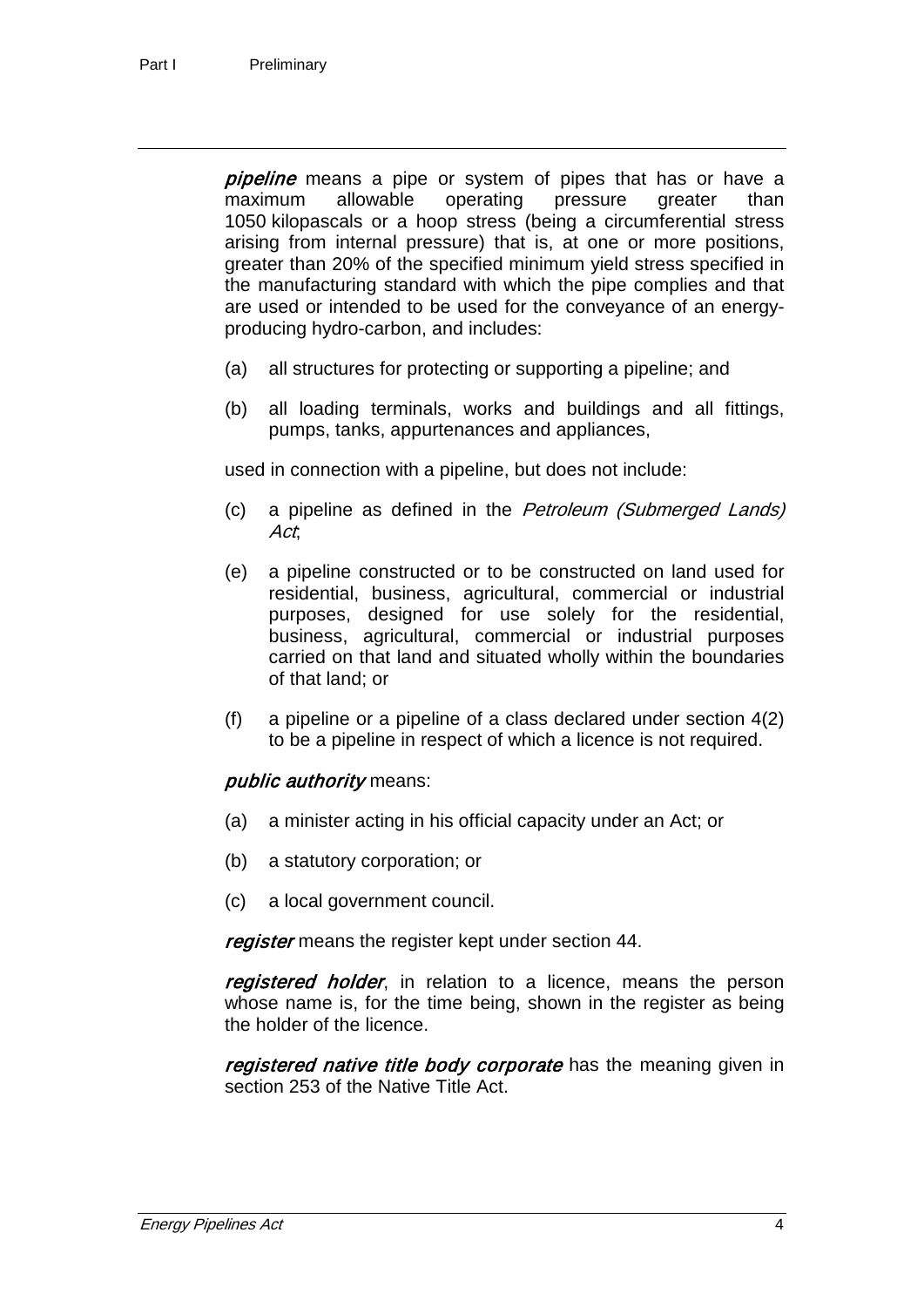registered native title claimant has the meaning given in section 253 of the Native Title Act or, if the claimant is replaced under section 66B of that Act, means the person who replaced the claimant.

#### registered native title rights and interests means:

- (a) in relation to a registered native title claimant the native title rights and interests of the claimant described in the relevant entry on the Register of Native Title Claims established and maintained in accordance with Part 7 of the Native Title Act; and
- (b) in relation to a registered native title body corporate the native title rights and interests of the body corporate described in the relevant entry on the National Native Title Register established and maintained under Part 8 of the Native Title Act.

**Registrar** means the person for the time being appointed as Registrar for the purposes of the Petroleum Act.

relinquished area, in relation to a licence:

- (a) that has expired or been wholly cancelled means the licence area; and
- (b) that has been partly cancelled means that part of the licence area on which is situated the part of the pipeline in respect of which the licence was partly cancelled.

representative Aboriginal/Torres Strait Islander body has the meaning given in section 253 of the Native Title Act.

**Tribunal** means the Lands, Planning and Mining Tribunal established by the Lands, Planning and Mining Tribunal Act.

wholly cancelled, in relation to a licence, means cancelled as to the whole of the pipeline the subject of the licence.

- (2) In this Act, a reference to:
	- (a) a pipeline on land, includes a reference to a pipeline in, under, through, across or above the surface of the land;
	- (b) a pipeline, includes a reference to part of a pipeline;
	- (c) a licence, includes a reference to a licence as varied under this Act; and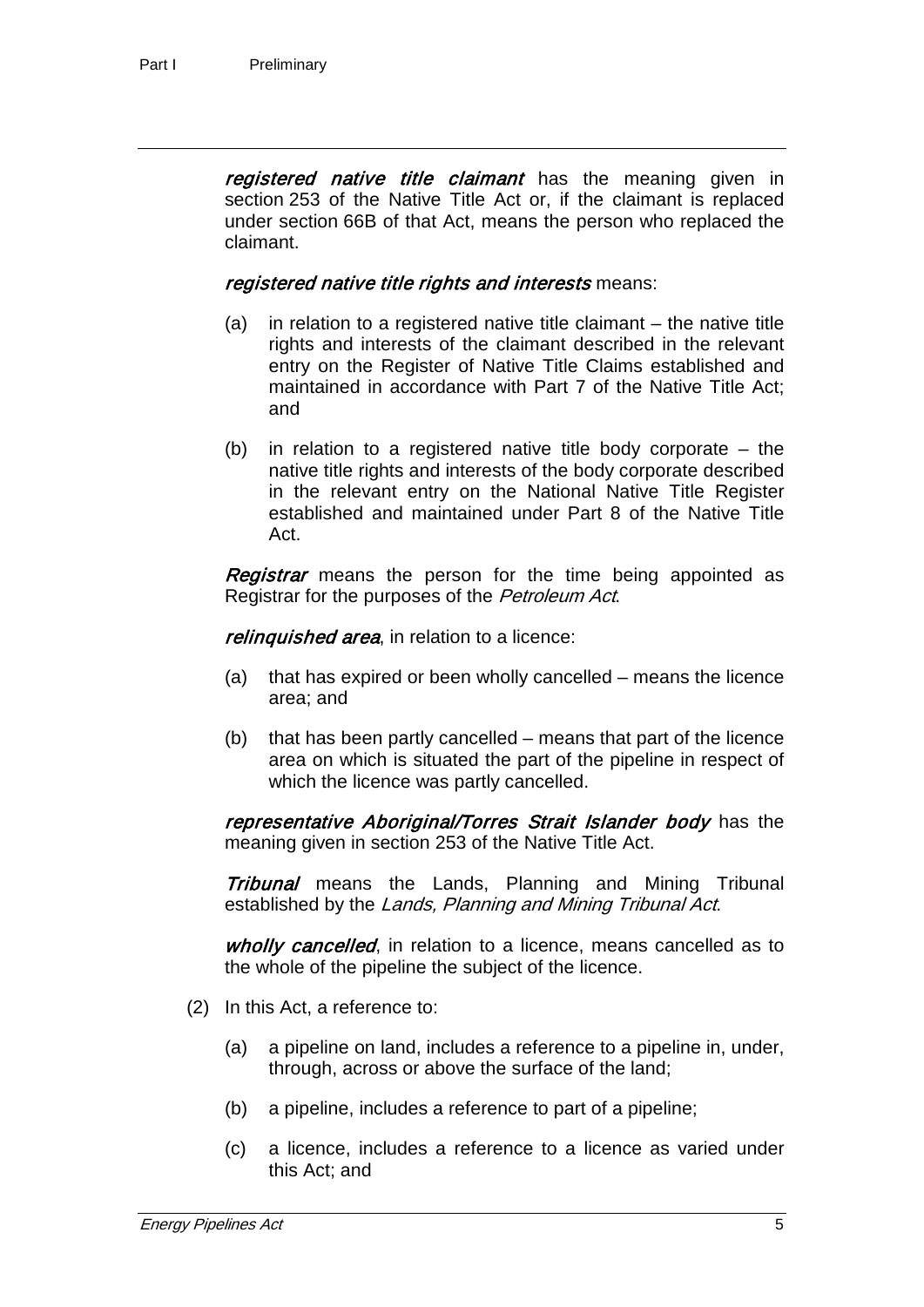(d) the term of a licence includes a reference to the period the licence is in force.

### 4 Application etc.

- (1) Nothing in this Act requires a person to hold a licence in respect of:
	- (a) a pipeline constructed or to be constructed under an Act, other than this Act;
	- (b) subject to section 15A(5), a pipeline constructed and in operation before 11 August 1982;
	- (c) a pipeline constructed or to be constructed on land used for residential, business, agricultural, commercial or industrial purposes, designed for use solely for the residential, business, agricultural, commercial or industrial purposes carried on on that land and situated wholly within the boundaries of that land;
	- (d) a pipeline of a class specified for the purpose of this paragraph by the Minister by notice in the *Gazette*, constructed or to be constructed for the conveyance of dangerous goods within the meaning of the *Dangerous Goods* Act, or
	- (e) a pipeline constructed or to be constructed:
		- (i) for the conveyance of an energy-producing hydrocarbon from a well-head to a tank or a separator or for the collection of an energy-producing hydro-carbon within the area in which it is produced or recovered;
		- (ii) for returning an energy-producing hydro-carbon to a natural reservoir;
		- (iii) for conveying an energy-producing hydro-carbon for use for the purposes of exploration operations or operations for the recovery of an energy-producing hydro-carbon; or
		- (iv) for conveying an energy-producing hydro-carbon that is to be flared or vented,

but nothing in this section prevents a person from making an application under this Act in respect of such a pipeline or from being granted and holding a permit or licence in respect of the construction or operation of such a pipeline.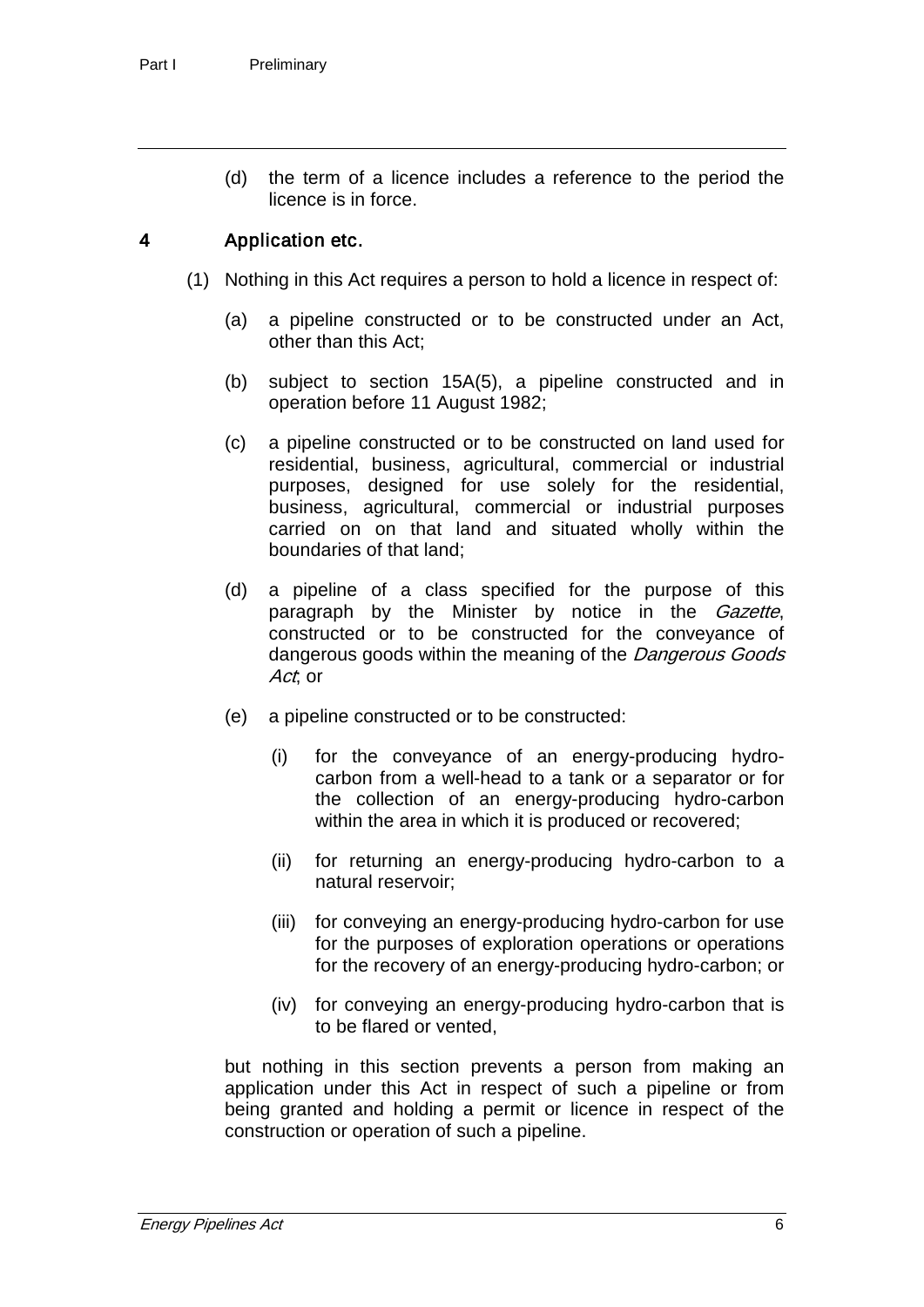- (1A) Subject to subsection (1B), the Dangerous Goods Act does not apply to or in relation to a pipeline in respect of which a licence under this Act is in force or to a substance conveyed by such a pipeline while it is being so conveyed.
- (1B) Nothing in subsection (1A) exempts a person from the need to comply with the Dangerous Goods Act in relation to the storage, conveyance or use of dangerous goods, within the meaning of that Act, in or in connection with the construction, maintenance or repair of a pipeline referred to in that subsection.
	- (2) The Minister may, by notice in the *Gazette*, declared a pipeline, or a pipeline of a class, specified in the notice, to be a pipeline or pipelines in respect of which a licence is not required.
	- (3) This Act applies to and in relation to Aboriginal land, within the meaning of the *Aboriginal Land Rights (Northern Territory)* Act 1976 of the Commonwealth, to the extent that it is capable of so applying.

# Part II Permits

## 5 Application for permit

- (1) Where a person desires to construct a pipeline, he may apply to the Minister for a permit to enter land for the purpose of determining the route of the proposed pipeline, the situation of proposed apparatus or works and the land, if any, to be used for the purpose of gaining access to the proposed pipeline and proposed apparatus or works.
- (2) An application under subsection (1):
	- (a) shall be made in a form and manner approved by the Minister;
	- (b) shall identify the points of commencement and termination of the pipeline and specify, by reference to its title number, the land which the applicant wishes to enter upon;
	- (c) shall be accompanied by the prescribed maps, showing the location on the land specified under paragraph (b) of:
		- (i) the approximate proposed route of the pipeline;
		- (ii) the approximate proposed situation of apparatus or works, if known; and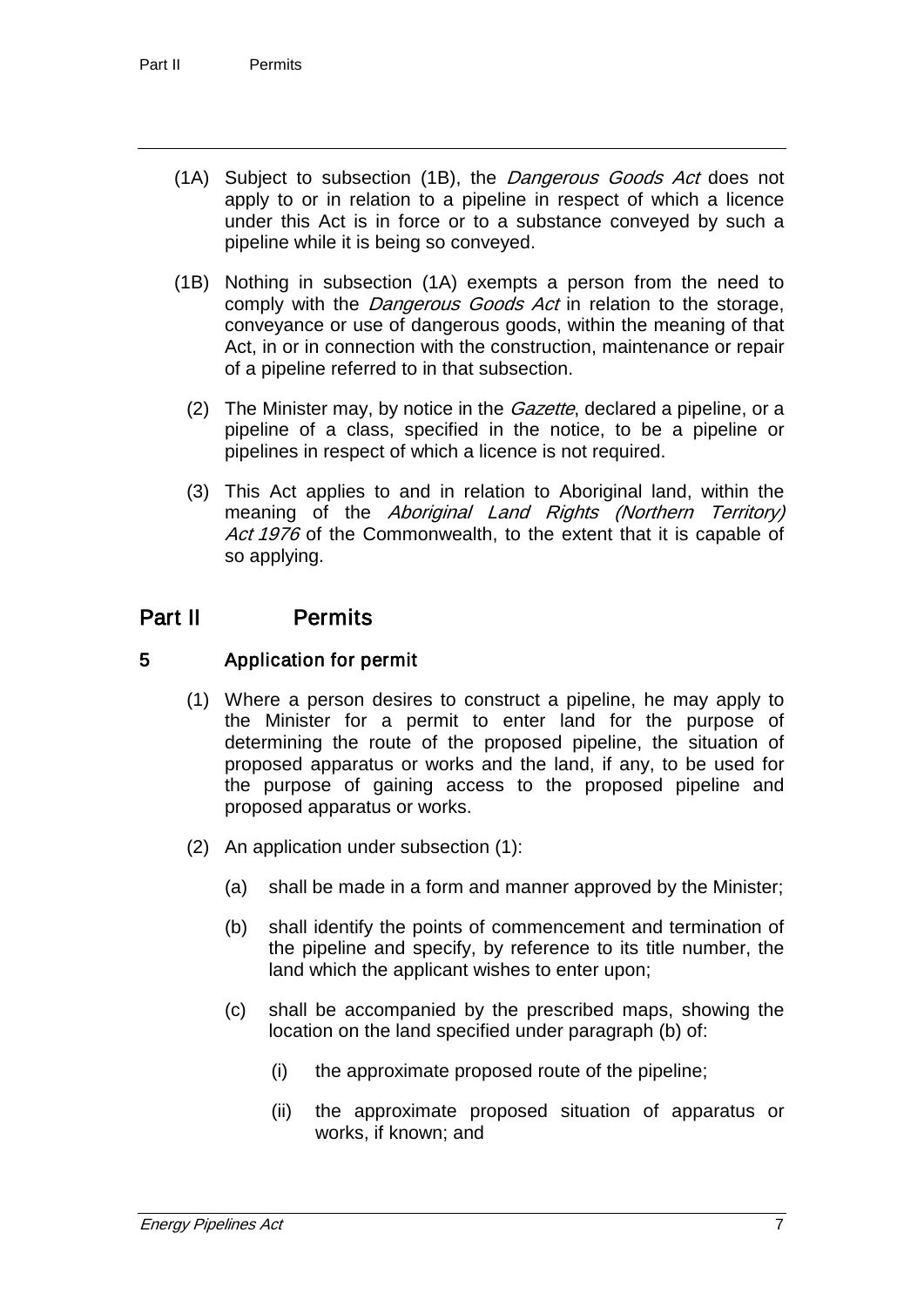- (iii) land which the applicant desires to enter to determine the land which might be used for the purpose of gaining access to the pipeline and apparatus or works;
- (d) shall be accompanied by details of any agreement entered into, or proposed to be entered into, by the applicant relating to his entry onto the land specified under paragraph (b);
- (e) may set out other matters, including details of his financial resources and technical competence, that the applicant wishes the Minister to consider; and
- (f) shall be accompanied by the fee prescribed by regulation.
- (3) An applicant for a permit shall, if required to do so by an instrument in writing served on him at any time by the Minister, furnish to the Minister within the time specified in the instrument, such further information in writing in connection with his application as is specified in the instrument.

### 6 Notice of application

- (1) An applicant for a permit shall, within 90 days after making the application or within such further period, not exceeding 90 days, as the Minister, on application in writing served on him before the expiration of the first-mentioned 90 days allows, cause to be served:
	- (a) on each local government council within whose local government area any land referred to in the application is situated; and
	- (b) on each owner and occupier of land specified in the application; and
	- (ba) on the registered native title claimants and registered native title bodies corporate (if any) in relation to any affected land or waters; and
	- (baa) on the representative Aboriginal/Torres Strait Islander bodies in relation to any of the affected land or waters unless the grant of the permit is not a future act; and
	- (bb) on any person who holds a right of way or other easement over any of the land specified in the application; and
	- (c) on each permittee or licensee who holds a current licence or permit in respect of any part of the land referred to in the application,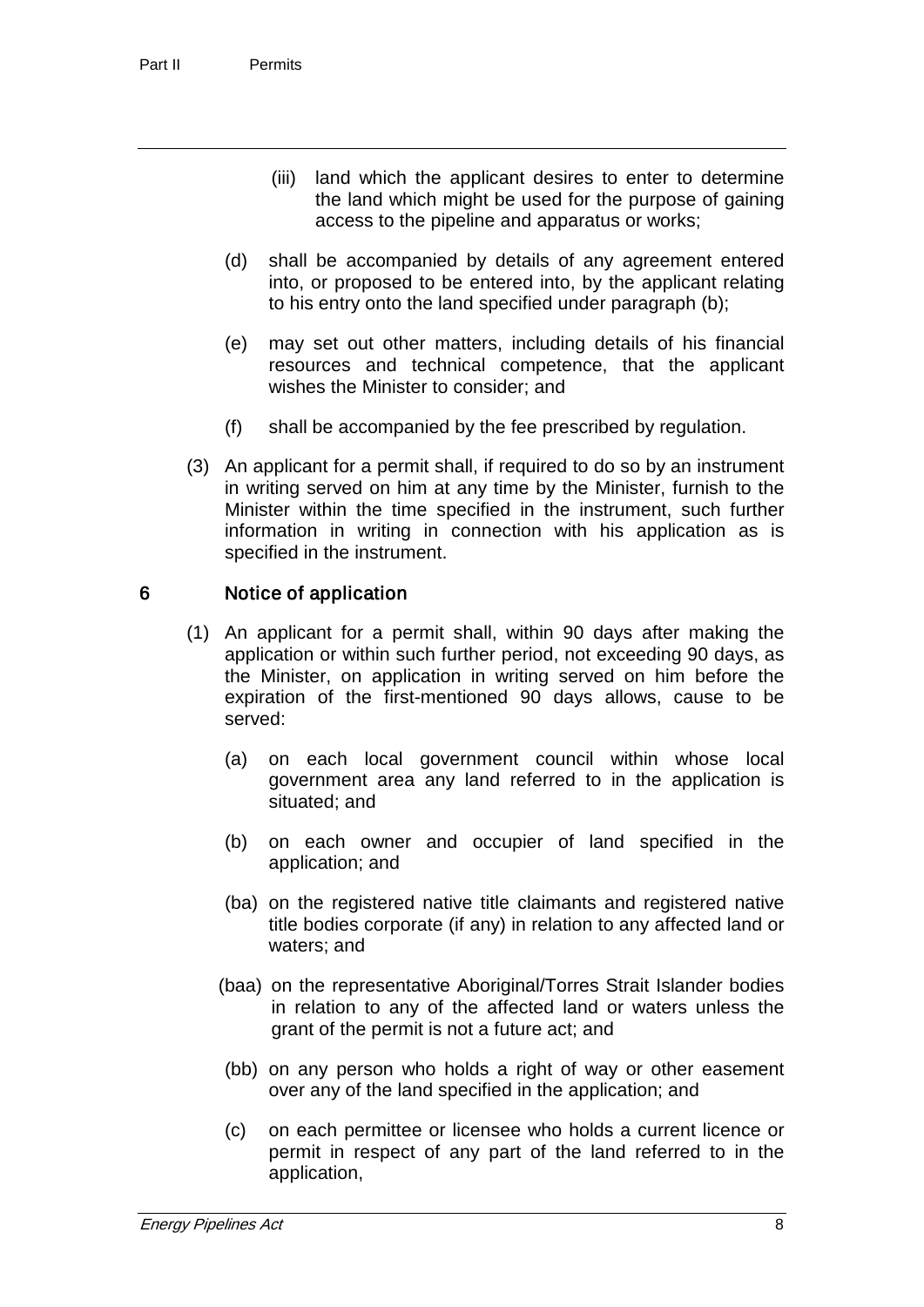a notice of application.

- (2) A notice under subsection (1) is to be in or to the effect of the prescribed form and is to:
	- (a) set out the particulars relating to the application as are provided for in the prescribed form; and
	- (b) contain a statement to the effect that:
		- (i) the local government council, person or body may, within 28 days after the date of service of the notice, lodge in writing with the Minister representations about the grant of the permit; and
		- (ii) if there are no registered native title claimants or registered native title bodies corporate in relation to any of the affected land or waters, the representative Aboriginal/Torres Strait Islander body in relation to any of the affected land or waters may, within 28 days after being served with the notice, lodge in writing with the Minister comments on the grant of the permit.

### 7 Variation of application

- (1) An applicant for a permit may, before the permit is granted, apply to the Minister to:
	- (a) include additional land in;
	- (b) exclude land from; or
	- (c) include additional land in, and to exclude other land from,

the land in respect of which the original application was made.

(2) Such of the provisions of sections 5(2) and (3) and 6 as are prescribed apply to and in relation to an application under subsection (1) as if the application were an application made under section 5(1).

### 8 Grant of permit

- (1) Where the Minister is satisfied:
	- (a) that the applicant for a permit has complied with the requirements of section 5; and
	- (b) that 28 days have elapsed since the date on which the last of the notices required to be served by section 6 was served,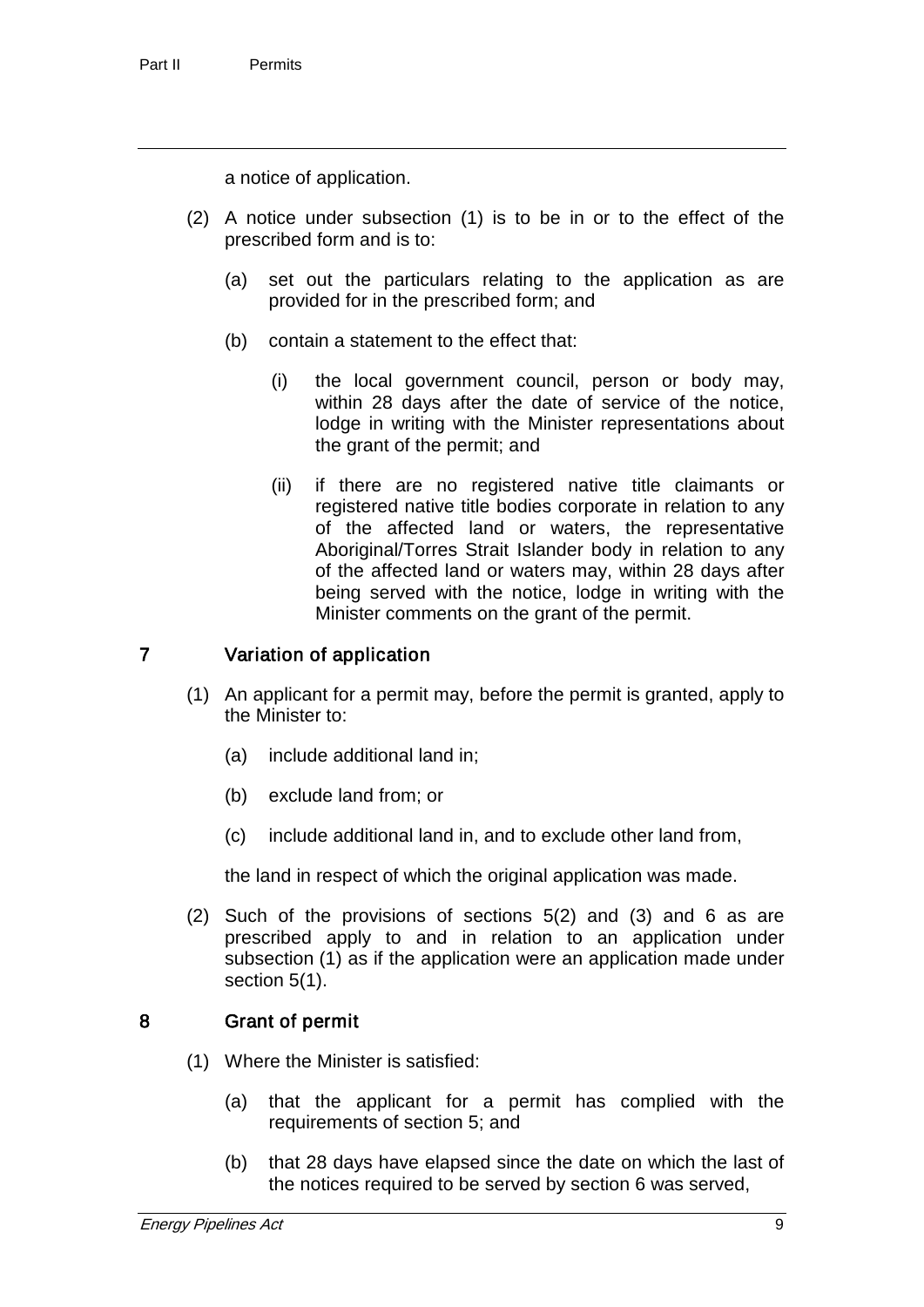he may, after taking into consideration any representations and comments lodged in accordance with the statement referred to in section 6(2)(b), grant to the applicant a permit in respect of the land specified in the application under section 5(1) or, where an application is made under section 7, in respect of:

- (c) such of the land specified in the application under section 5(1) as is not excluded land referred to in section 7(1); and
- (d) any additional land referred to in the application under section 7(1),

as he thinks fit.

- (2) In considering an application for a permit, the Minister must have regard to:
	- (a) whether the carrying on of survey works on the land specified in the application would interfere or be likely to interfere unnecessarily with:
		- (i) improvements on the land;
		- (ii) flora, fauna, fish, fisheries and scenic attractions on or in the vicinity of the land; or
		- (iii) features of architectural, archaeological, historical or geological interest on or in the vicinity of the land; and
	- (b) the effect that the grant of the permit would have or be likely to have on registered native title rights and interests or, if there are no registered native title rights or interests in relation to any of the affected land or waters, any comments lodged by representative Aboriginal/Torres Strait Islander bodies in accordance with the statement referred to in section 6(2)(b).

### 9 Terms and conditions of permit

- (1) A permit:
	- (a) comes into force on the day specified in the permit;
	- (b) subject to subsection (3), remains in force for a period of 12 months commencing on the day referred to in paragraph (a) and for any period for which the permit is extended under subsection (2); and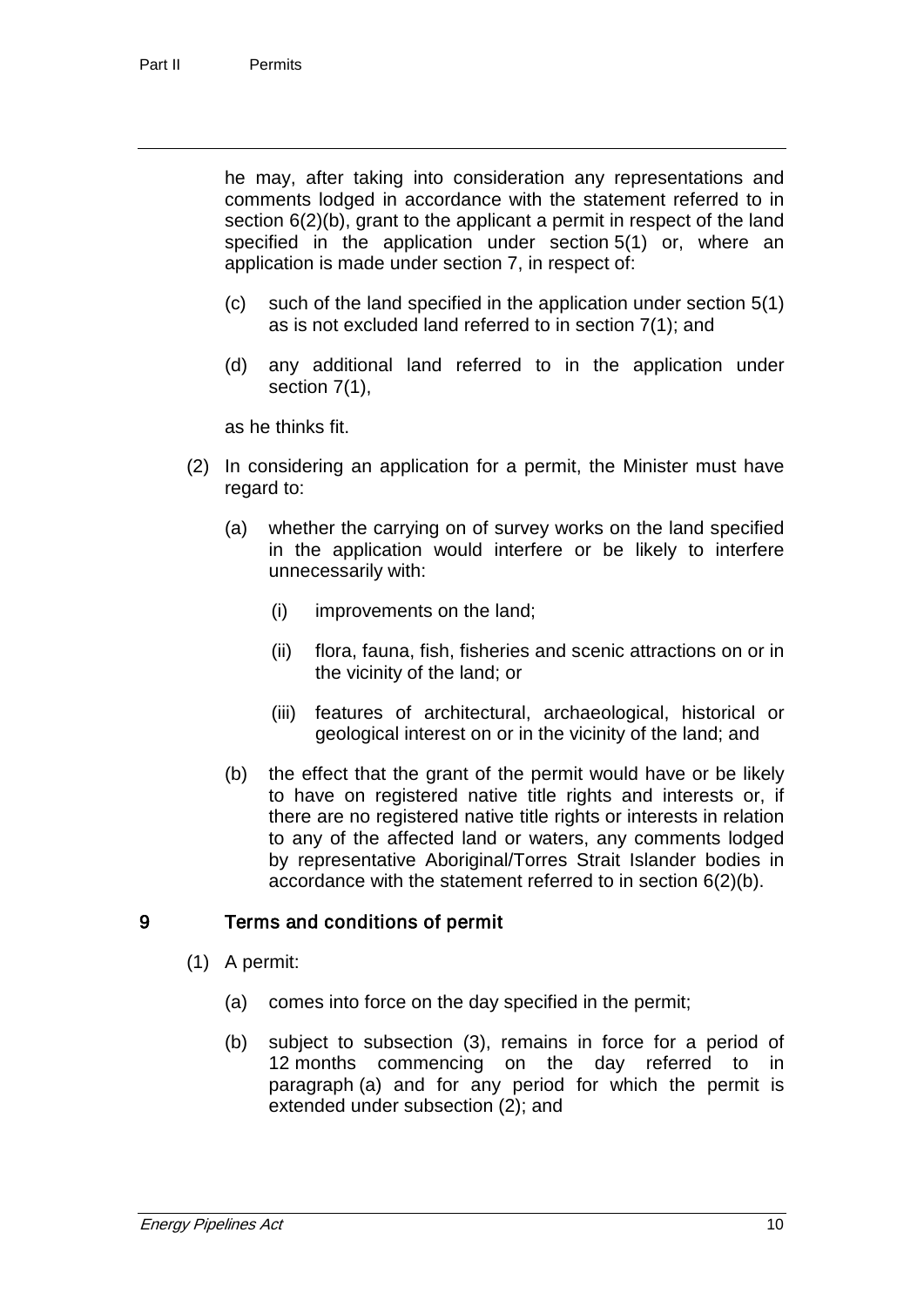- (c) may be granted subject to such conditions as the Minister thinks fit and specifies in the permit, which may include a condition for the purpose of minimising the impact of the grant of the permit on native title rights and interests in relation to any affected land or waters.
- (2) The Minister may, on application in writing made by the permittee and served on the Minister before the date of expiration of the permit, extend the permit for such period as he thinks fit and specifies in an instrument in writing served on the permittee.
- (3) The Minister may, for reasons that he thinks sufficient, by instrument in writing served on a permittee, cancel a permit as to the land in respect of which it is in force.
- (4) A permit shall not be cancelled under subsection (3) unless the Minister has:
	- (a) by instrument in writing served on the permittee, given not less than 28 days notice of his intention to cancel the permit and the grounds for his so doing;
	- (b) served a copy of the instrument on such other persons, if any, as he thinks fit;
	- (c) in the instrument, specified a date on or before which the permittee or a person on whom a copy of the instrument is served may, by instrument in writing served on the Minister, submit any matter that he wishes the Minister to consider in connection with the cancellation of the permit;
	- (d) caused to be published in such newspapers as he thinks fit, notice of his intention to cancel the permit and the ground for his so doing and has, in that notice, specified a date on or before which a person having an interest in land in the area may submit any matter that he wishes the Minister to consider in connection with the cancellation of the permit; and
	- (e) taken into account:
		- (i) any action taken by the permittee to remove the grounds for cancellation of his permit or to prevent the recurrence of similar grounds; and
		- (ii) particulars of matters submitted under paragraph (c) or (d) on or before the date specified under the relevant paragraph.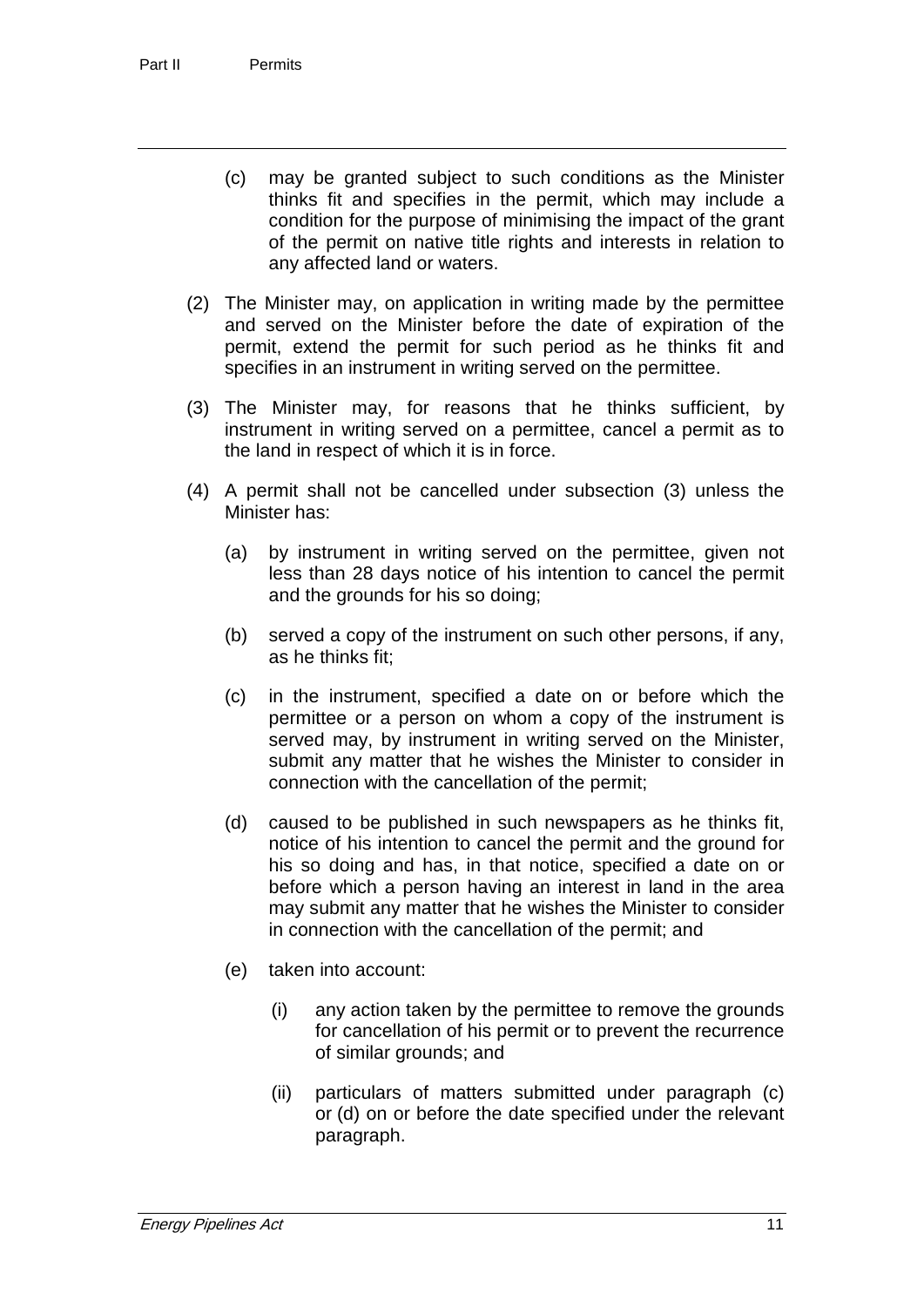### 10 Variation of permit

- (1) A permittee may apply to the Minister for a variation of the permit held by him so that it applies to additional land.
- (2) Sections 5(2) and (3) and 6 apply to and in relation to an application under subsection (1), in respect of the additional land referred to in that subsection, in the same way as those sections apply to and in relation to an application made under section 5(1).
- (3) Where, in respect of an application under subsection (1), the Minister is satisfied as to the matters referred to in section 8(1) and has taken into consideration the matters referred to in section 8(2), he may, by instrument in writing, vary the permit in respect of which the application was made so that it applies to:
	- (a) the additional land specified in that application; or
	- (b) such, if any, of that additional land as the Minister thinks fit.
- (4) In varying a permit under this section, the Minister may, as he thinks fit and specifies in the instrument referred to in subsection (3), add to or vary the conditions subject to which the permit was granted.
- (5) Land specified in an instrument referred to in subsection (3) shall, for the purposes of this Act, be deemed to be land specified in the permit to which that instrument relates as land in respect of which the holder of the permit may exercise the rights conferred thereby.
- (6) Where, under subsection (4), conditions are added to the conditions subject to which a permit was granted or conditions subject to which a permit was granted are varied, the additional conditions or the conditions as so varied shall be conditions subject to which the permit was granted.

## 11 Rights conferred by permit

- (1) A permit, while it remains in force, authorizes the permittee, in accordance with the conditions subject to which it was granted, to enter with such vehicles, equipment and personnel as are necessary for the purpose, the land specified in the permit and to carry out on that land such surveys as the permittee considers necessary for the purpose of determining:
	- (a) the proposed route of the pipeline, and the proposed situation of apparatus or works, referred to in the application for the permit; and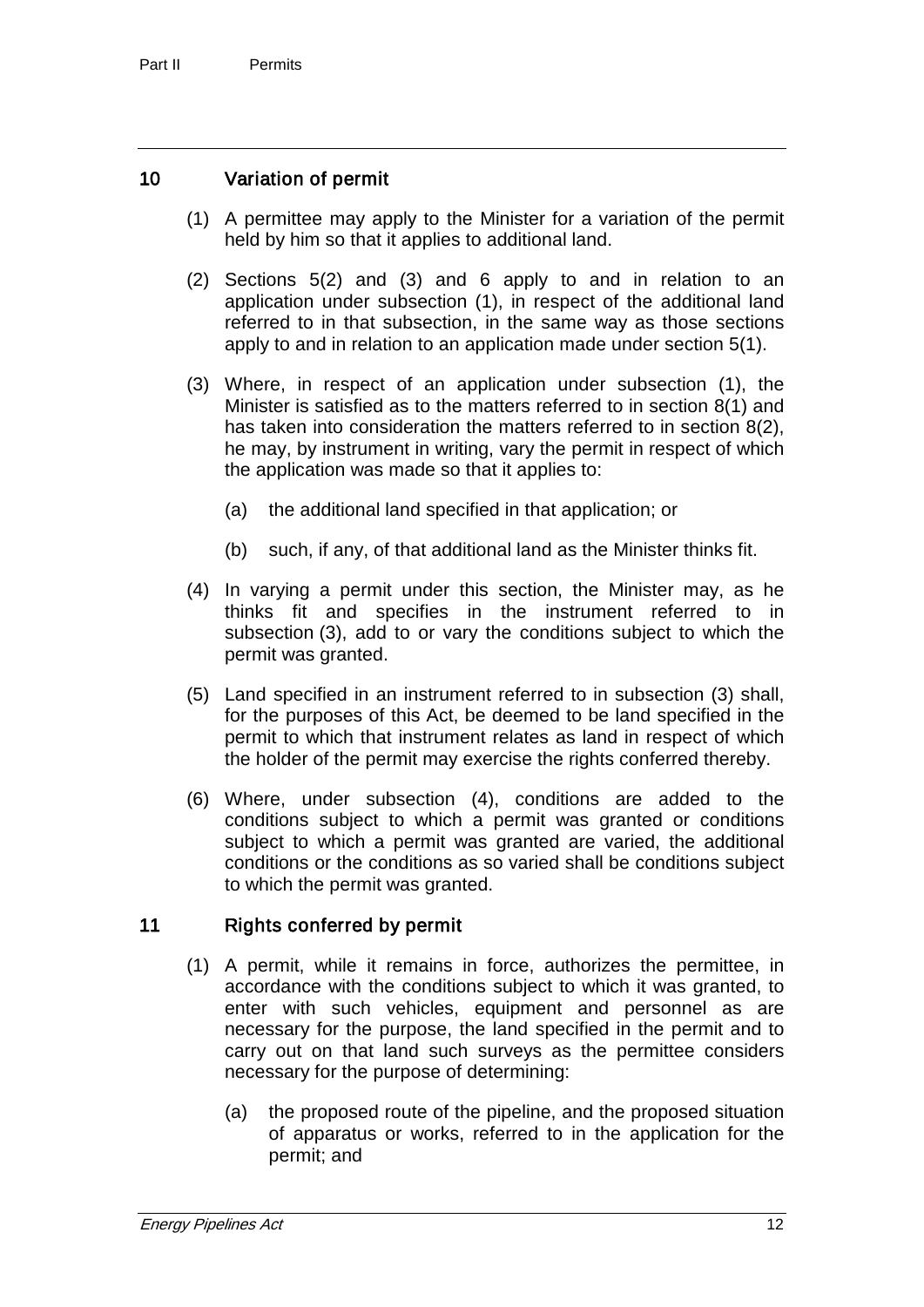- (b) the land, if any, to be used for the purpose of gaining access to the pipeline and the apparatus or works.
- (2) A permittee may, subject to the conditions on which the permit was granted, take from the land specified in the permit samples for examination and testing.

# Part III Licences

### 12 Construction, &c., of pipelines

- (1) A person shall not:
	- (a) commence, or continue, the construction of a pipeline; or
	- (b) alter or reconstruct a pipeline,

except under and in pursuance of a licence.

Maximum penalty: In the case of a natural person  $-$ 200 penalty units.

> In the case of a body corporate – 1000 penalty units.

- (2) A person shall not operate a pipeline:
	- (a) except under and in pursuance of a licence; and
	- (b) unless he has obtained the consent under section 38 of the Minister to the commencement or resumption, as the case may be, of the operations and commences or resumes the operations, and thereafter operates the pipeline, in accordance with the conditions, if any, to which the instrument of consent is for the time being subject.

Maximum penalty: In the case of a natural person  $-$ 200 penalty units.

> In the case of a body corporate – 1000 penalty units.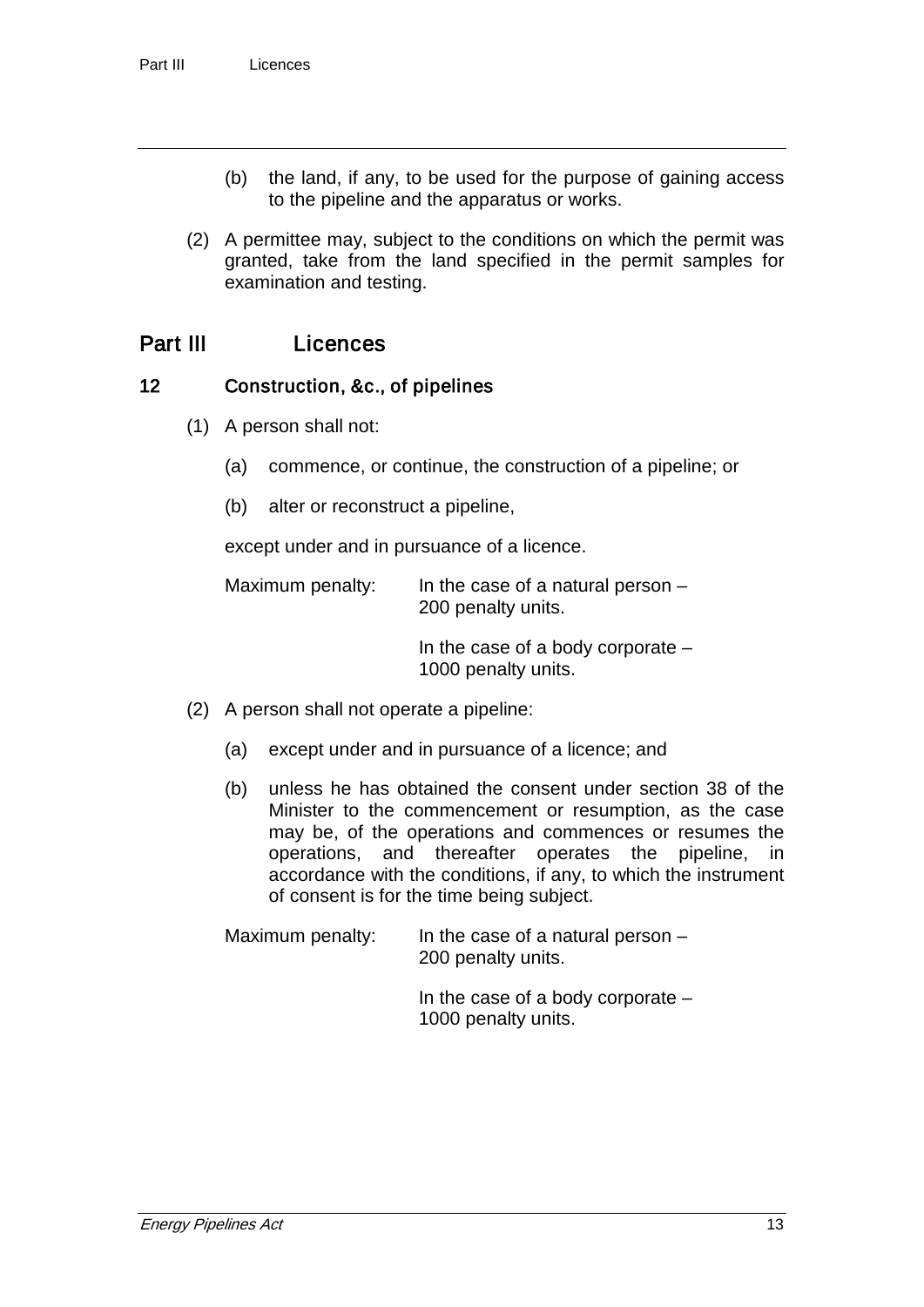- (3) It is not an offence against this section:
	- (a) if, in an emergency in which there is a likelihood of loss or injury, or for the purpose of maintaining a pipeline in good order or repair, a person does an act to avoid the loss or injury or to maintain the pipeline in good order and repair and:
		- (i) as soon as practicable thereafter notifies the Minister of the act done; and
		- (ii) complies with any directions given to him by the Minister; or
	- (b) if a person does an act in compliance with a direction under this Act.

### 13 Application for licence

- (1) An application for a licence may be made by a person who:
	- (a) at the time of making the application holds, or within 6 months before making the application has held, a permit; or
	- (b) is able to satisfy the Minister that, notwithstanding that he has never, or has not within the period of 6 months before making the application, held a permit, has obtained sufficient data relating to the route of the proposed pipeline to submit an application which complies with subsection (2).
- (2) An application for a licence:
	- (a) shall be made in a form and manner approved by the Minister;
	- (b) shall be accompanied by particulars of:
		- (i) the design and construction of the proposed pipeline;
		- (ii) the provisions for cathodic protection of the proposed pipeline;
		- (iii) the size and capacity of the proposed pipeline;
		- (iv) the substance intended to be conveyed through the proposed pipeline;
		- (v) the proposals of the applicant for work and expenditure in respect of the construction of the proposed pipeline;
		- (vi) the machinery and equipment that the applicant intends to use in the construction of the proposed pipeline;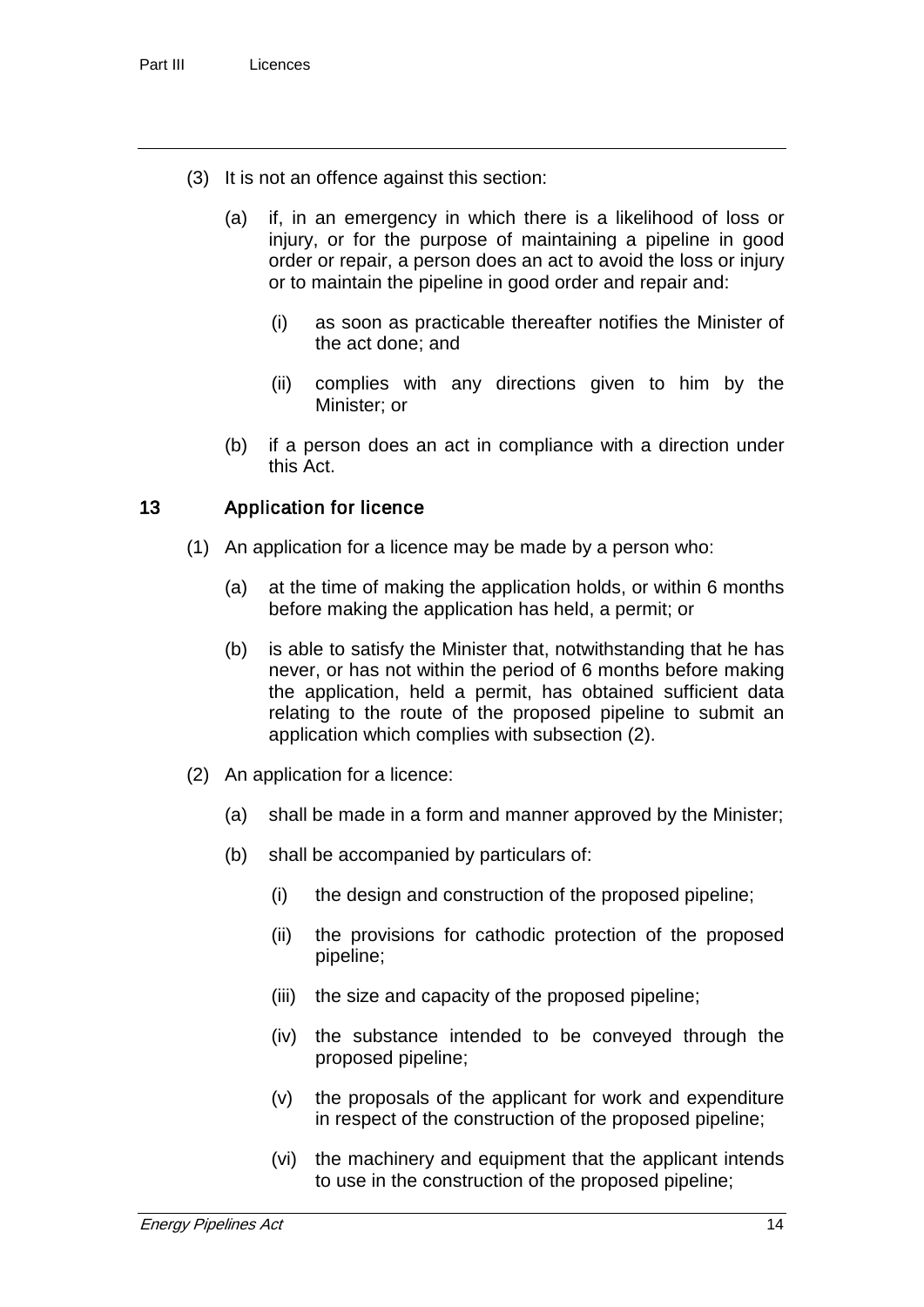- (vii) the technical qualifications of the applicant and of his employees;
- (viii) the technical advice available to the applicant; and
- (ix) the financial resources available to the applicant;
- (c) shall be accompanied by a plan, drawn in the prescribed manner:
	- (i) showing:
		- (A) the route of the proposed pipeline;
		- (BA) the land that is proposed by the applicant to be the licence area;
		- (BB) the corridor of land, 25 m wide, extending for 12.5 m on either side of the route of the proposed pipeline specified under subparagraph (A);
		- (B) the situation of proposed apparatus or works; and
		- (C) the land, if any, proposed to be used for the purpose of gaining access to the proposed pipeline and proposed apparatus or works; and
	- (ii) on which shall be identified the land, or easements over land, referred to in paragraph (e);
- (d) shall be accompanied by particulars of agreements entered into, or proposed to be entered into, by the applicant for the acquisition by him of, or of easements over, the land shown in the plan referred to in paragraph (c);
- (da) shall specify:
	- (i) the name and address of each person whose operations on or interest in the land shown in the plan under paragraph (c) in accordance with paragraph (c)(i)(BB) may be affected by the operation of section 66 if the pipeline to which the application relates were to be constructed; and
	- (ii) the agreement or arrangement, if any, made between the applicant and a person referred to in subparagraph (i) in relation to the person's operations and interests;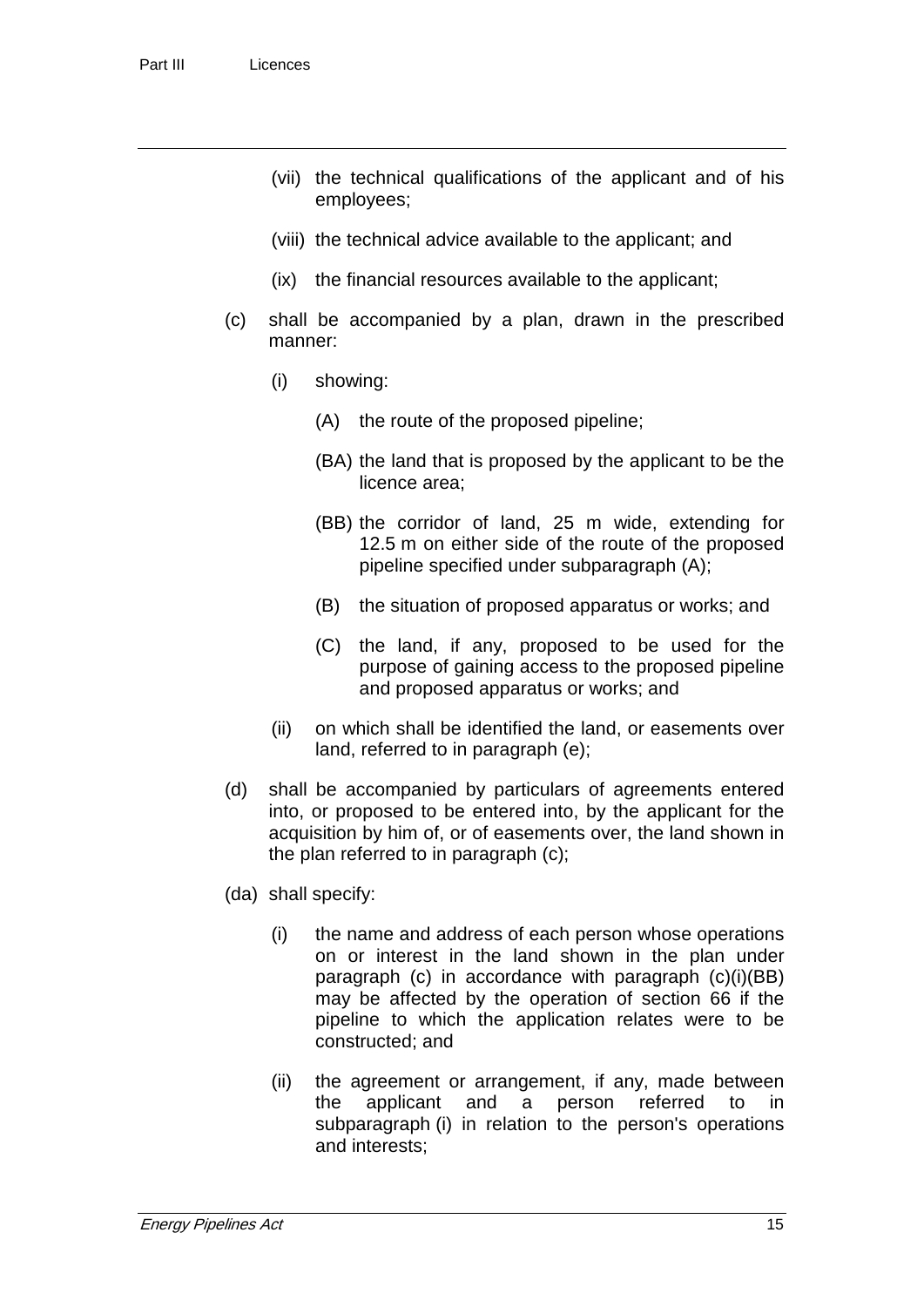- (e) shall specify, in relation to each part of the proposed pipeline, the proposed route of which is on or across Aboriginal land, within the meaning of the Aboriginal Land Rights (Northern Territory) Act 1976 of the Commonwealth, or on or across land held by the Commonwealth, particulars of the land, or the easements over land acquired or agreed to be acquired for the purpose of constructing and operating the proposed pipeline or gaining access to the proposed pipeline;
- (f) shall be accompanied by copies of the notices which the applicant has served under subsection (4);
- (g) may set out any other matters that the applicant wishes the Minister to consider; and
- (h) shall be accompanied by the fee prescribed by regulation.
- (3) The Minister may, at any time, by instrument in writing served on an applicant, require him to furnish to the Minister, within the time specified in the instrument, further information in writing in connection with his application.
- (4) At the time of making an application for a licence, the applicant shall serve a notice in the prescribed form on:
	- (a) each local government council within whose local government area any part of the proposed pipeline is intended to be situated; and
	- (b) each owner and occupier of land specified in the application and each person whose operations on or interest in the land shown in the plan under subsection  $(2)(c)(i)(BB)$  may be affected by the operation of section 66 if the pipeline to which the application relates were to be constructed; and
	- (ba) the registered native title claimants and registered native title bodies corporate (if any) in relation to any affected land or waters; and
	- (baa) the representative Aboriginal/Torres Strait Islander bodies in relation to any of the affected land or waters unless the grant of the licence is not a future act,

that an application has been made.

- (4A) A notice under subsection (4) is to contain:
	- (a) a description of the affected land or waters of the land; and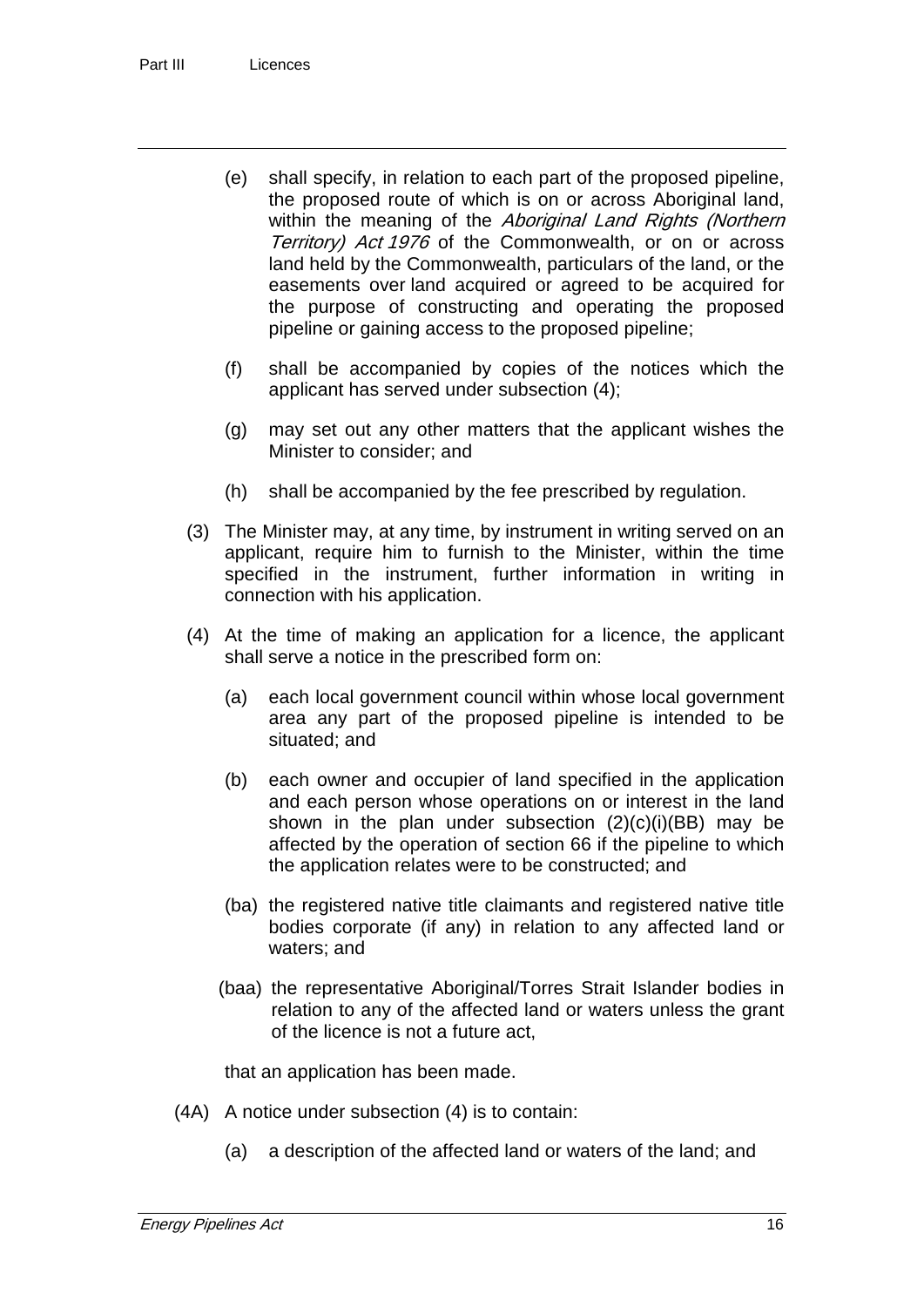- (b) a statement to the effect that a map showing the proposed route of the proposed pipeline may be examined at the place or places, and at the times, specified in the notice; and
- (c) a statement to the effect that:
	- (i) the local government council, person or body may, within 28 days after the date of service of the notice, lodge in writing with the Minister representations about the grant of the licence; and
	- (ii) if there are no registered native title claimants or registered native title bodies corporate in relation to any of the affected land or waters, the representative Aboriginal/Torres Strait Islander body in relation to any of the affected land or waters may, within 28 days after being served with the notice, lodge in writing with the Minister comments on the grant of the licence.
- (5) The Minister shall, as soon as practicable after receiving an application for a licence, and at the expense of the applicant, publish:
	- (a) in the *Gazette*;
	- (b) in a daily newspaper circulating generally in the Territory; and
	- (c) in such other newspapers as the Minister thinks fit,

a notice that he has received the application and that a map showing the proposed route of the proposed pipeline may be examined at the place or places, and at the times, specified in the notice.

(6) The Minister may direct an applicant for a licence to inform such other persons as the Minister thinks fit that the application has been made.

#### 14 Refusal of licence

- (1) The Minister shall not refuse an application made under section 13 unless he has:
	- (a) by instrument in writing served on the applicant, given not less than 90 days notice of his intention to refuse the application;
	- (b) served a copy of the instrument on such other persons, if any, as he thinks fit;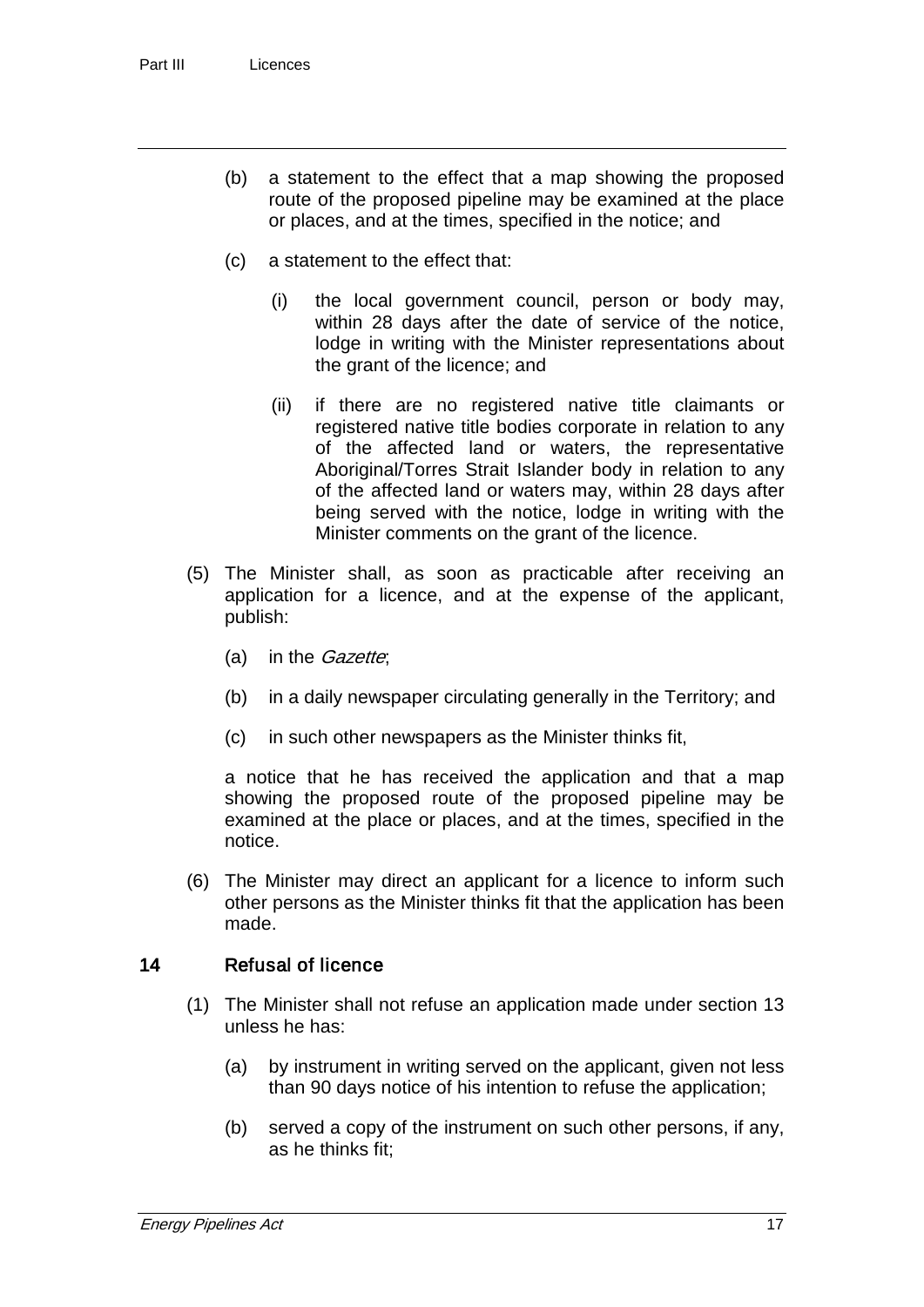- (c) in the instrument:
	- (i) given the reason for his intention to refuse the application; and
	- (ii) specified a date on or before which the applicant or a person on whom a copy of the instrument is served may, by instrument in writing served on the Minister, submit matters that he wishes the Minister to consider; and
- (d) taken into account the matters submitted to him under paragraph (c)(ii) on or before the specified date.

#### 15 Grant of licence

- (1) Where 28 days have elapsed since the date on which the last of the notices required by section 13(5) to be published was published, the Minister may, after taking into consideration any representations and comments lodged in accordance with the statement referred to in section 13(4a)(c) and the matters referred to in subsection (2), grant to the applicant a licence in respect of the proposed pipeline and shall cause to be published in the Gazette a notice that the licence has been granted.
- (2) In considering an application for a licence the Minister shall have regard to:
	- (a) the public interest;
	- (b) the financial and technical ability of the applicant to construct, operate and maintain the proposed pipeline;
	- (c) whether the construction of the proposed pipeline or any apparatus or works on the land specified in the application would contravene the development provisions, or an interim development control order, under the *Planning Act*,
	- (d) whether the construction of the proposed pipeline or apparatus or works would be likely to interfere unnecessarily with:
		- (i) improvements on;
		- (ii) flora, fauna, fish, fisheries and scenic attractions on or in the vicinity of; or
		- (iii) any features of architectural, archaeological, historical or geological interest on or in the vicinity of,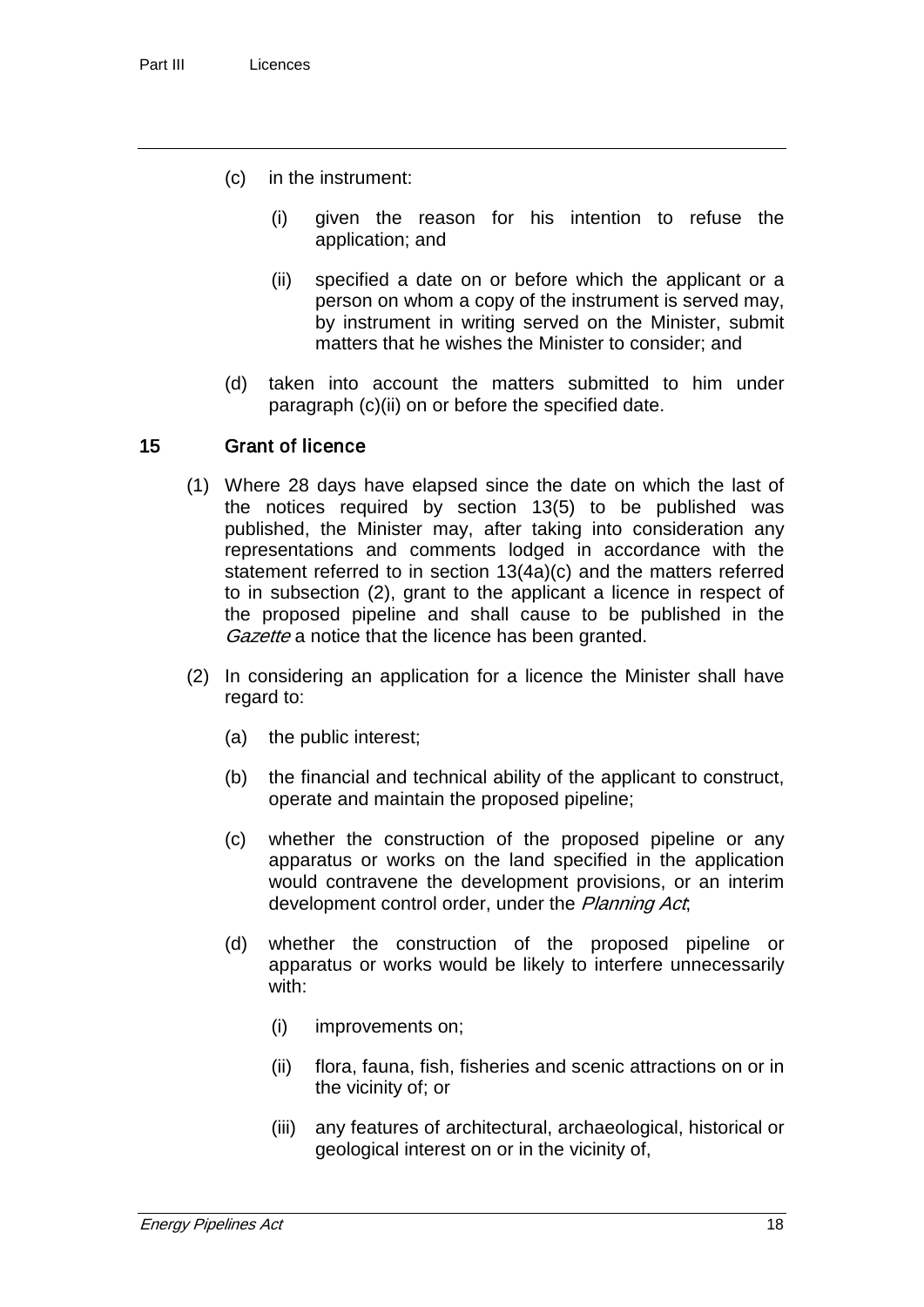the land specified in the application; and

(e) the effect that the grant of the licence would have or be likely to have on registered native title rights and interests or, if there are no registered native title rights or interests in relation to any of the affected land or waters, any comments lodged by representative Aboriginal/Torres Strait Islander bodies in<br>accordance with the statement referred to in accordance with the statement referred to in section 13(4A)(c).

### 15A Licensing of exempt pipelines

- (1) The Minister may, by notice in writing served on the owner or operator of a pipeline:
	- (a) referred to in section 4(1)(b); or
	- (b) specified in a notice under section 4(2),

direct the owner or operator to apply for the grant of a licence under this section in respect of the pipeline.

- (2) An application for the grant of a licence under this section shall be:
	- (a) made in a form and manner approved by the Minister; and
	- (b) accompanied by such particulars as the Minister may require.
- (3) The Minister shall, on receiving an application for the grant of a licence under this section:
	- (a) grant the licence; or
	- (b) require the applicant to provide such further particulars as the Minister may require and, on receiving such particulars, grant the licence.
- (4) Where the Minister grants a licence under subsection (3), the Minister shall cause to be published in the *Gazette* a notice that the licence has been granted.
- (5) Where under subsection (1) a notice is served on the owner or operator of a pipeline, section 4(1)(b) or the notice under section 4(2), as the case may be, shall cease to apply to and in relation to the pipeline at the expiration of 6 months, or such longer period as the Minister may approve, after the date of the service of the notice.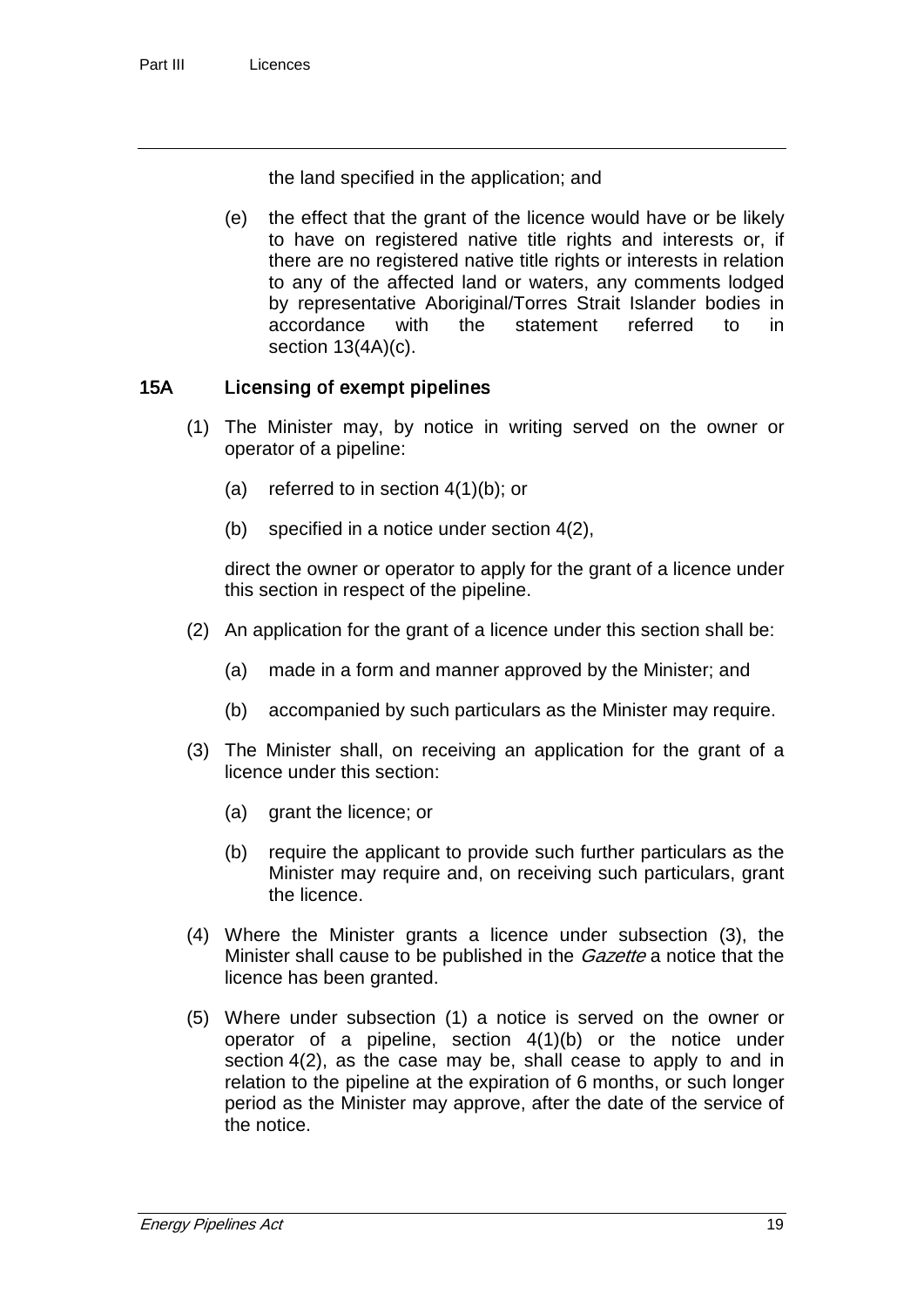- (6) A pipeline referred to in subsection (5) shall not be operated after the expiration of the period referred to in that subsection unless:
	- (a) a licence has been granted under this section in respect of that pipeline; and
	- (b) the operation of the pipeline is in accordance with this Act.

Maximum penalty: In the case of a natural person  $-$ 200 penalty units.

> In the case of a body corporate – 1000 penalty units.

(7) Notwithstanding section 30, a licence fee is not payable under that section in respect of the first year of the term of a licence granted under this section.

#### 16 Renewal of licence

- (1) A licensee (other than a licensee under a licence granted after the commencement of the Energy Pipelines Amendment Act 2003) may, from time to time, make an application for the renewal of his licence.
- (2) An application under subsection (1):
	- (a) shall, subject to subsection (3), be made not less than 6 months before the day the licence will otherwise cease to be in force;
	- (b) shall be made in a form and manner approved by the Minister;
	- (c) shall be accompanied by the fee prescribed by regulation; and
	- (d) may, if the period for which the renewal is sought is less than 21 years, indicate that lesser period and give reasons for so doing.
- (3) The Minister may, for reasons he thinks fit, receive an application for the renewal of a licence less than 6 months before it will otherwise cease to be in force, but not in any case after the day on which the licence ceases to be in force.
- (3A) The Minister may, on receiving an application under this section, renew the licence to which the application relates.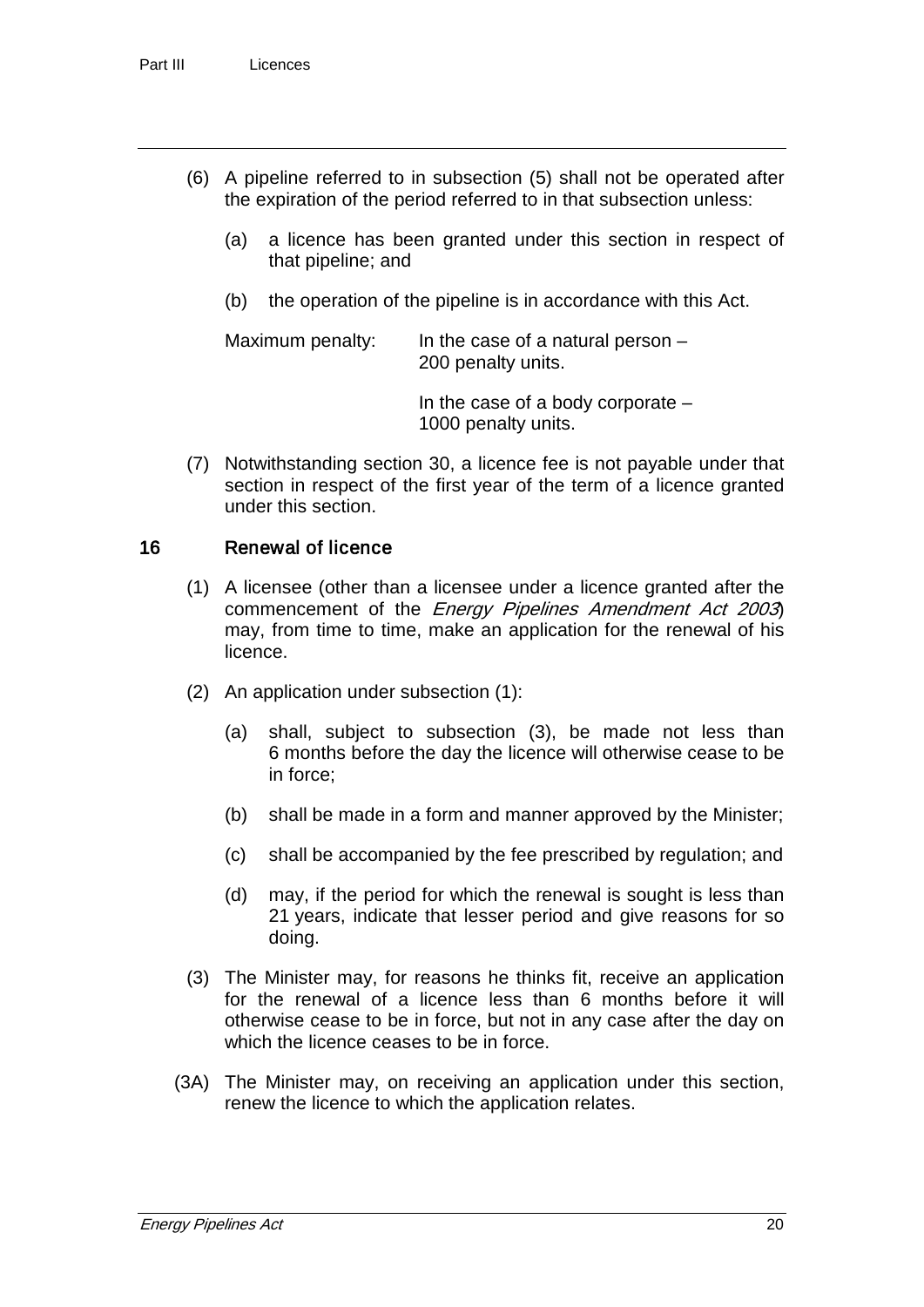- (3B) The Minister may renew a licence under subsection (3A) subject to the conditions to which the licence was subject immediately before the renewal, or those conditions varied, omitted or added to as the Minister thinks fit and specifies on the renewed licence.
- (3C) Before renewing a licence on additional or varied conditions, the Minister must consult with the licensee and have regard to representations made by the licensee in relation to the proposed additional or varied conditions.
	- (4) The Minister shall not refuse an application for the renewal of a licence unless he has:
		- (a) by instrument in writing served on the licensee, given not less than 90 days notice of his intention to refuse the application;
		- (b) served a copy of the instrument on such other persons, if any, as he thinks fit;
		- (c) in the instrument:
			- (i) given the reason for his intention to refuse the application; and
			- (ii) specified a date on or before which the licensee or a person on whom a copy of the instrument is served may, by instrument in writing served on the Minister, submit matters that he wishes the Minister to consider; and
		- (d) taken into account the matters submitted to him under paragraph (c)(ii) on or before the specified date.
	- (6) Where:
		- (a) an application for the renewal of a licence is made under this section; and
		- (b) the licence otherwise ceases to be in force before the application is granted or refused,

the licence shall be deemed to continue in force in all respects until the application is granted or refused.

### 17 Conditions of licence

(1) A licence may be granted subject to such conditions as the Minister thinks fit and specifies in the licence.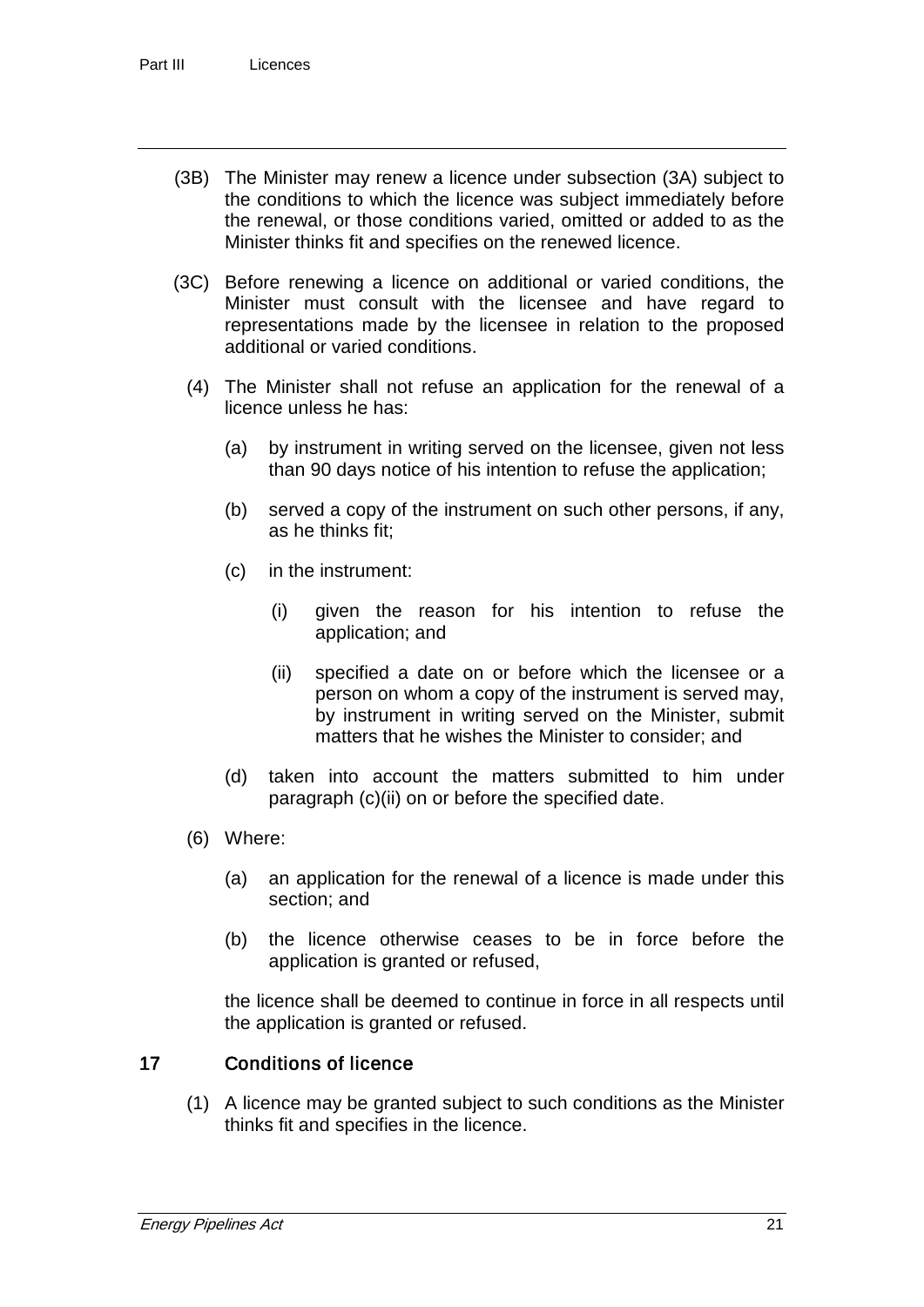- (2) Without limiting the generality of subsection (1), the conditions referred to in that subsection may include conditions that the licensee shall:
	- (a) within such time as is specified in an instrument in writing served on him by the Minister and before commencing the construction of the pipeline specified in the licence, lodge with the Minister security in such amount, not exceeding \$50,000 or such other amount as is prescribed, and in such manner and form, and from such persons, as approved by the Minister and specified in the notice;
	- (b) complete the construction of, and commence to operate, the pipeline within the period specified in the licence;
	- (c) take such measures as the Minister, by instrument in writing served on the licensee, requires to be taken within the time specified in the notice, with respect to the conservation and protection of the flora, fauna, fish, fisheries and scenic attractions, and features of architectural, archaeological, historical or geological interest and the reinstatement, levelling, regrassing, reforesting and contouring of any land which may be damaged or deleteriously affected by the licensee; and
	- (d) take the measures specified in the licence for the purpose of minimising the impact of the grant of the licence on native title rights and interests.

### 18 Security

- (2) A security given in accordance with a form approved under section 17(2)(a) by the Minister, although it is not sealed, binds the person subscribing to it as if it were sealed.
- (3) Whenever a security referred to in section  $17(2)(a)$  is put in suit, the production of the security entitles the Minister, without further proof, to judgment for the amount claimed, against the person appearing to have executed the security, unless that person proves:
	- (a) compliance with conditions of the security;
	- (b) that the security was not executed by him; or
	- (c) release or satisfaction.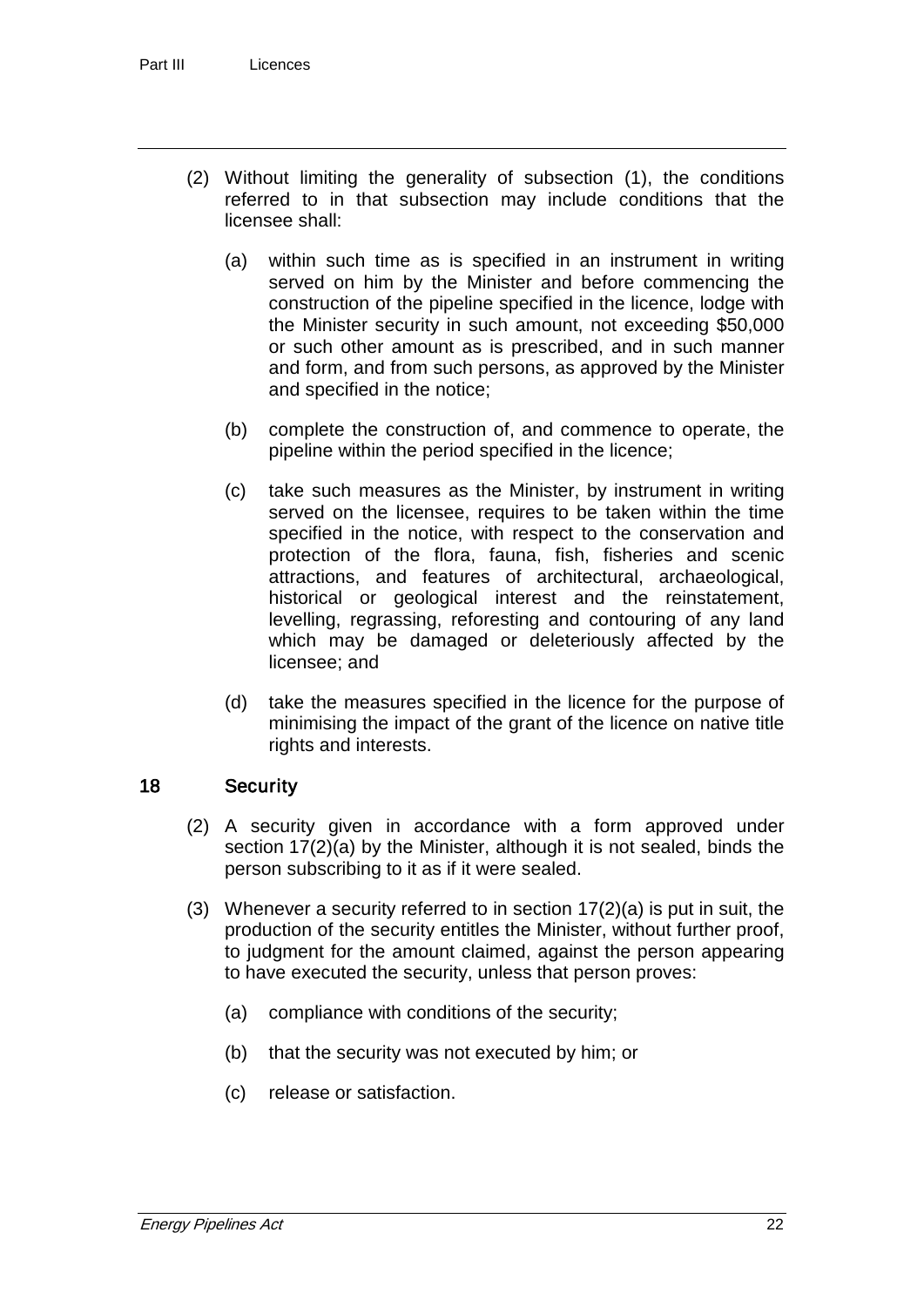- (4) If it appears to the court, in a suit referred to in subsection (3), that non-compliance with a condition of a security given under this Act has occurred, the security shall not be discharged or invalidated, and the subscriber shall not be released or discharged from liability, by reason of:
	- (a) an extension of time or other concession;
	- (b) consent to, or acquiescence in, a previous non-compliance with a condition; or
	- (c) failure to bring suit against the subscriber upon the occurrence of a previous non-compliance with the condition.
- (5) If there are several subscribers to a security referred to in section 17(2)(a), they are bound, unless the security otherwise provides, jointly and severally and for the full amount of the security.
- (6) A security referred to in section 17(2)(a) may be sued on for non-compliance with the conditions of the licence to which the security relates.

#### 19 Term of licence

- (1) A licence:
	- (a) not being a renewal of a licence, granted before the commencement of the *Energy Pipelines Amendment* Act 2003 comes into force on the day specified for the purpose in the licence; and
	- (b) being a renewal of a licence mentioned in paragraph (a) (whether renewed before or after that commencement), comes into force on the day after the day on which the last previous licence in respect of the same pipeline ceases to be in force,

and, subject to this Act, remains in force for such period commencing on that day and not exceeding 21 years as is specified in the licence.

(2) A licence, other than a renewal of a licence mentioned in subsection (1)(b), granted after the commencement of the *Energy* Pipelines Amendment Act 2003 comes into force on the day specified in it and remains in force indefinitely.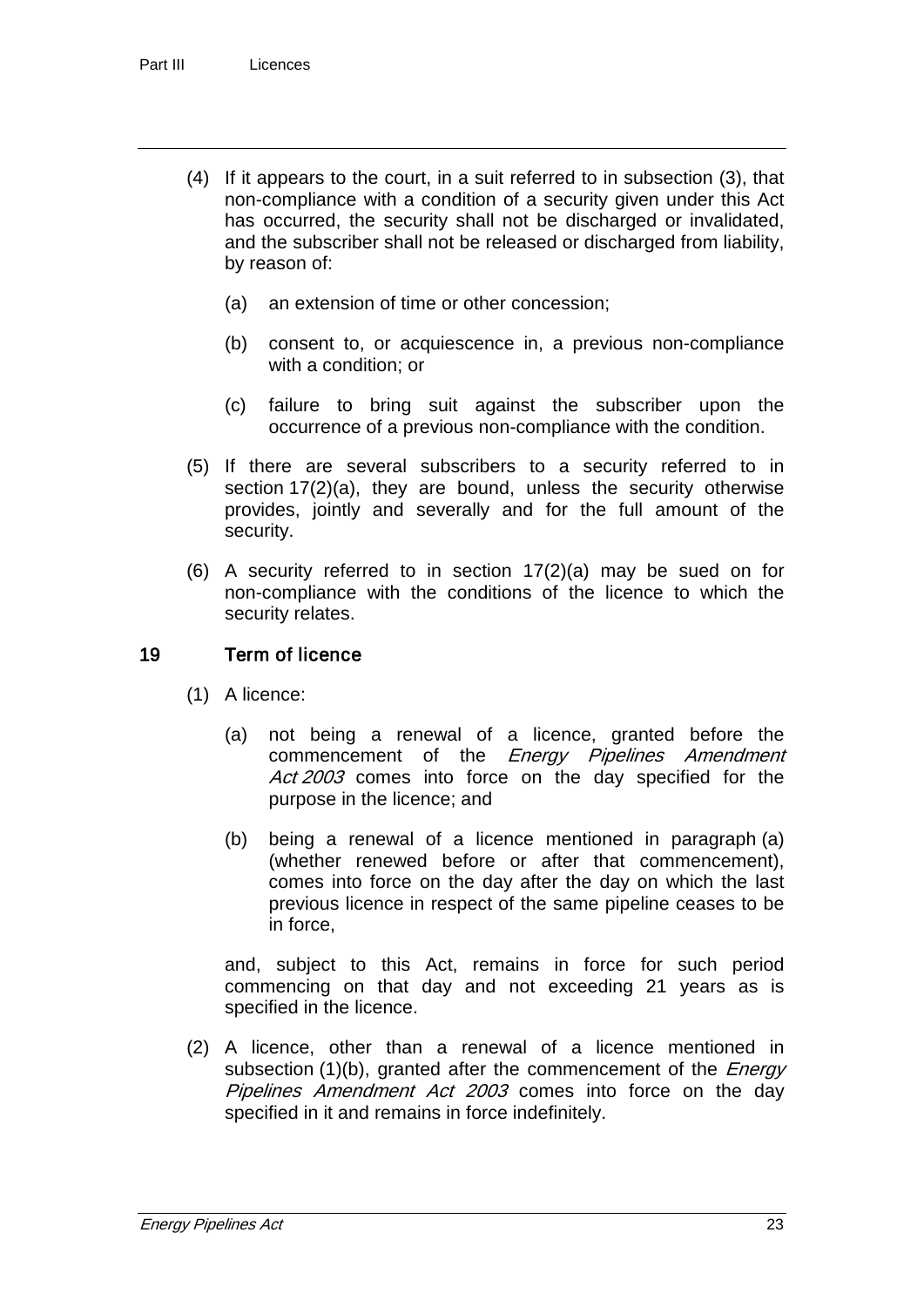### 20 Variation of conditions of licence etc.

- (1) A licensee may apply to the Minister for the Minister to vary, suspend or waive a condition of the licensee's licence, other than a condition to which section 21A applies.
- (2) Subject to subsection (2A), an application under subsection (1) shall be accompanied by the fee prescribed by regulation.
- (2A) The Minister may waive the fee payable under subsection (2).
	- (3) The Minister may, by notice in writing, require the applicant to:
		- (a) give notice of the application to such persons, if any, as the Minister thinks fit; and
		- (b) furnish to the Minister within the time specified in the notice, such further information in connection with the application as the Minister requires to enable the Minister to determine the application.
	- (4) The Minister may, by notice served on the licensee, determine an application under this section by varying, suspending or waiving a condition of the licence to such extent and subject to such conditions, if any, as the Minister thinks fit, or may refuse to vary, suspend or waive a condition.

#### 21 Variation of licence because of legislative requirements

- (1) Where a licensee is required to vary the route of a proposed pipeline as the result of an Act or instrument of a legislative or administrative character, including an Act or instrument of the Commonwealth, the licensee may apply to the Minister for a variation of the licence to enable the licensee to comply with the requirement.
- (2) On receipt of an application under subsection (1) and after giving the notice and taking the steps that the Minister thinks fit, the Minister may vary the licence to the extent required to enable the licensee to comply with the requirement.
- (3) The Minister must not vary a licence under subsection (2) unless satisfied that the applicant has made suitable arrangements for the acquisition of land, or easements or other interests over land, sufficient to accommodate the variation of the route.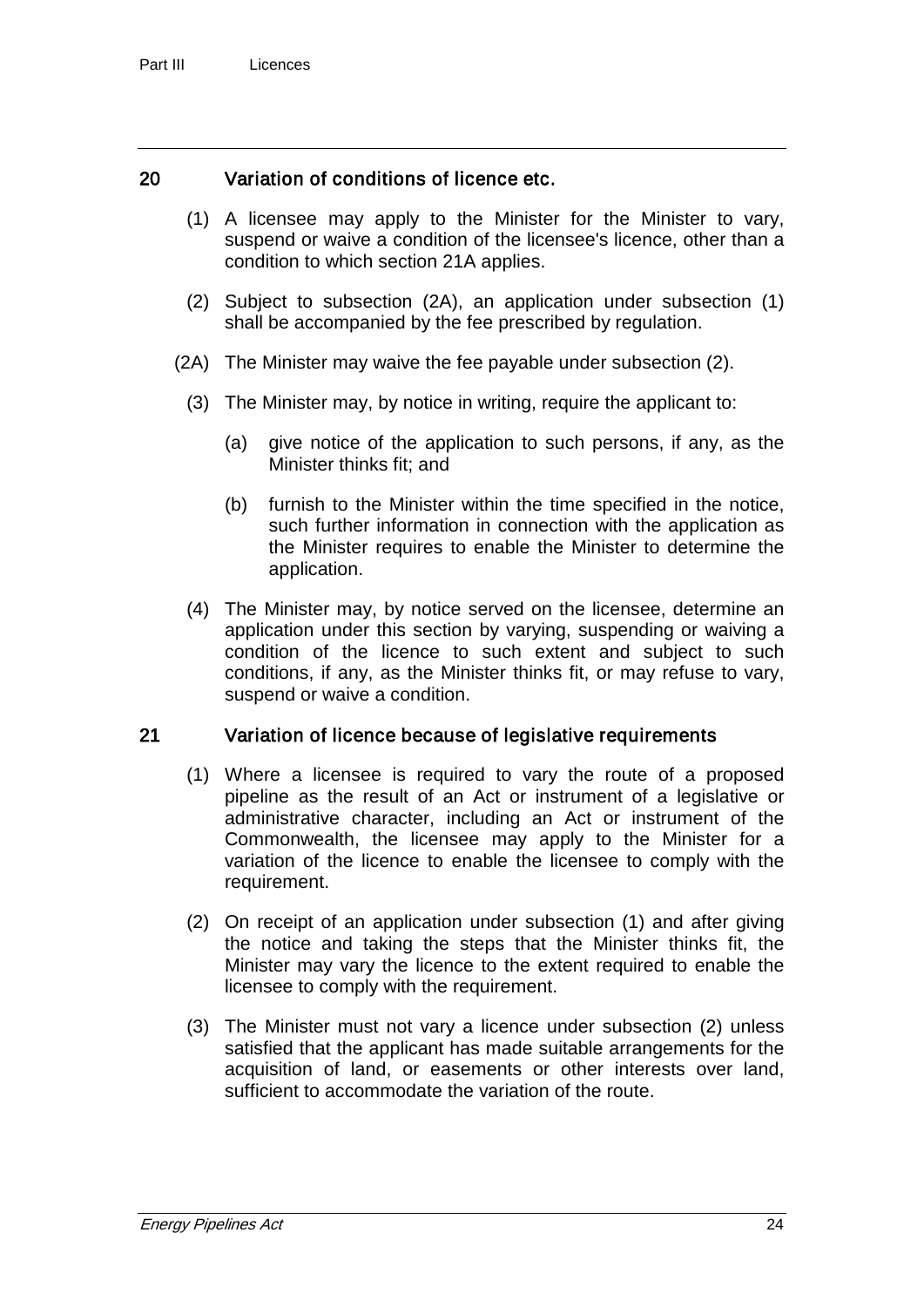### 21A Variation of route or area on application

- (1) A licensee may apply to the Minister for the Minister to vary the route of the pipeline or the licence area specified in the licence.
- (2) An application under subsection (1) may be made before the construction of the pipeline has commenced, during its construction or after construction has been completed and, where the construction has been completed, whether or not the Minister's consent under section 38 to the commencement or resumption of operations or the testing of the pipeline has been given.

### 21B Application to vary route and licence

- (1) An application under section 21A before the completion of the pipeline or for a relocation of or alteration to an existing pipeline, shall be accompanied by:
	- (a) details of the proposed variation;
	- (b) the reasons for the proposed variation; and
	- (c) the fee prescribed by regulation.
- (2) As soon as practicable after the making of an application referred to in subsection (1), the applicant shall serve notice on:
	- (a) each local government council within whose local government area any land that would be affected by the granting of the variation is situated; and
	- (b) each owner and occupier of land specified in the application; and
	- (ba) the registered native title claimants and registered native title bodies corporate (if any) in relation to any affected land or waters; and
	- (baa) the representative Aboriginal/Torres Strait Islander bodies in relation to any of the affected land or waters unless the grant of the licence is not a future act; and
	- (c) each person, if any, who holds a right of way or other easement over a relevant part of such land; and
	- (d) each permittee or licensee, if any, who holds a permit or licence in respect of any part of such land,

that the application has been made.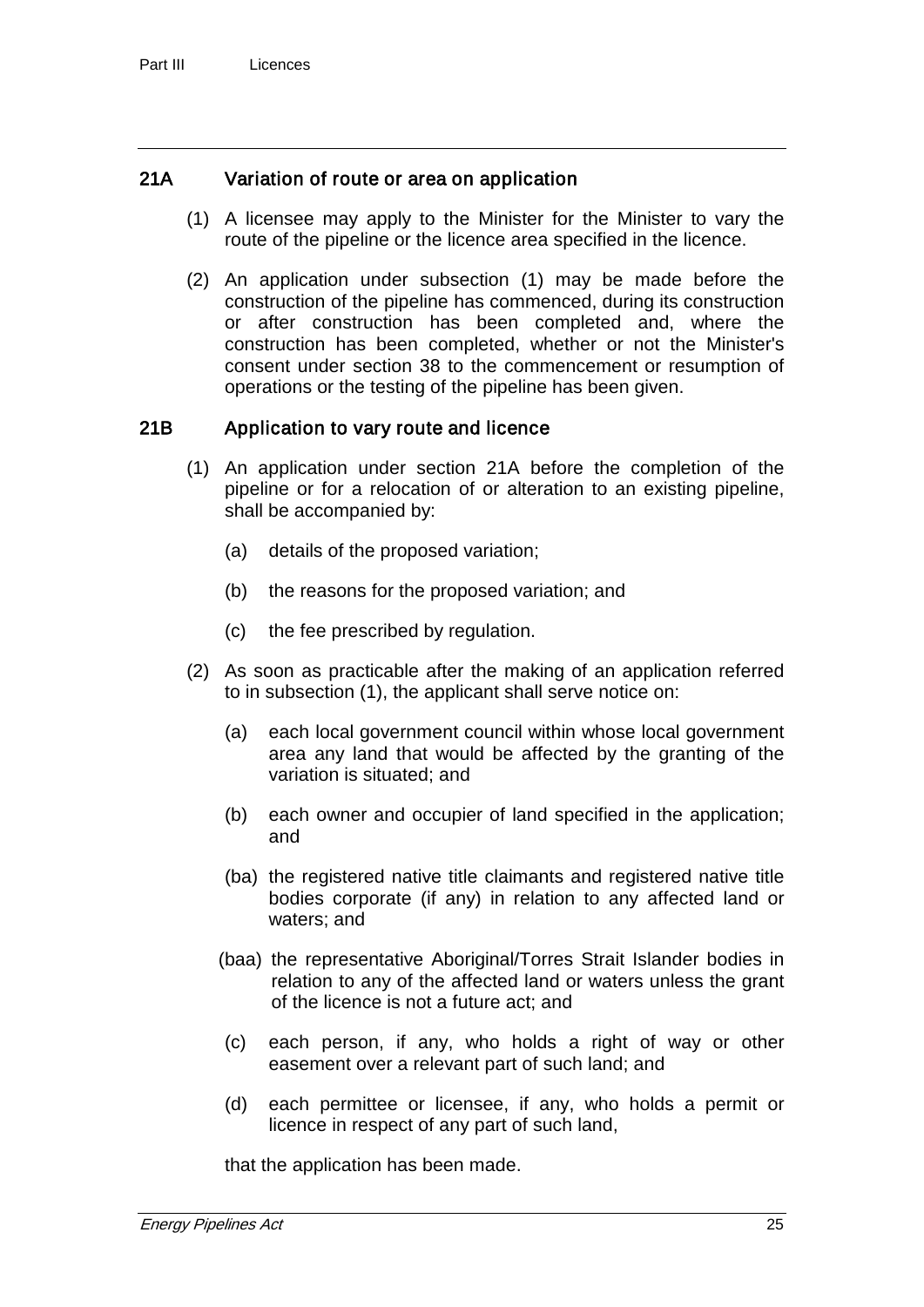- (2A) A notice under subsection (2) is to contain:
	- (a) details of the proposed variation; and
	- (b) a statement to the effect that:
		- (i) the local government council, person or body may, within 7 days after the date of service of the notice or the further time allowed in writing by the Minister, lodge in writing with the Minister representations about the grant of the licence; and
		- (ii) if there are no registered native title claimants or registered native title bodies corporate in relation to any of the affected land or waters, the representative Aboriginal/Torres Strait Islander body in relation to any of the affected land or waters may, within 7 days after being served with the notice or the further time allowed in writing by the Minister, lodge in writing with the Minister comments on the grant of the licence.
	- (3) In determining whether or not to vary a licence in accordance with an application under subsection (1), the Minister must have regard to any representations and comments lodged in accordance with the statement referred to in subsection (2A)(b).
	- (5) The Minister shall not vary a licence as the result of an application referred to in subsection (1) unless satisfied that the variation is justified in the circumstances and reflects good pipeline construction and operating practice.

#### 21C Application to vary licence area

- (1) An application under section 21A for the Minister to vary the licence area made after construction of the pipeline had been completed shall be accompanied by:
	- (a) details of the proposed variation describing the area it is proposed should remain subject to the licence; and
	- (b) the fee prescribed by regulation.
- (2) The Minister shall not vary a licence as a result of an application referred to in subsection (1) except to accurately reflect the route of the pipeline on completion of construction and to reduce the licence area but so that, except where the Minister is satisfied that the exigencies of the case so require, the licence area is not in any place narrower than 25 m having as its centreline an imaginary line connecting markers erected in accordance with section 39(a) or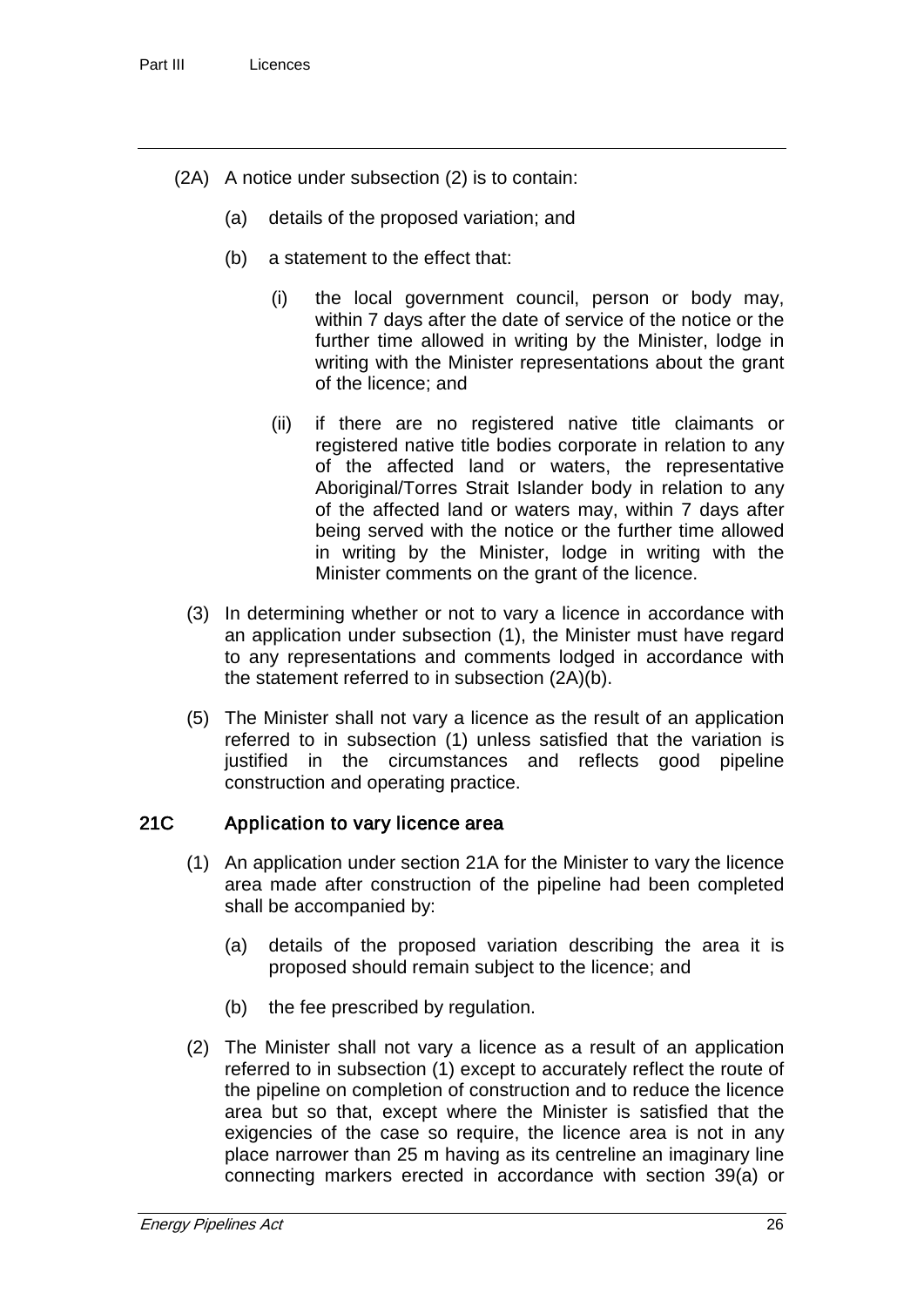directions given under section 40.

### 21D Determination of application

Subject to sections 21B and 21C, the Minister may, by notice served on the licensee, determine an application under section 21A by varying the route of the pipeline or the licence area to such extent and subject to such conditions, if any, as the Minister thinks fit, or may refuse to vary the licence.

#### 22 Easements over Crown lands

Subject to the Native Title Act but despite anything in this Act or another Act or anything in a licence or an instrument of a legislative or administrative character relating to unalienated Crown lands, the Administrator, on the recommendation of the Minister for the time being responsible for the *Crown Lands Act* may, upon such terms and conditions, and subject to the payment of such fee, as the Administrator thinks fit, grant to a licensee a lease, easement, licence or other authority necessary or expedient to enable the licensee:

- (a) to construct the pipeline specified in the licensee's licence over Crown lands; and
- (b) to operate, inspect, maintain and repair that pipeline.

#### 23 Exemptions, &c.

- (1) Subject to subsection (2), where:
	- (a) a licence is, under this Act, to be deemed to continue in force until the Minister grants, or refuses to grant, the renewal of the licence;
	- (b) a licence is varied under section 20;
	- (c) a licence is cancelled as to part of the pipeline in respect of which it is in force;
	- (d) a licensee applies, by instrument in writing served on the Minister, for a variation or suspension of, or exemption from compliance with, a condition to which the licence is subject; or
	- (e) the Minister, under this Act, gives a direction or consent to a licensee,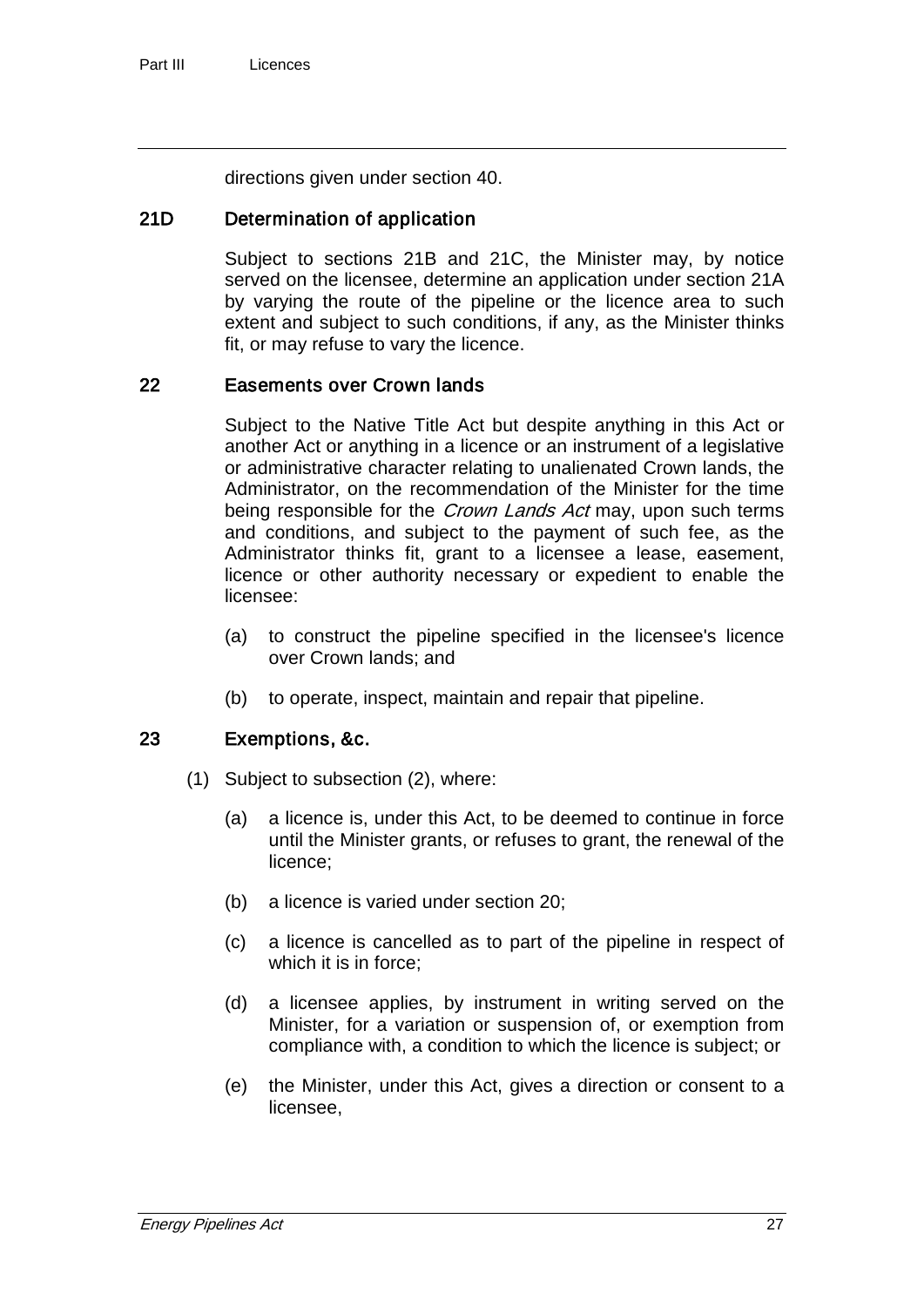the Minister may, on application by the licensee, by instrument in writing served on the licensee, vary or suspend, or exempt the licensee from complying with, a condition to which the licence is subject, upon such conditions, if any, as the Minister thinks fit and specifies in the instrument.

(2) Nothing in subsection (1) empowers the Minister to alter the term of a licence.

## 24 Surrender of licence

- (1) A licensee may, at any time, by instrument in writing served on the Minister, apply for consent to surrender his licence as to the whole or a part of the pipeline in respect of which it is in force.
- (2) Subject to subsection (3), the Minister shall not give his consent to the surrender of a licence unless the licensee:
	- (a) has paid all amounts payable by him under this Act or has made arrangements which are satisfactory to the Minister for the payment of those amounts;
	- (b) has complied with the conditions to which the licence is subject and with the provisions of this Act and the Regulations;
	- (c) has, where the Minister, by instrument in writing served on the licensee, required him to do so, caused to be published in such newspapers as are specified in the instrument, notice of the licensee's intention to apply for consent to surrender the licence as to the whole or a part of the pipeline in respect of which it is in force and has, in that notice, specified a date, not being earlier than 28 days after publication of the notice, on or before which any person having an interest in land in the licence area may, by instrument in writing served on the Minister, submit any matter that he wishes the Minister to consider in connection with the application for the consent; and
	- (d) has, to the extent that he is required to do so by, and to the satisfaction of, the Minister, removed or caused to be removed from the area to which the proposed surrender relates, property brought into that area by any person engaged or concerned in the operations authorized by the licence, or has made arrangements that are satisfactory to the Minister for the removal or disposal of that property.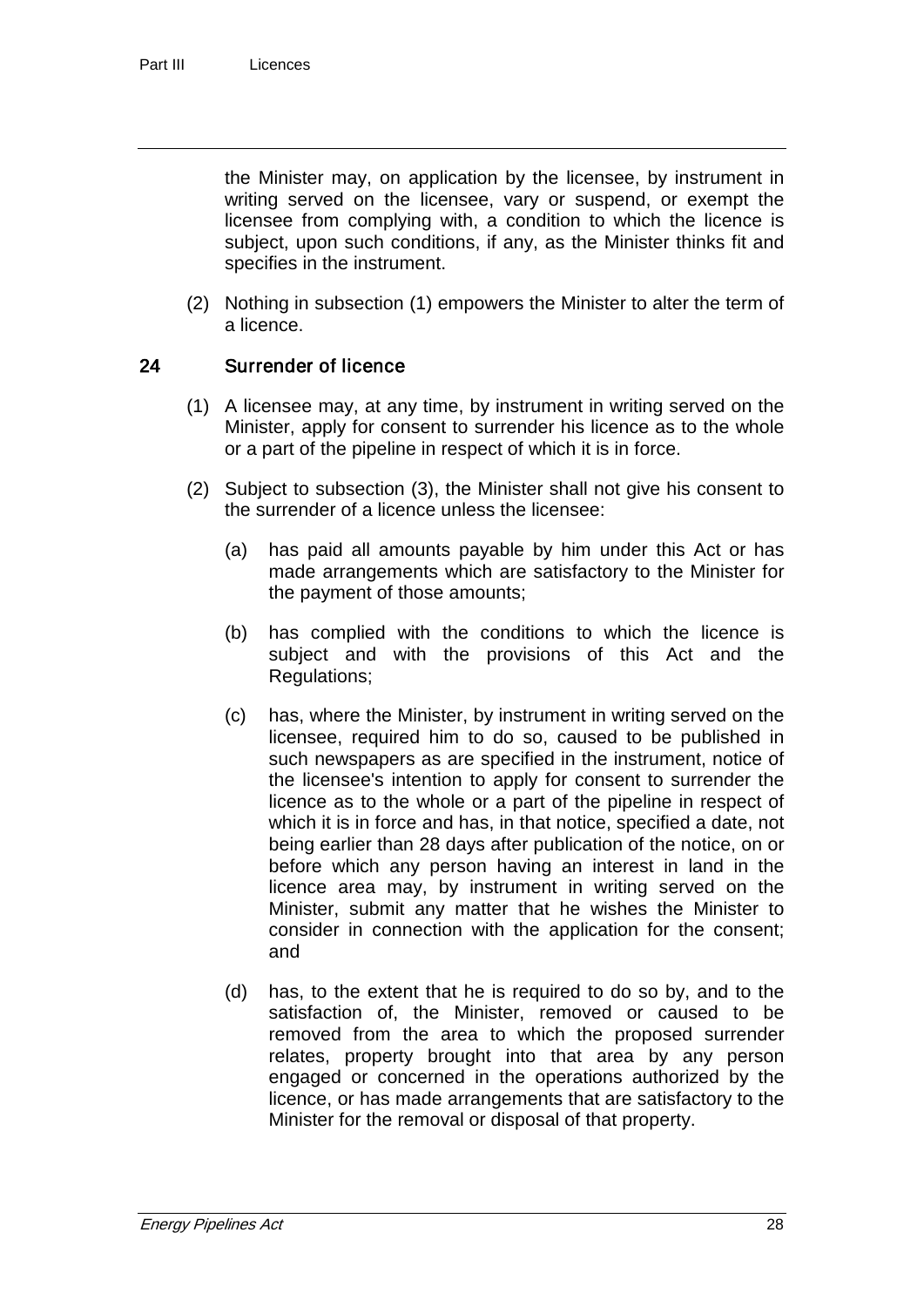- (3) Where a licensee has not complied with the conditions to which this licence is subject and with the provisions of this Act and the Regulations, the Minister may consent to an application under subsection (1) if he is satisfied that, although the licensee has not so complied, special circumstances exist that justify his consent to the application.
- (4) Where the Minister consents to an application under subsection (1), the applicant may, by instrument in writing served on the Minister, surrender the licence accordingly.

### 25 Cancellation of licence for breach of condition

- (1) Subject to subsection (2), where a licensee:
	- (a) has not complied with a condition to which the licence is subject;
	- (b) has not complied with a provision of this Act or the Regulations; or
	- (c) has not paid an amount payable by him under this Act within 90 days after the day on which the amount became payable,

the Minister may, on that ground, by instrument in writing served on the licensee, cancel the licence as to the whole or a part of the pipeline in respect of which it is in force.

- (2) A licence shall not be cancelled under subsection (1) unless the Minister has:
	- (a) by instrument in writing served on the licensee, given not less than 28 days notice of his intention to cancel the licence and the grounds for his so doing;
	- (b) served a copy of the instrument on such other persons, if any, as he thinks fit;
	- (c) in the instrument, specified a date on or before which the licensee or a person on whom a copy of the instrument is served may, by instrument in writing served on the Minister, submit any matter that he wishes the Minister to consider in connection with the cancellation of the licence;
	- (d) caused to be published in such newspapers as he thinks fit, notice of his intention to cancel the licence and the ground for his so doing and has, in that notice, specified a date on or before which a person having an interest in land in the licence area may submit any matter that he wishes the Minister to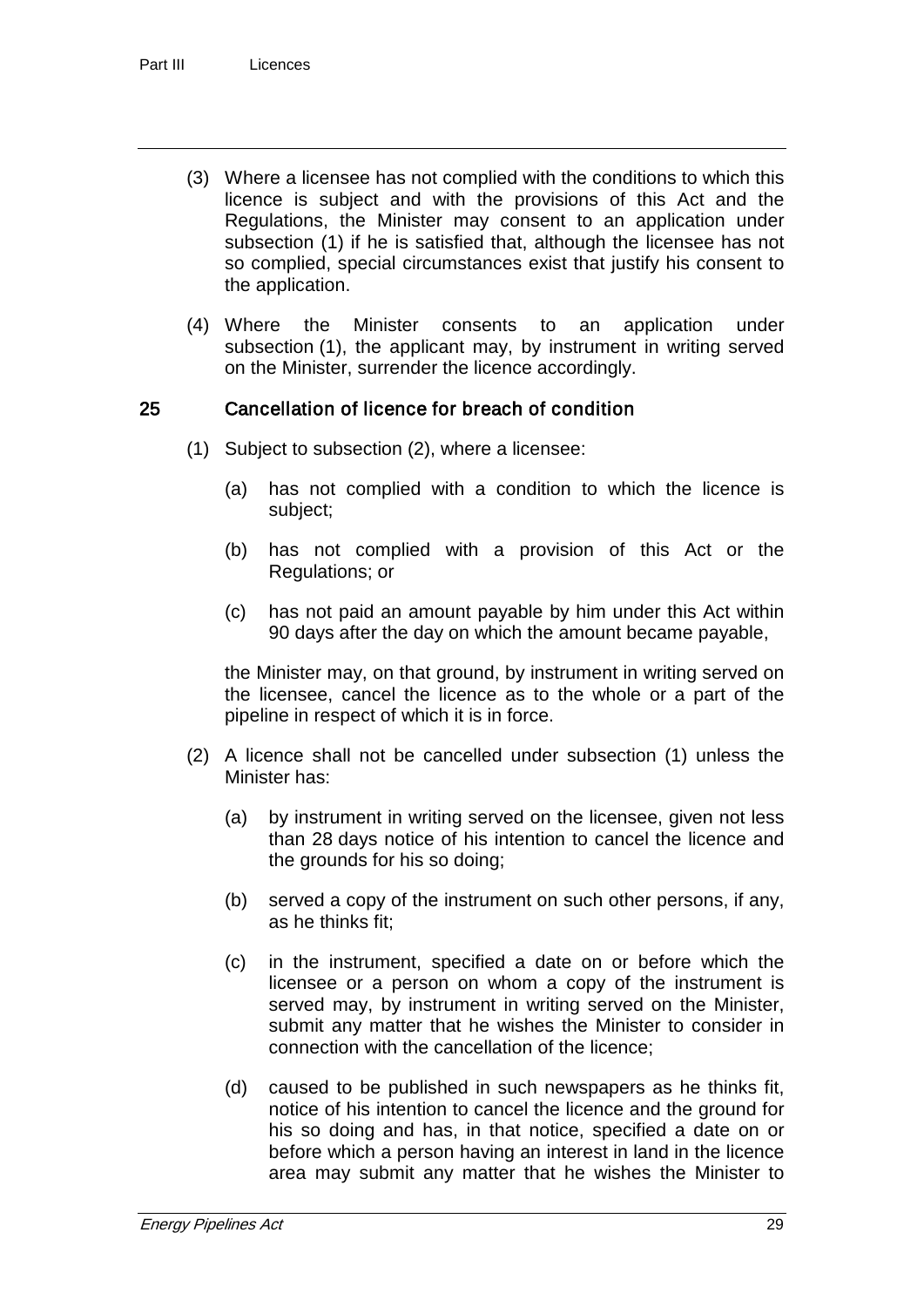consider in connection with the cancellation of the licence; and

- (e) taken into account:
	- (i) any action taken by the licensee to remove the grounds for cancellation of his licence or to prevent the recurrence of similar grounds; and
	- (ii) particulars of matters submitted under paragraph (c) or (d) on or before the date specified under the relevant paragraph.

#### 26 Variation of licence in public interest

- (1) The Minister may:
	- (a) at the request of:
		- (i) a minister, Commonwealth Minister or State Minister; or
		- (ii) a body established by a law of the Territory or of the Commonwealth; and
	- (b) if, in his opinion, it is in the public interest so to do and the minister or body making the request has given security, to the satisfaction of the Minister, for the payment of any amount payable under subsection (5) to a licensee,

by instrument in writing served on the licensee, direct the licensee to make such changes in the route or position of the licensee's pipeline, and within such times, as are specified in the instrument.

- (1A) The Minister must not make a direction under subsection (1) unless satisfied that the applicant has made suitable arrangements for the acquisition of land, or easements or other interests over land, sufficient to accommodate the changes in the route or position of the pipeline.
	- (2) A licensee to whom a direction under subsection (1) is given shall comply with the direction.

| Maximum penalty: | In the case of a natural person $-$<br>200 penalty units.  |
|------------------|------------------------------------------------------------|
|                  | In the case of a body corporate $-$<br>1000 penalty units. |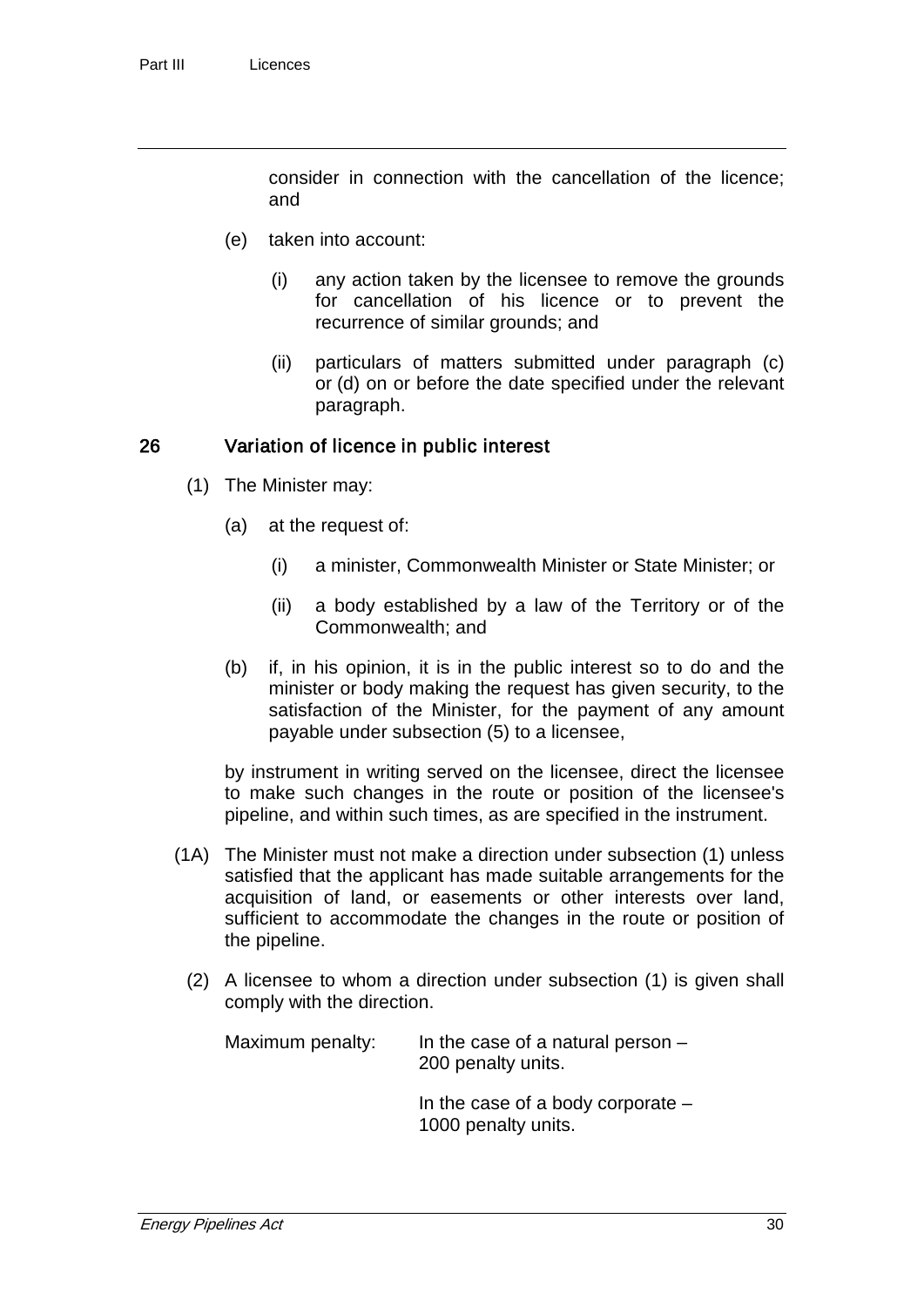- (3) Where the Minister gives a direction under subsection (1) and the licensee to whom the direction is given complies with the direction, the licensee may bring an action in the Supreme Court against the minister or body making the request for compensation of the expenses incurred by him in complying with the direction.
- (4) The Supreme Court shall hear the action referred to in subsection (3) and shall determine whether it is just that the whole or a portion of the reasonable cost of complying with the direction ought to be paid to the plaintiff by the defendant.
- (5) If the Supreme Court determines that compensation referred to in subsection (4) ought to be made, it shall determine the amount of the compensation and give judgment accordingly.

### 27 Cancellation of licences not affected by other provisions

- (1) A licence may be wholly or partly cancelled on the grounds that the licensee has not complied with a provision of this Act or the Regulations, notwithstanding that he has been convicted of an offence by reason of his failure so to comply.
- (2) A person who was the registered holder of a licence that has been wholly cancelled, or is the registered holder of a licence that has been partly cancelled, on the grounds that he has not complied with a provision of this Act or of the Regulations, may be found guilty of an offence by reason of his failure to comply with the provision, notwithstanding that the licence has been so cancelled.
- (3) A licence may be wholly or partly cancelled on the grounds that the licensee has not paid an amount payable by him under this Act within 90 days after the day on which the amount became payable, notwithstanding that judgment for the amount has been obtained or that the amount, or any part of the amount, has been paid or recovered.
- (4) A person who was the registered holder of a licence that has been wholly cancelled, or is the registered holder of a licence that has been partly cancelled, on the grounds that he has not paid an amount payable by him under this Act within 90 days after the day on which the amount became payable, continues to be liable to pay that amount together with any additional amounts payable by reason of late payment of that amount, notwithstanding that the licence has been so cancelled.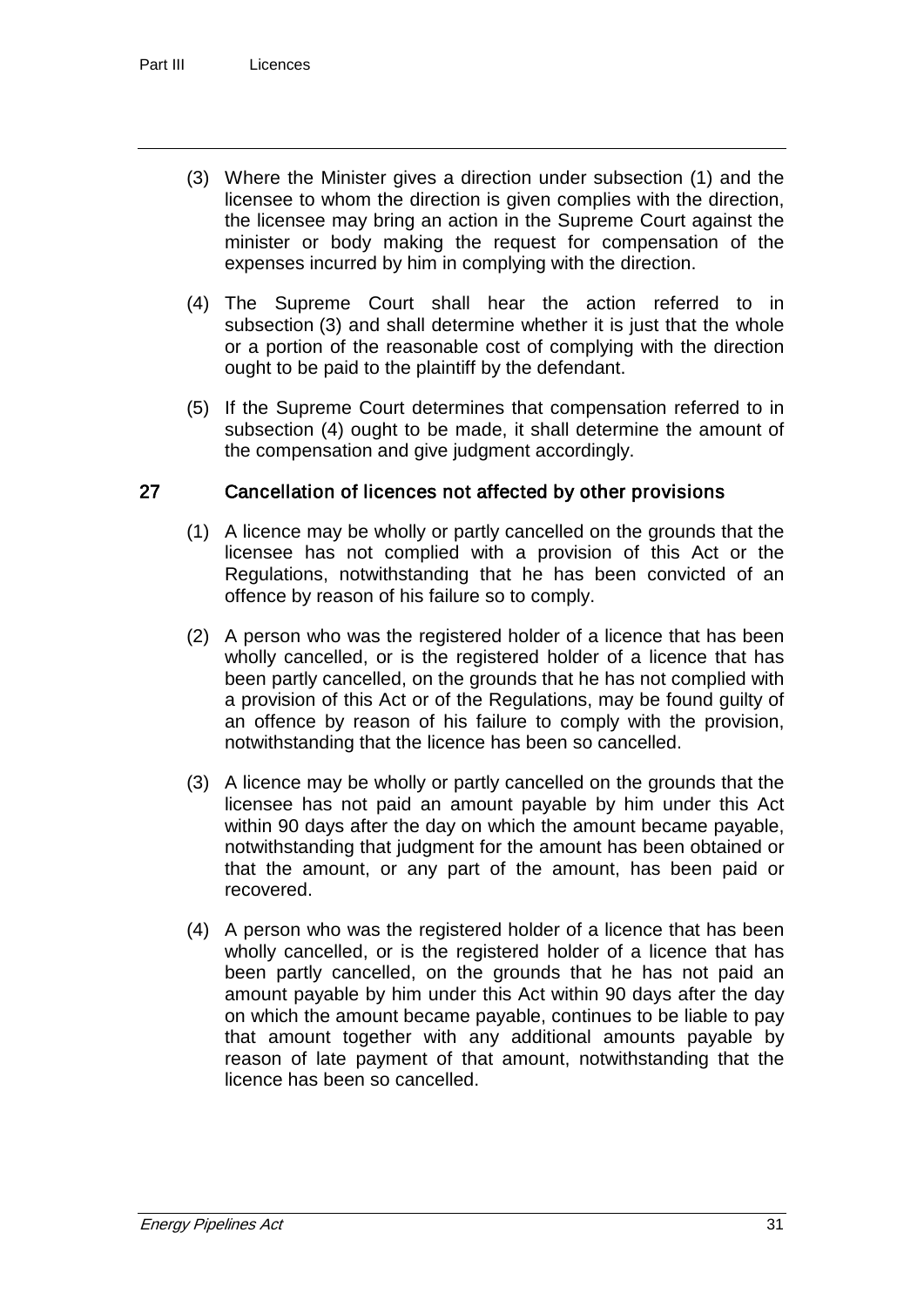### 28 Removal of property, &c., by licensee

- (1) Where a licence has been wholly or partly cancelled, or has expired, the Minister may, by instrument in writing served on the person who was, or is, as the case may be, the licensee, direct that person to:
	- (a) remove or cause to be removed from the relinquished area the property specified in the instrument, being property that was brought into that area by a person engaged or concerned in the operations authorized by the licence, or to make arrangements that are satisfactory to the Minister for the removal or disposal of that property; and
	- (b) make good, to the satisfaction of the Minister, any damage to the relinquished area caused by a person engaged or concerned in the operations authorized by the licence or caused by the removal of property under a direction referred to in paragraph (a), whether or not it was removed in a manner specified in the direction.
- (2) The Minister may, by instrument in writing served on a licensee, direct him to:
	- (a) remove or cause to be removed from the licence area the property specified in the instrument, being property that was brought into that area by a person engaged or concerned in the operations authorized by the licence, or to make arrangements that are satisfactory to the Minister for the removal or disposal of that property; and
	- (b) make good, to the satisfaction of the Minister, any damage to the licence area caused by a person engaged or concerned in the operations authorized by the licence or caused by the removal of property under a direction referred to in paragraph (a), whether or not it was removed in a manner specified in the direction.
- (3) A direction under subsection (1)(a) or (2)(a) may specify the manner in which the property specified in the direction shall be removed.
- (4) A person to whom a direction under subsection (1) or (2) is given shall comply with the direction:
	- (a) in the case of a direction given under subsection  $(1)$  within the period specified in the instrument by which the direction was given; and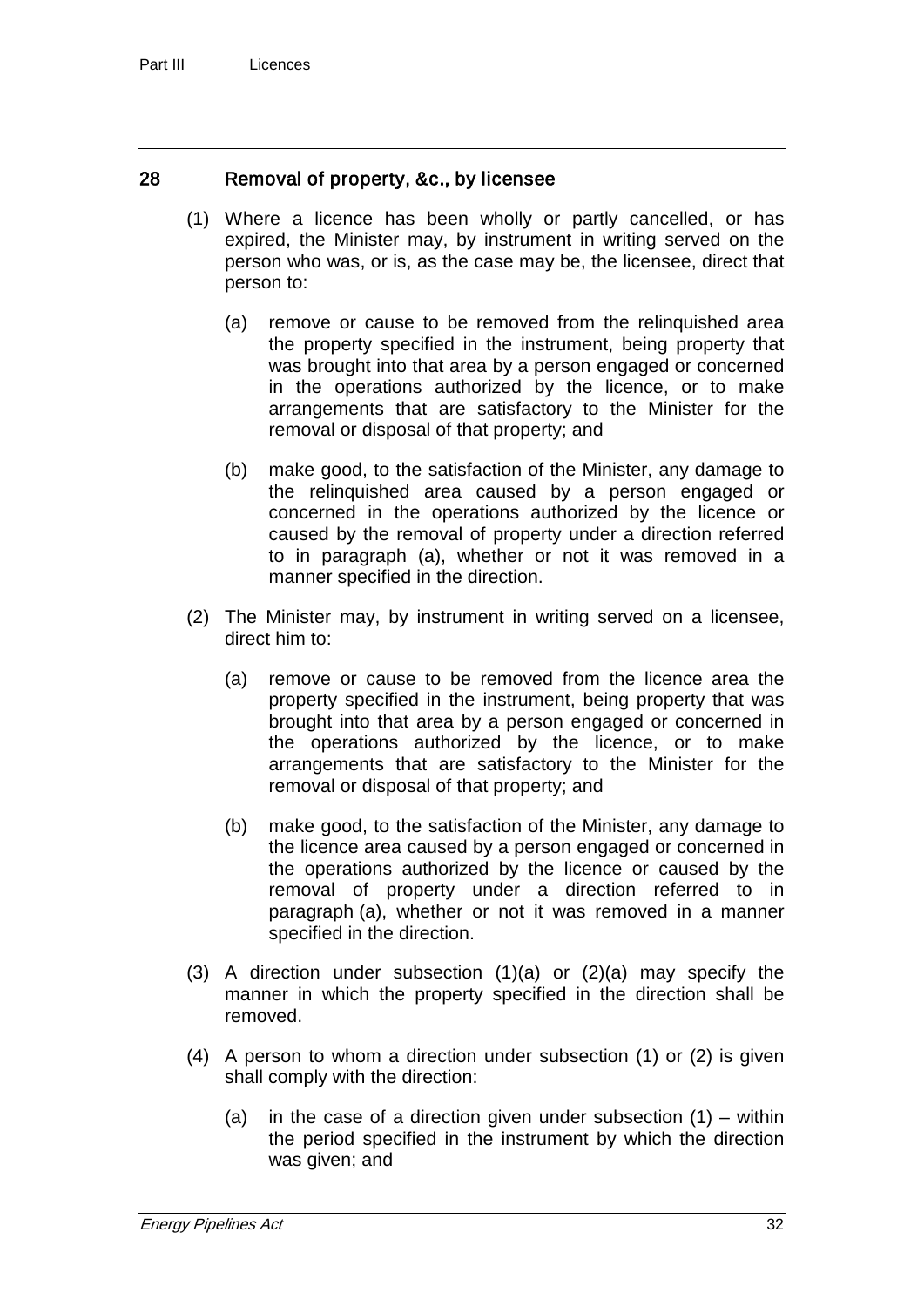(b) in the case of a direction given under subsection  $(2)$  – on or before the expiration of the licence.

Maximum penalty: In the case of a natural person – 200 penalty units.

> In the case of a body corporate – 1000 penalty units.

#### 29 Powers of Minister to enforce direction

- (1) Where a licence has been wholly or partly cancelled, or has expired, and:
	- (a) a direction referred to in section  $28(1)(a)$  or  $(2)(a)$  for the removal of property from the relinquished or licence area has not been complied with, the Minister may, by notice in the Gazette, direct that the owner or owners of the property shall remove it from that area within the period specified in the instrument and the Minister shall cause a copy of the instrument to be served on each person whom he believes to be an owner of that property or part of that property;
	- (b) a direction referred to in section  $28(1)(a)$  or  $(2)(a)$  for the removal of property from the relinquished or licence area has been complied with, but damage to the area caused by the removal of the property has not been made good to the satisfaction of the Minister, the Minister may make good the damage in such manner as he thinks fit; or
	- (c) a direction referred to in section 28(1)(b) or (2)(b) has not been complied with, the Minister may do any of the things required by the direction to be done.
- (2) Where property has not been removed from the relinquished or licence area in accordance with a direction under subsection (1)(a), the Minister may:
	- (a) remove, in such manner as he thinks fit, that property from the area;
	- (b) dispose of, in such a manner as he thinks fit, any of that property; and
	- (c) if he has served a copy of the instrument by which the direction was given on a person whom he believed to be the owner of the property or part of the property, sell, by public auction or otherwise, as he thinks fit, any part of that property that belongs, or that he believes to belong, to that person.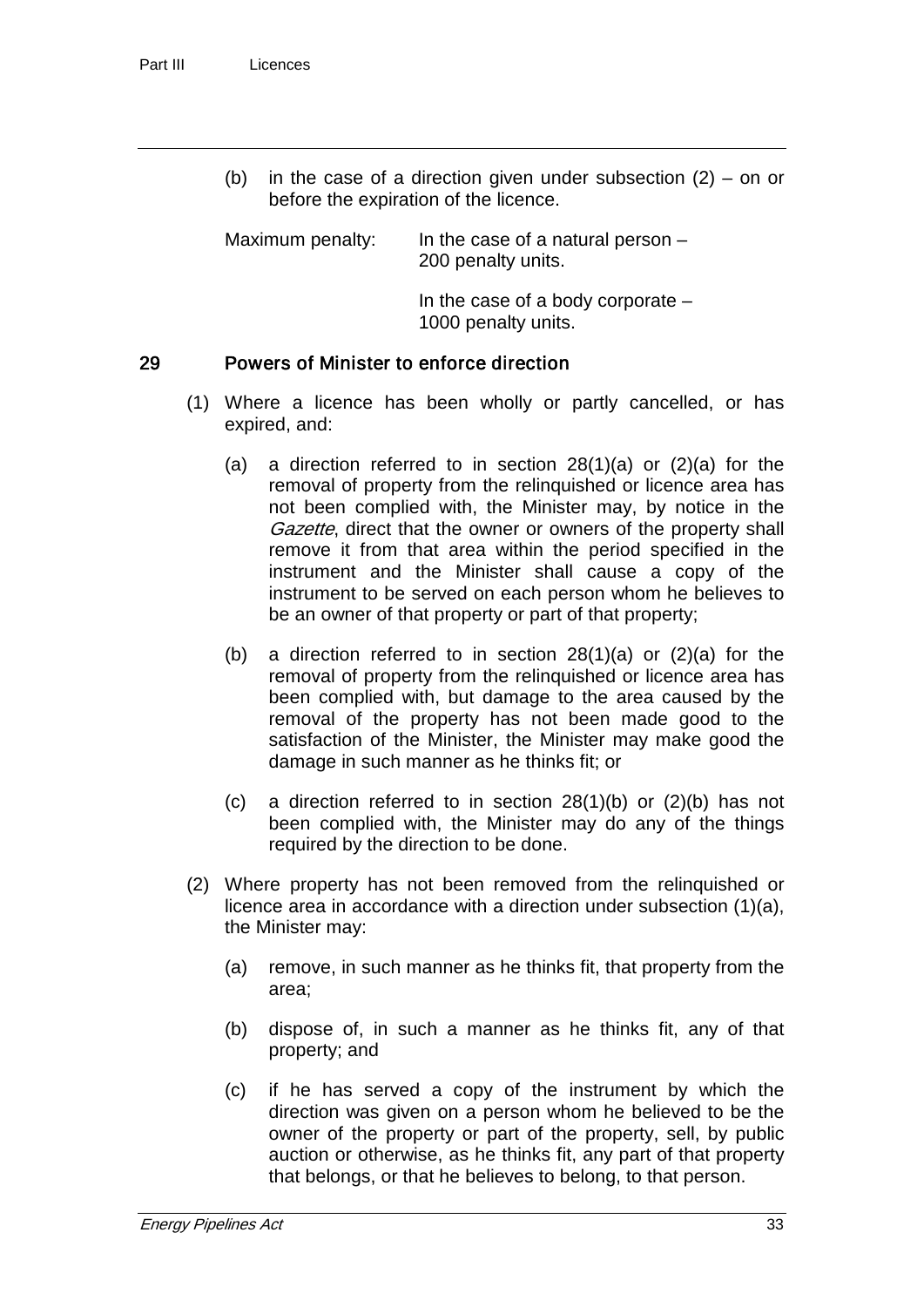- (3) The Minister may deduct from the proceeds of a sale under subsection (2) of property that belongs, or that he believes to belong, to a person, any part of:
	- (a) the costs and expenses incurred by the Minister under that subsection in relation to that property;
	- (b) the costs and expenses incurred by the Minister in relation to the doing of any thing required by a direction under section 28(1) or (2) to be done by that person; and
	- (c) the fees or amounts due and payable under this Act by that person.
- (4) Costs and expenses incurred by the Minister under subsection (2), if incurred in relation to:
	- (a) the removal, disposal or sale of property or the making good of damage caused by the removal of property; or
	- (b) the doing of a thing required by a direction under section 28(1)(b) or (2)(b),

are a debt due and payable by the person to whom the direction was given to the Territory and, to the extent to which they are not recovered under subsection (3), are recoverable in a court of competent jurisdiction.

(5) Subject to subsection (4), no action lies in respect of the removal, disposal or sale under this section of property.

# 30 Licence fees

- (1) There is payable to the Minister by a licensee, at the times specified in subsection (2), a licence fee prescribed by regulation.
- (2) The fee referred to in subsection (1) is payable on the expiration of 28 days after:
	- (a) in the case of the first year of the term of the licence the day on which that term commences; and
	- (b) in the case of each year of the term of a licence other than the first – the anniversary of the day on which that term commenced.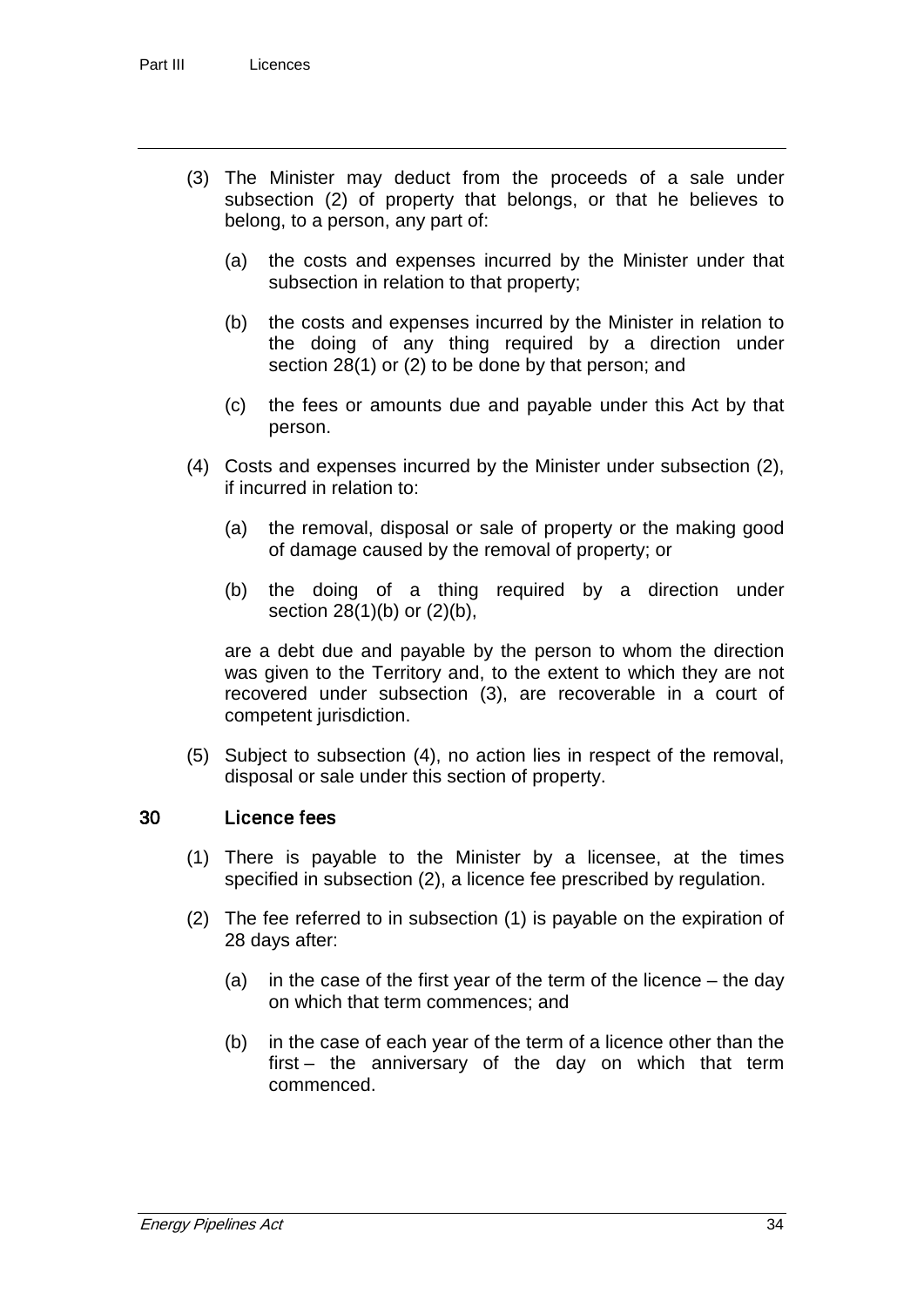### 31 Penalty for late payment

Where the liability of a licensee to pay a fee referred to in section 30 is not discharged at or before the time when the fee is payable, there is payable to the Minister by the licensee an additional amount calculated at the rate of 0.33% per day upon the amount of the whole fee from the time when the fee became payable until it is paid.

# 32 Fees and penalties debts due to Territory

A fee under section 30, or an amount payable under section 31, is a debt due and payable by the licensee to the Territory.

# 32A Licence not personal property

For section 8(1)(k) of the *Personal Property Securities Act 2009* (Cth), a licence is not personal property for that Act.

Note for section 32A

A law of the Commonwealth, a State or a Territory may declare a right, licence or authority granted by or under that law not to be personal property for the Personal Property Securities Act 2009 (Cth).

# Part IV Construction, operation and maintenance of pipeline

# 34 Construction to comply with prescribed standards

- (1) Subject to subsections (2) and (3) but notwithstanding any other requirement of this Part, a pipeline shall be constructed in accordance with the prescribed standards, specifications and conditions and such other standards, specifications and conditions as are specified in the licence in respect of the pipeline.
- (2) Where there is a conflict between a prescribed standard or specification and a standard or specification specified in the licence in respect of a pipeline, the latter shall prevail.
- (3) Where there is a conflict between a prescribed standard or specification, or a standard or specification specified in the licence in respect of the pipeline, and a direction given under section 40(1) to the licensee, the direction shall prevail.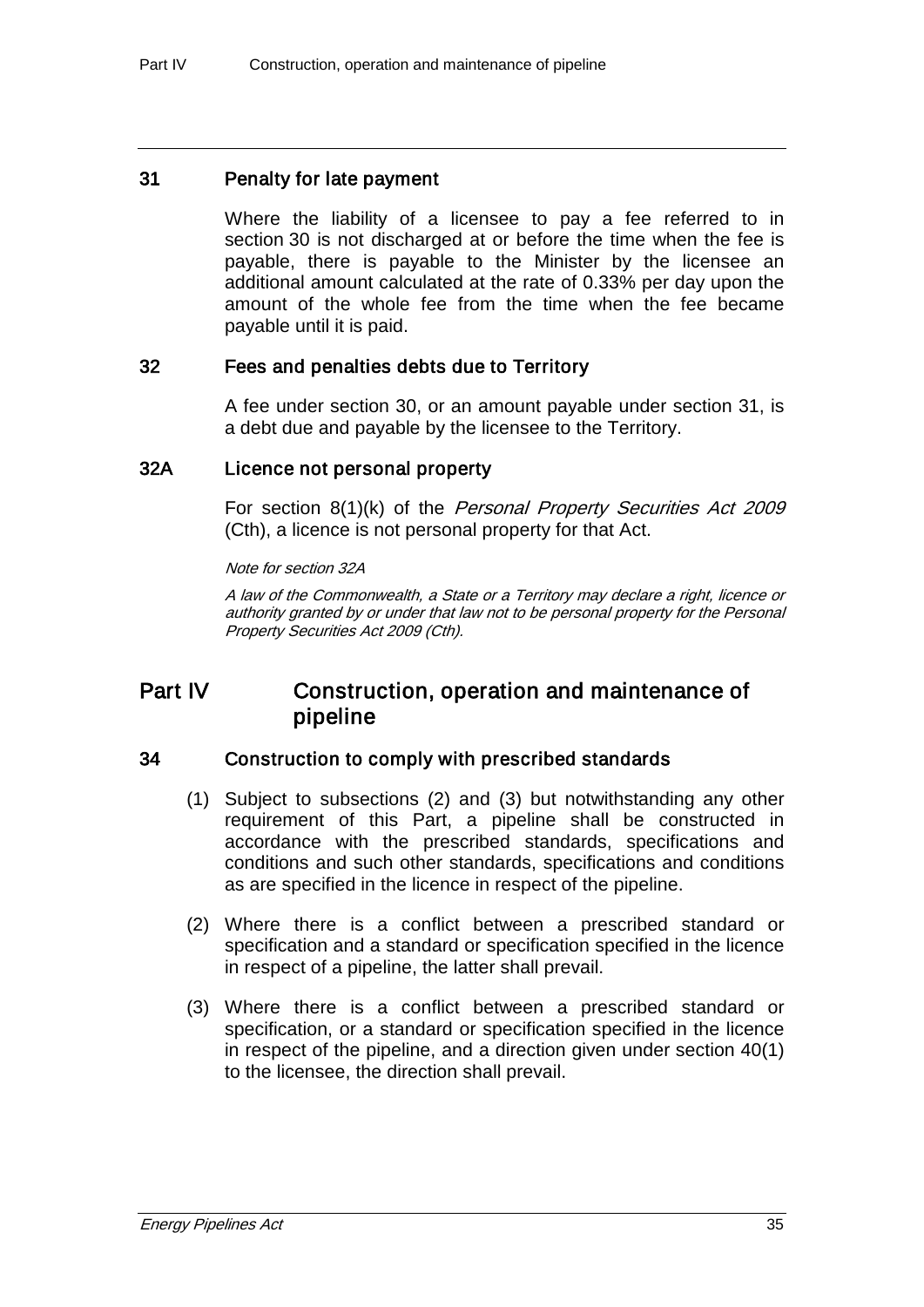# 35 Restoration of agricultural land after construction

- (1) Where a pipeline enters or crosses agricultural land, the licensee shall, at his expense, immediately after the completion of the construction of the part of the pipeline that enters or crosses that land, restore the land to enable it to be used as far as practicable for the purposes for which it was used immediately before that construction.
- (2) Where a licensee fails to restore land, as required by subsection (1), a person entitled to an interest in the land may restore the land and recover from the licensee, in a court of competent jurisdiction, the expenses reasonably incurred by him in carrying out that restoration.
- (3) The recovery of expenses under subsection (2) does not affect any right to compensation in respect of the land that the person who restores land in accordance with that subsection, or any other person, may have under this Act.
- (4) The Minister may, at any time, on the request of a person entitled to an interest in land, include among the conditions of the licence affecting that land such conditions as he thinks fit to ensure that the land is maintained in a suitable condition and that noxious weeds and vermin are controlled.

# 36 Pipeline crossing water

Where the route of a pipeline is such that the pipeline passes over or under water, the pipeline shall be constructed over or under that water in such a manner that the construction and the pipeline as constructed will not unreasonably affect or impede anything or anyone lawfully using that water.

Maximum penalty: 50 penalty units.

# 37 Ceasing to operate pipeline

(1) Subject to subsection (2), except with the consent in writing of the Minister and subject to compliance with such conditions, if any, as are specified in the instrument of consent, a licensee shall operate continuously the pipeline specified in his licence.

Maximum penalty: In the case of a natural person  $-$ 200 penalty units.

> In the case of a body corporate – 1000 penalty units.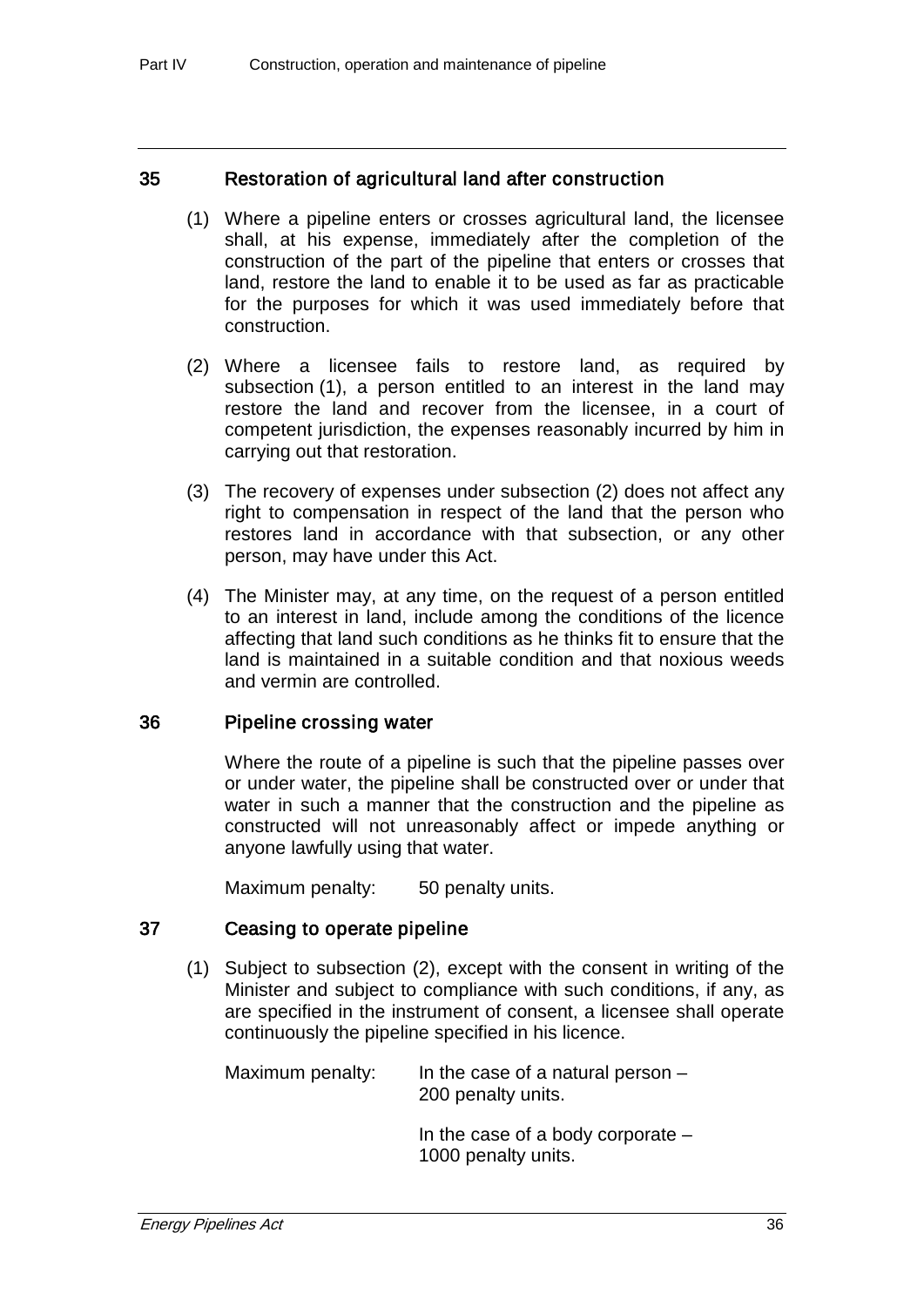- (2) It is not an offence against subsection (1) if the failure of the licensee to operate the pipeline continuously:
	- (a) was in the ordinary course of operating the pipeline;
	- (b) was for the purpose of repairing or maintaining the pipeline; or
	- (c) was in an emergency in which there was a likelihood of loss or injury.

# 37A Abandonment of pipeline

(1) The owner of a pipeline who intends to abandon the pipeline must, not later than 3 months after there ceases to be a licence in force in relation to the pipeline, apply to the Minister in writing for approval to abandon the pipeline.

Maximum penalty: In the case of a natural person  $-20$  penalty units.

> In the case of a body corporate – 100 penalty units.

- (2) The Minister may, after receiving an application under subsection (1), by notice to the owner, approve, or refuse to approve, the abandonment of the pipeline specified in the notice on the conditions, if any, specified in the notice.
- (3) An owner of a pipeline may only abandon the pipeline in accordance with:
	- (a) the prescribed standards; and
	- (b) the conditions, if any, specified in the notice under subsection (2).

Maximum penalty: In the case of a natural person  $-10$  penalty units and 2 penalty units for each day during which the offence continues.

> In the case of a body corporate  $-50$  penalty units and 10 penalty units for each day during which the offence continues.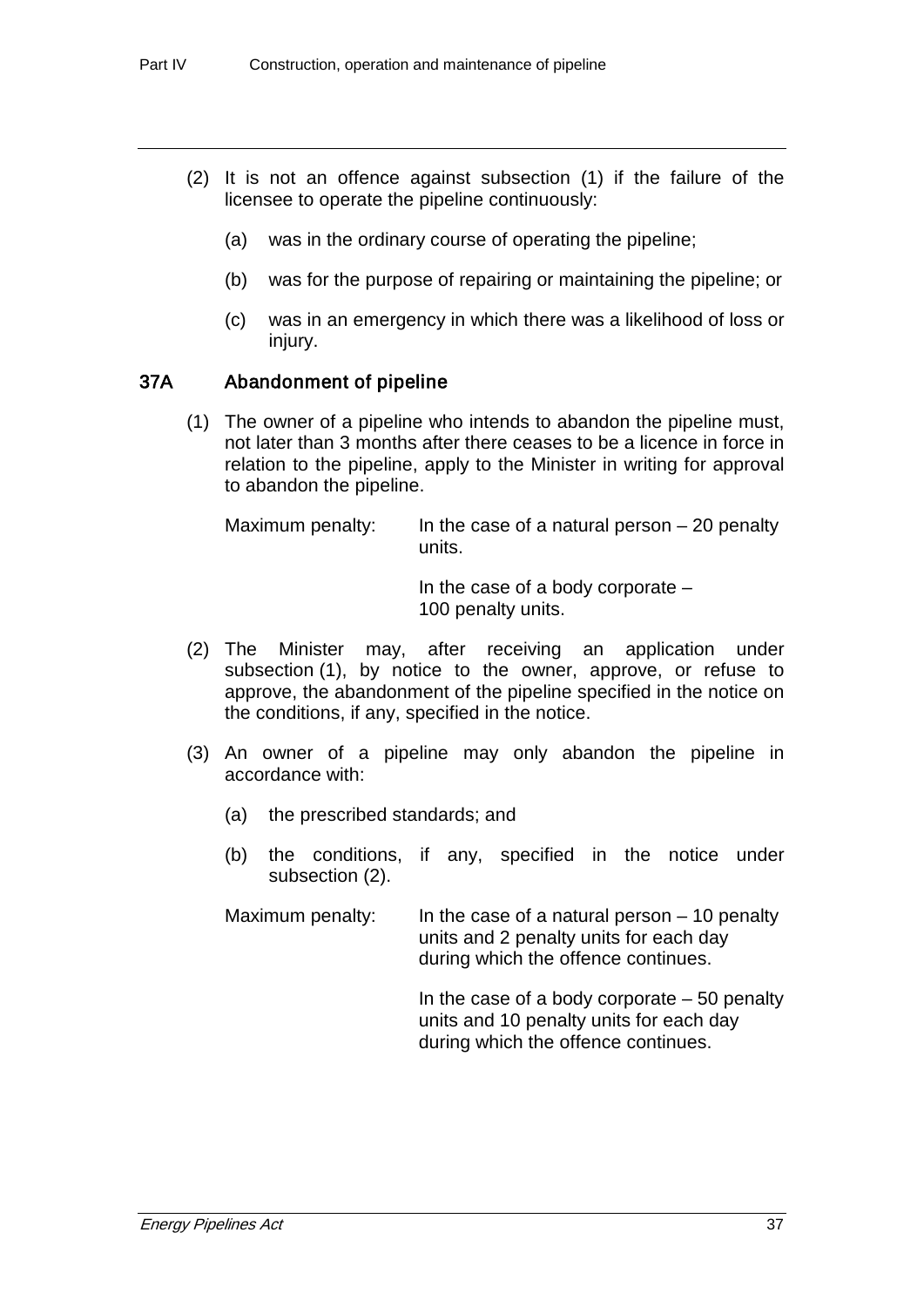# 38 Consent to commencement or resumption of operations or testing of pipeline

- (1) The Minister may, on application in writing served on the Minister by a licensee whose pipeline has not previously been in operation, if of the opinion that the pipeline is constructed to the required standards and may with safety be tested, by instrument in writing served on the licensee, consent to the testing of the pipeline.
- (1A) The Minister may, on application in writing, served on the Minister by a licensee who has ceased, otherwise than for a reason referred to in section 37(2) to operate a pipeline specified in the licence or whose pipeline has not previously been in operation but has been tested in pursuance of subsection (1), if of the opinion that the pipeline has been maintained or repaired or tested, as the case may be, to the required standard and may safely be operated, by instrument in writing served on the licensee, consent to the commencement or resumption of operations, as the case may be.
	- (2) A consent under subsection (1) or (1A) may be subject to such conditions, if any, as the Minister thinks fit and specifies in the instrument of consent.
- (2A) Without limiting the generality of subsection (2), the Minister may require the licensee to take out and maintain a policy of insurance of a kind approved by the Minister against claims resulting from any injury to a person or to land (including the licence area) or personal property as the result of anything done in pursuance or purported pursuance of the licence or a condition of the licence or a direction or other authority under this Act, and to insure and indemnify the Minister and the Territory against any such claims.
	- (3) A person must not:
		- (a) test a pipeline;
		- (b) allow the introduction of an energy-producing hydro-carbon into a pipeline referred to in subsection (1A); or
		- (c) operate a pipeline referred to in subsection (1A),

except in accordance with a consent granted under this section.

Maximum penalty: In the case of a natural person  $-$ 200 penalty units.

> In the case of a body corporate – 1000 penalty units.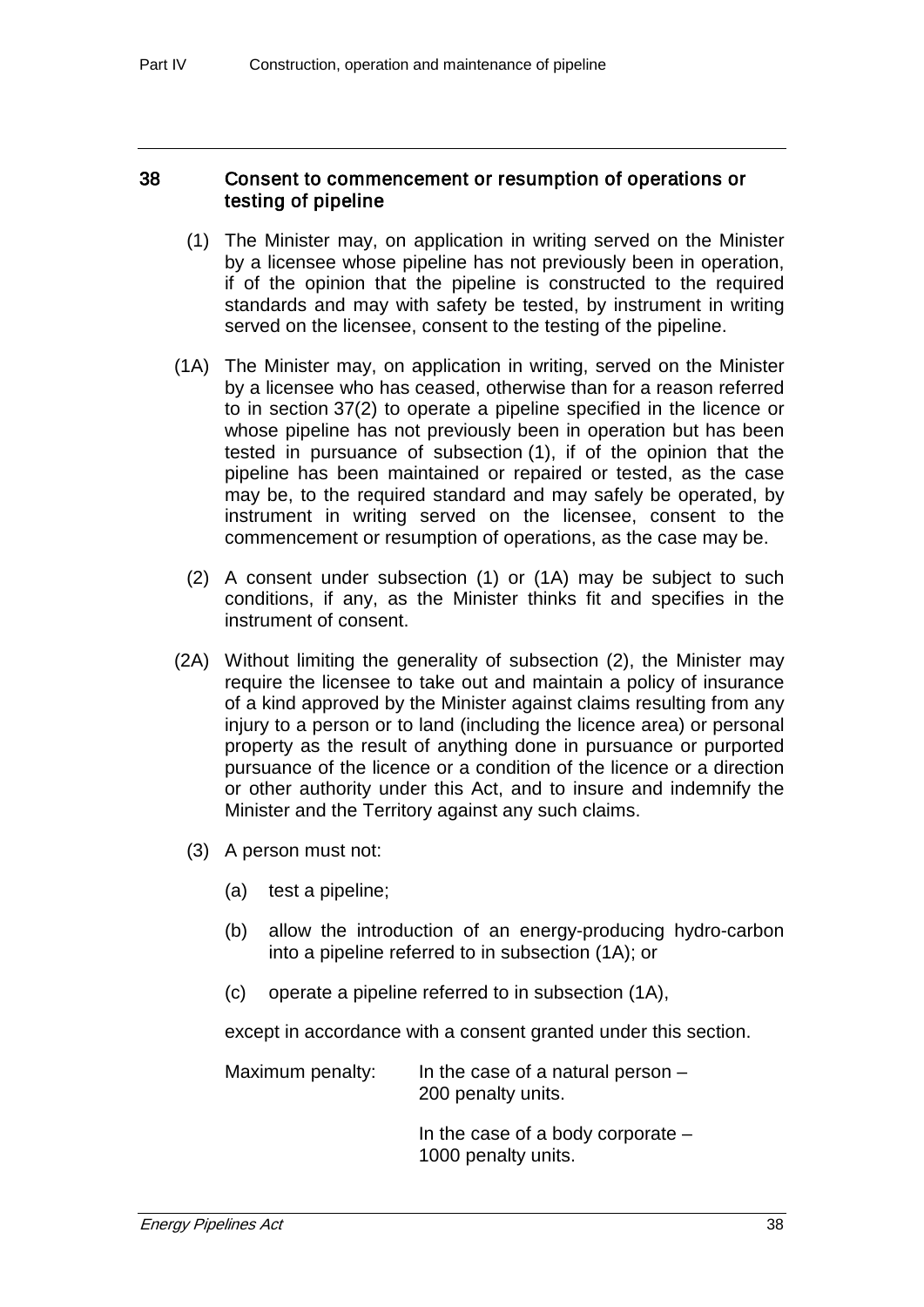(4) In this section *operate* means deliver energy-producing hydrocarbons at the point of outlet for commercial use or further delivery or processing.

# 38A Statutory restrictions for purposes of Land Title Act

- (1) The Minister cannot consent under section 38(1A) to the commencement of operations in relation to a pipeline unless the licensee has provided to the Minister:
	- (a) detailed drawings of the pipeline as constructed, indicating where the pipeline is located and the 25 m wide corridor referred to in section 66 in relation to the pipeline, that are suitable for incorporation into a memorandum to be given by the Minister under subsection (2); and
	- (b) evidence that the licensee has given notice to each person whose operations on or interest in the land shown in the detailed drawings may be affected by the operation of section 66 of the nature of the restrictions that are placed on the use or occupation or any dealing with the land.
- (2) The Minister must, within 60 days after receiving information supplied under subsection (1), lodge with the Registrar-General a memorandum under section 35 of the Land Title Act in relation to the land referred to in subsection (1)(a).

# 39 Duties of licensee in relation to pipeline

A licensee shall:

- (a) mark and keep marked, in the prescribed manner, the route of the pipeline specified in his licence;
- (b) maintain the pipeline in good condition and repair;
- (c) not permit or suffer the waste or escape of any substance from the pipeline; and
- (d) remove from the licence area all structures, equipment and other property that are neither being used nor proposed to be used in connection with the operation of the pipeline.

Maximum penalty: In the case of a natural person  $-$ 200 penalty units.

> In the case of a body corporate – 1000 penalty units.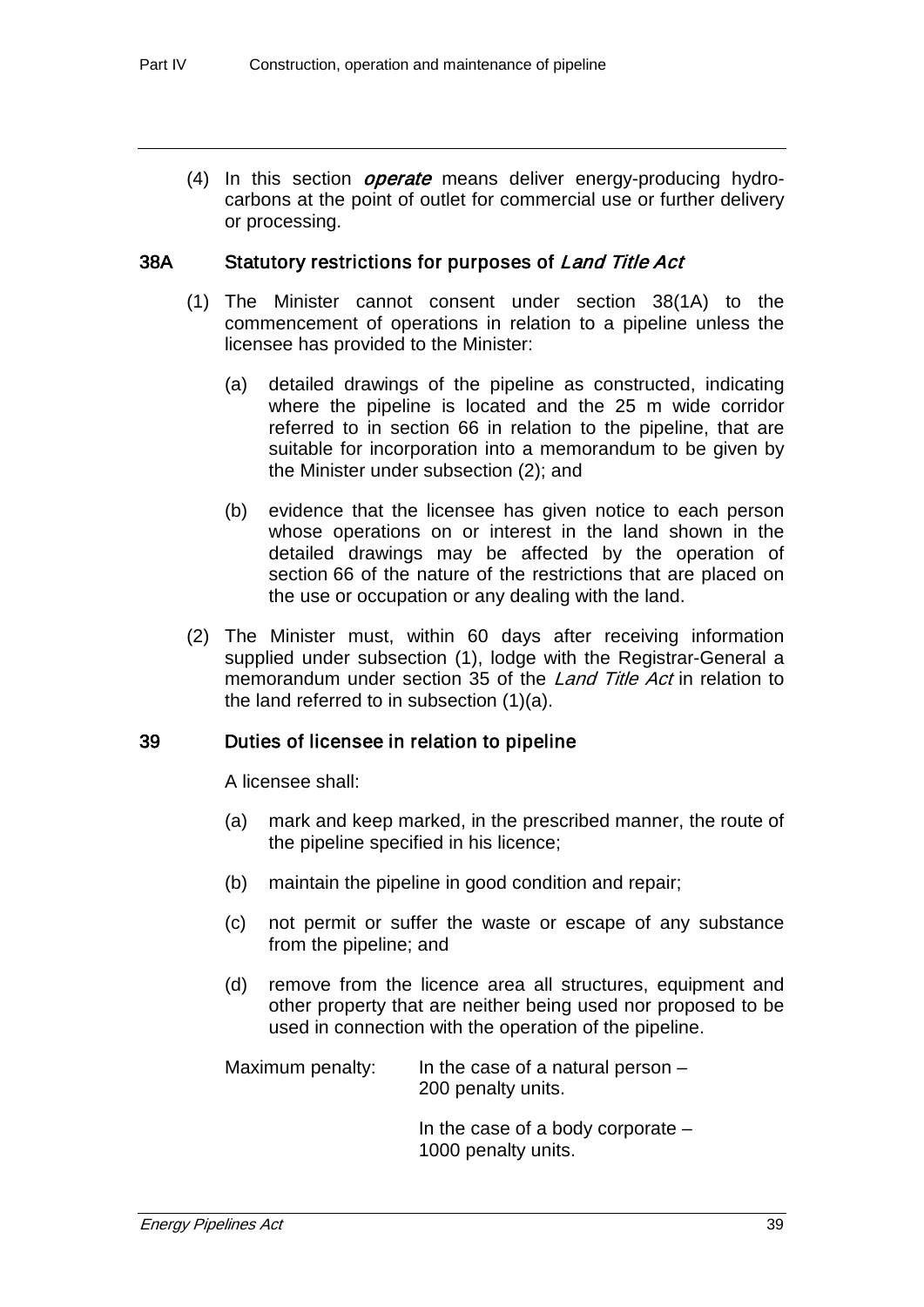### 40 Directions

- (1) The Minister may, by instrument in writing served on a licensee, give to the licensee directions as to any matter in respect of which regulations may be made under this Act.
- (2) A direction under subsection (1) has effect and shall be complied with notwithstanding anything in the Regulations and, to the extent to which the Regulations are inconsistent with the direction, the licensee to whom the direction is given is not obliged to comply with the Regulations.
- (3) A licensee to whom a direction under subsection (1) is given shall comply with and not contravene the direction.

| Maximum penalty: | In the case of a natural person $-$<br>200 penalty units.  |
|------------------|------------------------------------------------------------|
|                  | In the case of a body corporate $-$<br>1000 penalty units. |

# 41 Compliance with directions

- (1) Where a person does not comply with a direction given to him under this Act, the Minister may do all or any of the things required by the direction to be done.
- (2) Costs and expenses incurred by the Minister under subsection (1) in relation to a direction are a debt due and payable to the Territory by the person to whom the direction was given.
- (3) It is a defence to a prosecution for an offence of failing to comply with a direction given to him under this Act or for the recovery of a debt under subsection (2) if the person charged or against whom the recovery action is taken, as the case may be, proves that he took all reasonable steps to comply with the direction.

# 42 Directions as to conveyances of energy-producing hydrocarbons

- (1) Where:
	- (a) a person, by instrument in writing served on a licensee, requests the licensee to enter into an agreement for the conveyance of energy-producing hydro-carbons through the pipeline specified in the licensee's licence; and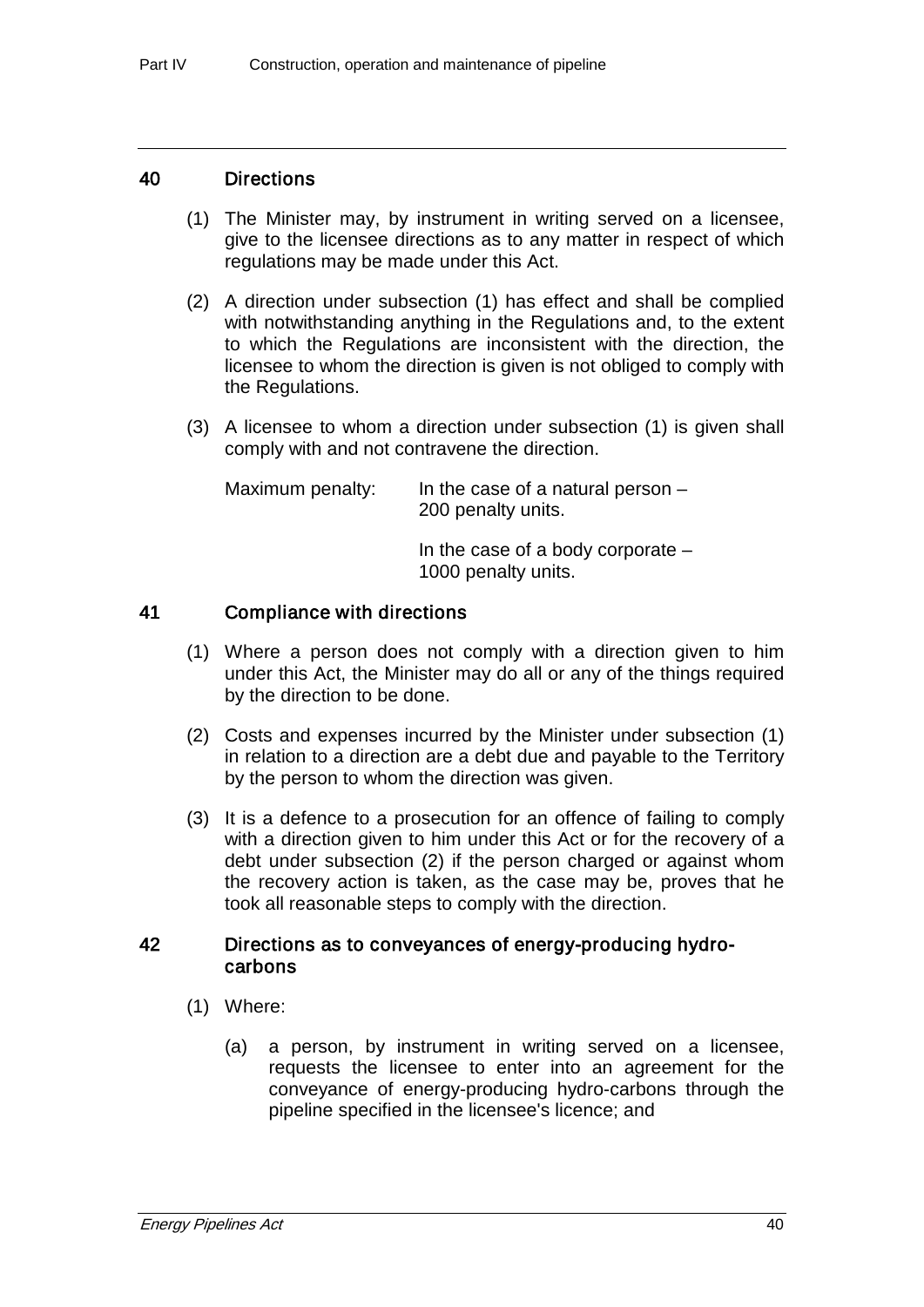(b) that person and the licensee do not, within 3 months after the instrument is served on the licensee, enter into such an agreement,

that person may apply to the Minister for a direction under this section.

- (1A) Subsection (1) does not apply in relation to a pipeline, or a part of a pipeline, that is a covered pipeline within the meaning of the National Gas (NT) Law as defined in the National Gas (Northern Territory) Act.
	- (2) An application under this section:
		- (a) shall be made in a form and manner approved by the Minister; and
		- (b) shall set out the matters that the applicant wishes the Minister to consider in relation to the application.
	- (3) The Minister:
		- (a) shall serve notice of an application under subsection (2) on the licensee concerned;
		- (b) may serve notice of the application on such other persons as he thinks fit; and
		- (c) shall specify in a notice served under this subsection a date on or before which the licensee or other person, if any, on whom the notice is served may submit to the Minister in writing matters that he wishes the Minister to consider in connection with the application.
	- (4) After considering matters submitted to him under subsection (3) on or before the specified date and such other matters as he thinks fit, the Minister, by instrument in writing served on the licensee and the applicant:
		- (a) may give to the licensee and to the applicant, and may give to any other person lawfully entitled to use the pipeline, such directions as he thinks fit for or in relation to the use of the pipeline by the licensee, the applicant and such other person; or
		- (b) may refuse the application.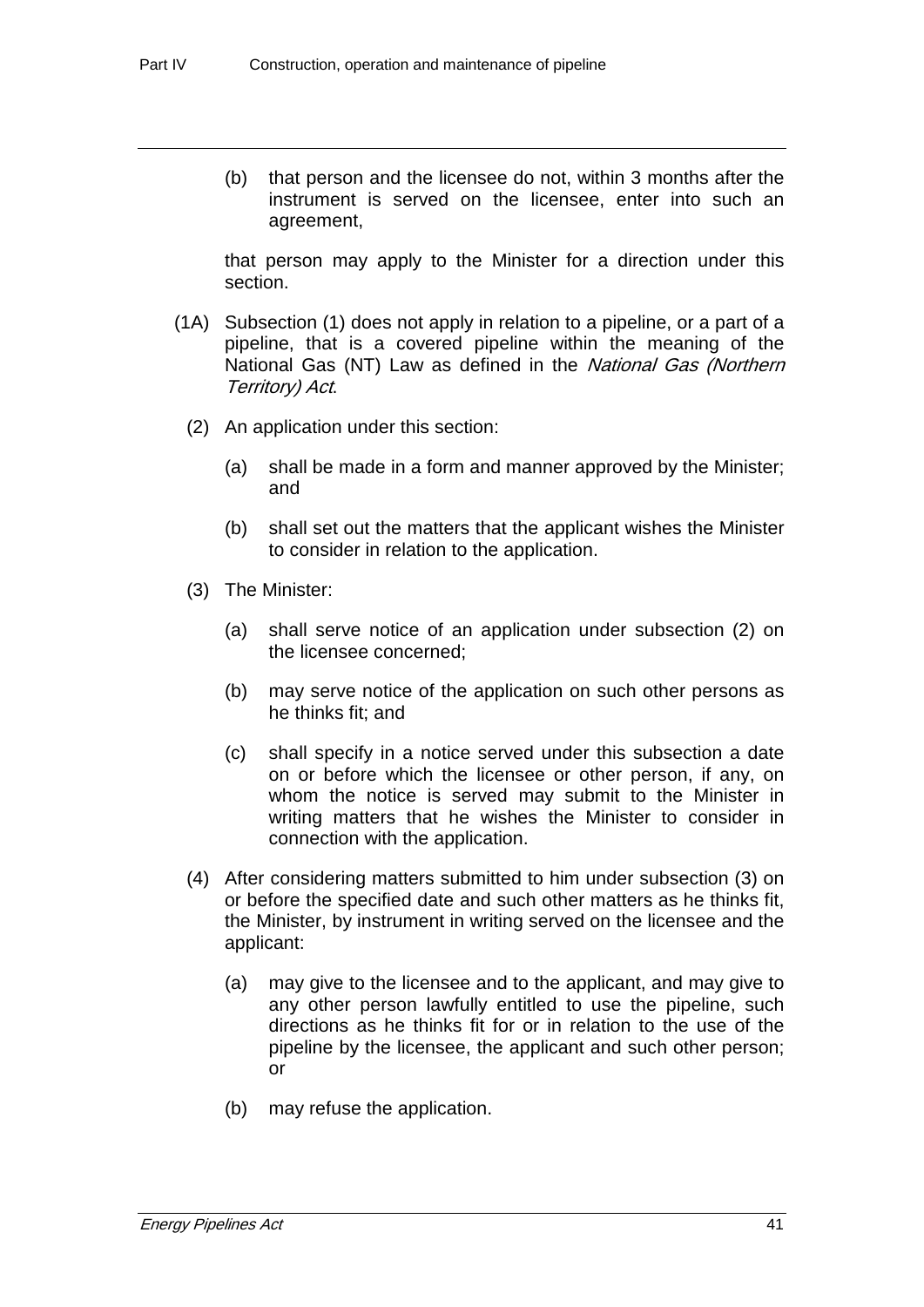- (5) Without limiting the generality of subsection (4), directions under subsection (4)(a) may include a direction as to the amount to be paid to the licensee by the applicant and any other person lawfully entitled to use the pipeline.
- (6) A person to whom a direction under subsection (4) is given shall comply with and not contravene the direction.

Maximum penalty for an offence against subsection (6):

In the case of a natural person  $-40$  penalty units and 2 penalty units for each day during which the offence continues.

In the case of a body corporate – 200 penalty units and 10 penalty units for each day during which the offence continues.

# 43 Power of Minister to ensure continued use of pipeline

- (1) Where a licence has, after completion of the construction of the pipeline to which it relates:
	- (a) expired and not been renewed;
	- (b) been surrendered; or
	- (c) been cancelled,

a person who wishes to operate the pipeline in the place of the former licensee may apply to the Minister for a licence so to do.

- (2) An application for a licence under this section shall:
	- (a) be made in a form and manner approved by the Minister; and
	- (b) be accompanied by particulars of:
		- (i) the pipeline which the applicant proposes to operate;
		- (ii) the financial resources of the applicant;
		- (iii) if the applicant is a corporation, each of the persons holding more than 5% of the issued shares in the corporation and of a corporation deemed by section 50 of the Corporations Act 2001 to be a related corporation; and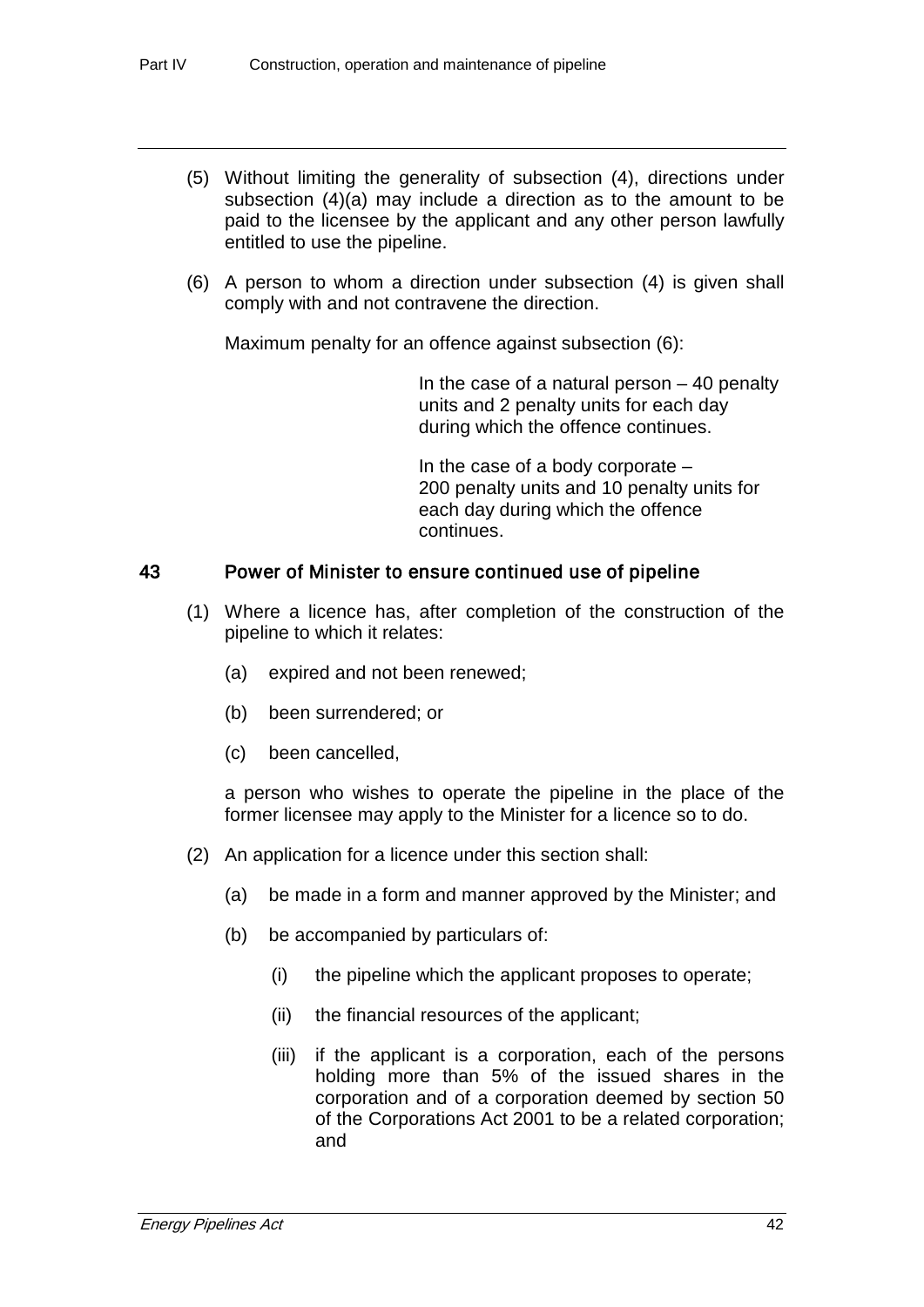- (iv) any agreement made or proposed to be made with the former licensee for the acquisition or use of the pipeline.
- (3) Where an applicant under subsection (1) has entered into negotiations with the former licensee for the acquisition or use of the pipeline the subject of the application but has been unable to reach agreement on the terms upon which he shall acquire or use the pipeline, he shall inform the Minister of that fact when making the application and may, if there are to his knowledge no other persons engaged in negotiations with the former licensee for the operation of the pipeline, request the Minister to issue directions under this section and submit to the Minister in writing any matters which he wishes the Minister to consider in connection with the request.
- (4) On receipt of a request under subsection (3), the Minister:
	- (a) shall serve notice of the request on the former licensee;
	- (b) may serve notice of the request on such other persons as he thinks fit; and
	- (c) shall specify in the notice served under this subsection a date on or before which the former licensee or other person, if any, on whom a notice is served may submit to the Minister, in writing, matters which he wishes the Minister to consider in connection with the request.
- (5) Subject to subsections (5A) and (6), the Minister may, where an application under subsection (2) does not include a request under subsection (3), either:
	- (a) grant a licence; or
	- (b) refuse to grant a licence.
- (5A) The Minister must not grant a licence under subsection (5) unless satisfied that the applicant has made suitable arrangements for the acquisition of land, or easements or other interests over land, sufficient to accommodate the pipeline.
	- (6) A licence granted under this section may be subject to such conditions applicable to a licence granted under Part III as the Minister thinks fit and specifies in the licence.
	- (7) Where an application under subsection (2) includes a request under subsection (3), the Minister, if satisfied that there are no other persons engaged in negotiations with the former licensee for the operation of the pipeline and, after considering matters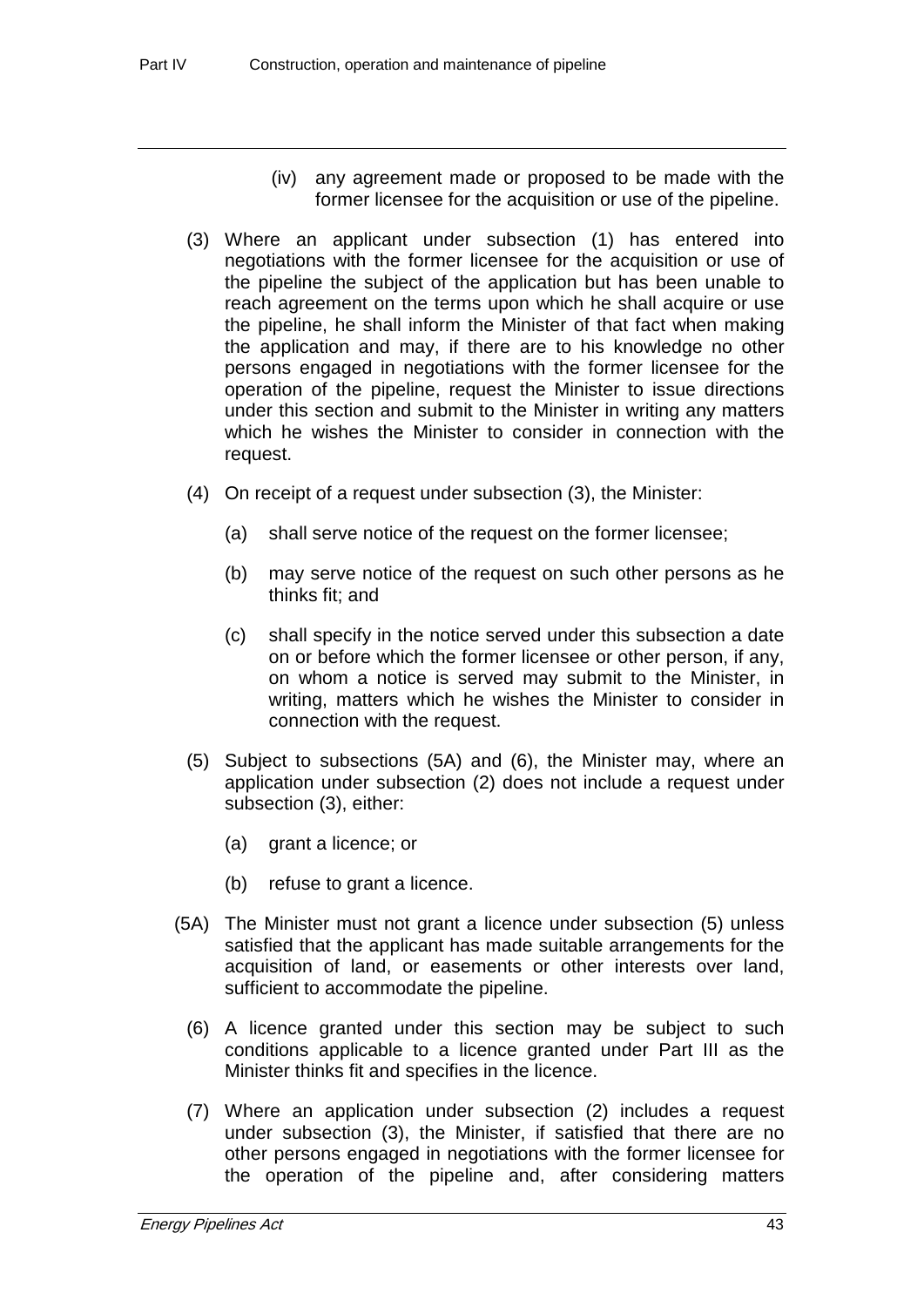submitted to him under subsection (4)(c) on or before the specified date and such other matters as he thinks fit, may, by instrument in writing served on the applicant and the former licensee:

- (a) give notice to the applicant and the former licensee requiring them to continue their negotiations for such further period, not exceeding 3 months, as he specifies in the instrument; or
- (b) give to the applicant and to the former licensee such directions as he thinks fit for and in relation to the operation of the pipeline by the applicant,

and at the same time, or at the expiration of the period specified in paragraph (a), he may:

- (c) refuse to grant a licence; or
- (d) grant a licence.
- (8) Where, at the expiration of 3 months after the expiry, surrender or cancellation of a licence, 2 or more persons have entered into negotiations with the former licensee for the acquisition or use of the pipeline but no agreement has been reached as to the terms upon which the pipeline may be used or acquired by any of them, the Minister may, by instrument in writing served on the former licensee, require the former licensee to submit to him such particulars of the negotiations as he specifies in the instrument and the Minister may, on receipt of the required particulars and after obtaining the comments of the other parties to those negotiations, issue to the former licensee and to all or any of the other parties to the negotiations, such directions in respect of the terms on which the pipeline may be acquired or used as the Minister thinks fit.
- (9) Without limiting the generality of subsection (7) or (8), directions under subsection (7)(b) may include a direction as to the amount to be paid to the former licensee for the use of the pipeline.
- (10) A person to whom a direction under subsection (7) or (8) is given shall comply with and not contravene the direction.

| Maximum penalty: | In the case of a natural person $-40$ penalty<br>units and 2 penalty units for each day<br>during which the offence continues.       |
|------------------|--------------------------------------------------------------------------------------------------------------------------------------|
|                  | In the case of a body corporate $-$<br>200 penalty units and 10 penalty units for<br>each day during which the offence<br>continues. |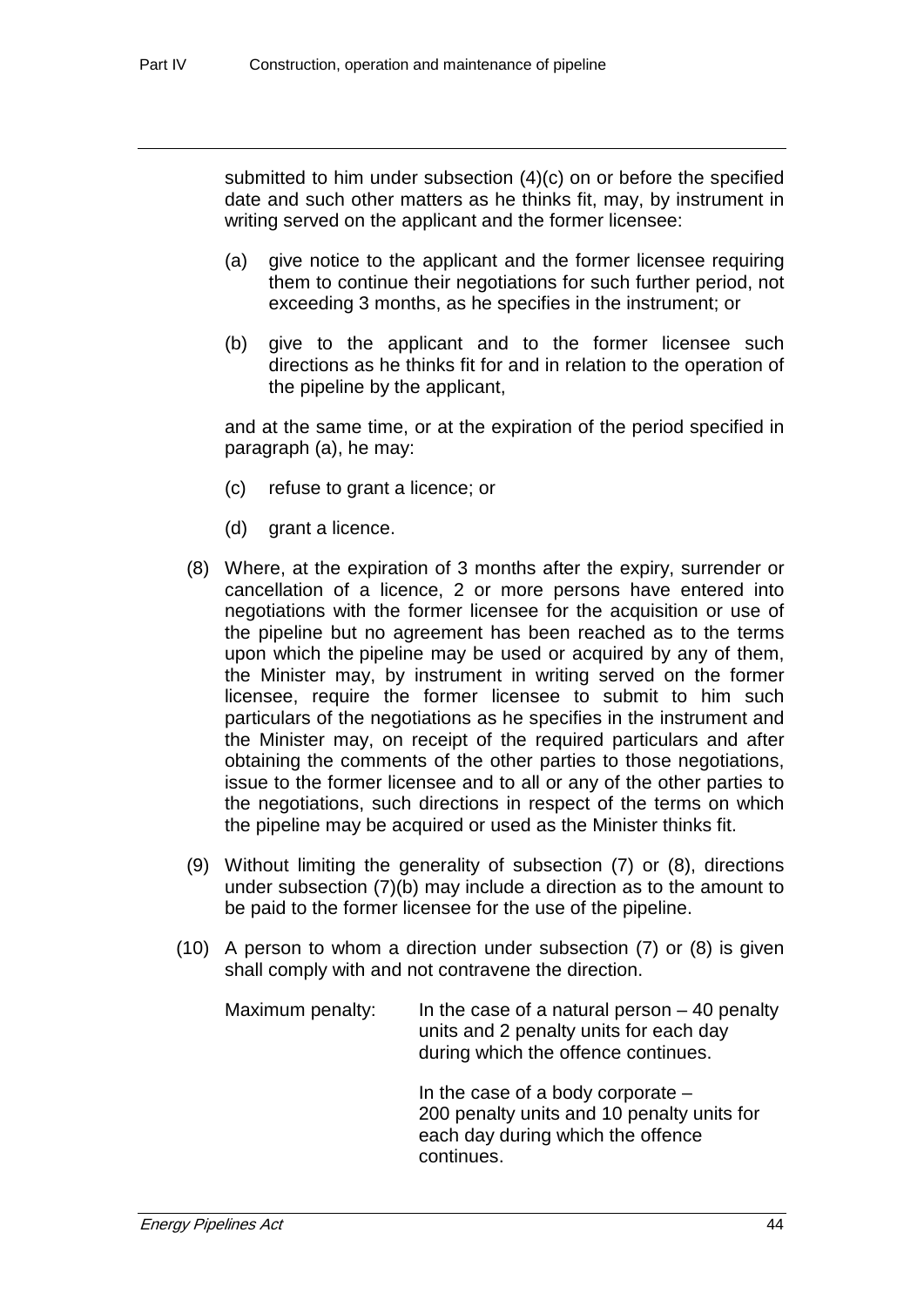- (11) If, in the circumstances referred to in subsection (1):
	- (a) there is no applicant for a licence to operate the pipeline;
	- (b) the Minister refuses to issue a licence to an applicant to operate the pipeline, and there are no other applicants; or
	- (c) an applicant, having made a request to the Minister under subsection (3) for directions, is unable to comply with the directions of the Minister, and there are no other applicants,

the Minister may make such arrangements as he thinks fit for the operation of the pipeline by or on behalf of the Territory.

# Part V Registration of licences and related instruments

# 44 Register of licences

- (1) For the purposes of this Part, but subject to subsection (7), the Registrar shall keep a register of permits and licences.
- (1A) The register may be kept:
	- (a) in the form or combination of forms;
	- (b) on the medium or combination of mediums, including but not limited to a computer, micro film or paper; and
	- (c) in the manner,

that the Minister thinks fit.

- (2) Subject to subsection (4), the Registrar shall enter or cause to be entered in the register a memorial in respect of each permit or licence:
	- (a) specifying the name of the holder of the permit or licence;
	- (b) in the case of a permit, setting out particulars of the land in respect of which the permit is granted;
	- (c) setting out an accurate description (including a map) of the licence area, the route of the pipeline authorized by the licence and the situation of all fittings, pumps, tanks, appurtenances and appliances used or to be used in connection with each pipeline;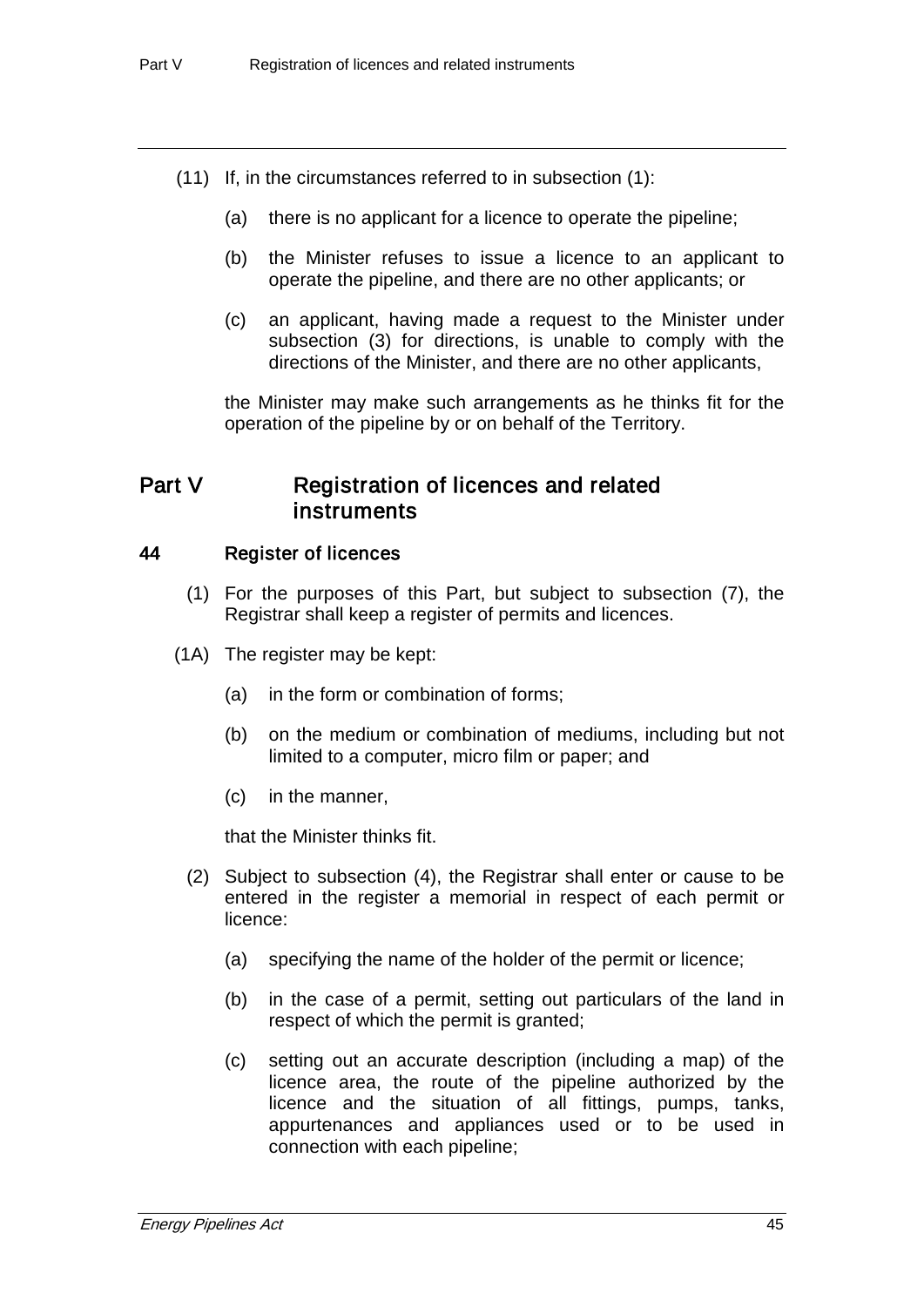- (d) specifying the term of the permit or licence; and
- (e) setting out such other matters as are required by this Part to be entered in the register.
- (3) Subject to subsection (4), the Registrar shall cause to be entered in the register a memorial of:
	- (a) all instruments varying, cancelling, surrendering or otherwise affecting a permit or licence;
	- (b) all instruments varying or revoking an instrument referred to in paragraph (a); and
	- (c) the expiration of a permit or licence.
- (4) It is a sufficient compliance with the requirements of subsection (2) or (3) if the Registrar causes a copy of the permit, licence or instrument to be entered in the register.
- (5) Subject to section 46(1), the registration of a permit, licence or instrument is effective as soon as a memorial complying with subsection (2) or (3), as the case may be, or a copy of the permit, licence or instrument, has been entered in the register.
- (6) The Registrar shall endorse on each memorial or copy of a registered permit, licence or instrument a memorandum of the date upon which the memorial or copy referred to in subsection (5) was entered in the register.
- (7) This section does not apply to or in relation to the transfer of a permit or licence.

# 45 Minister may require registration of information

Where the Minister is of the opinion that it is in the public interest so to do, he may direct the Registrar to enter in the register such information as the Minister thinks fit in relation to a permittee or licensee as to the terms and conditions of the permit or licence, and the Registrar shall register that information accordingly.

# 46 Approval and registration of transfer

- (1) A transfer of a licence is of no effect until it has been approved by the Minister and is registered under this section.
- (2) A registered holder who desires to transfer a licence to another person, or to himself and another person jointly, may make an application for the Minister's approval of the transfer of the licence.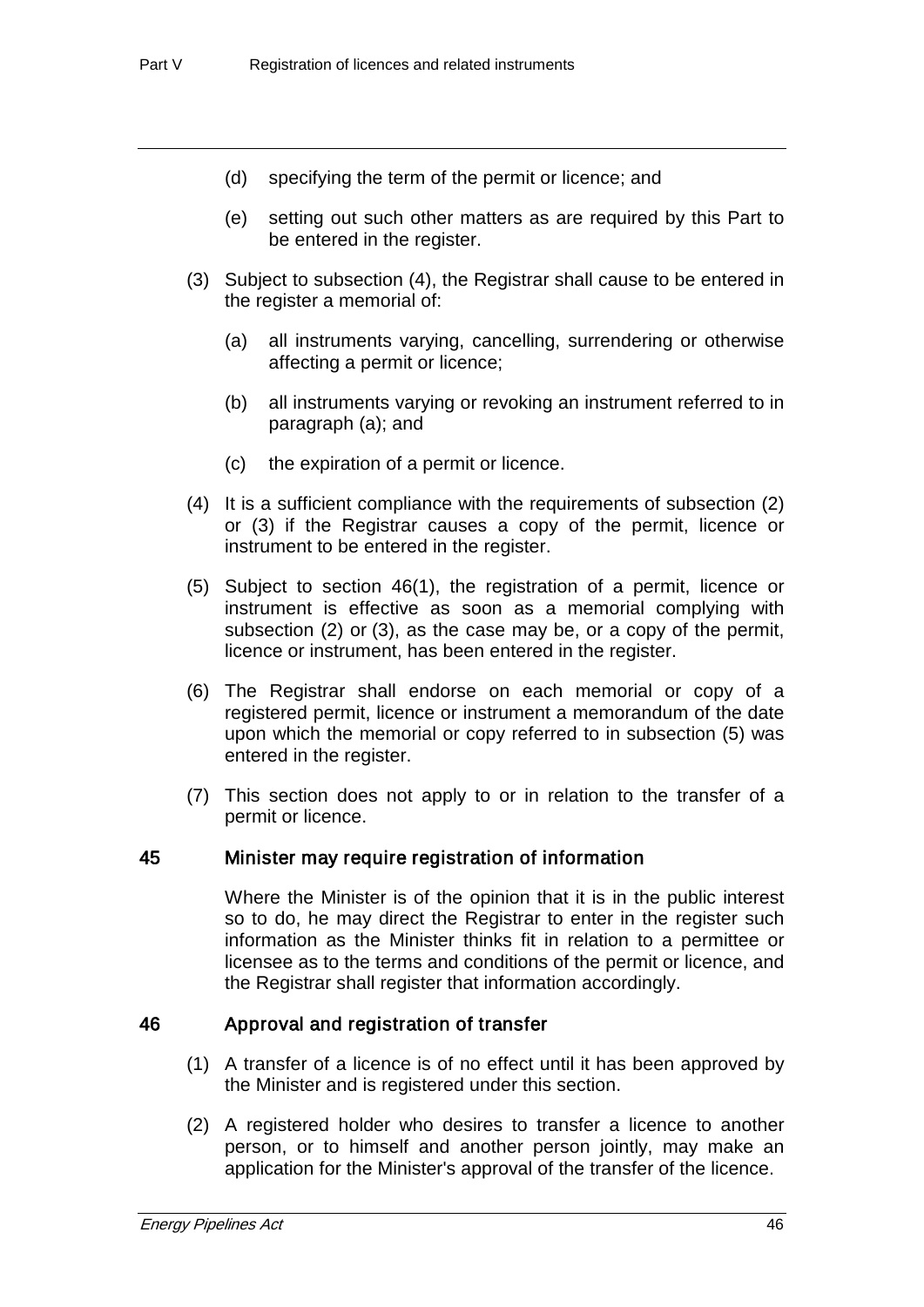- (3) An application under this section shall be served on the Registrar and shall be accompanied by an instrument of transfer of the licence in the prescribed form duly executed by the transferor and transferee, together with a copy of that instrument.
- (4) On receipt of an application under this section, the Registrar shall cause to be entered in the register a memorandum of the date on which the application was served on him and shall make such other notations in the register as the Minister directs.
- (5) As soon as practicable after the Registrar receives an application under this section he shall forward it to the Minister for the Minister's approval.
- (6) The Minister shall not approve the transfer of a licence unless it is an absolute transfer of the whole of the transferor's interest in the licence.
- (7) Subject to subsection (6), the Minister may:
	- (a) approve an application under this section;
	- (b) by instrument in writing served on the transferor, inform the transferor that he is prepared to approve the application if the transferee, within such time as is specified in the instrument, lodges with the Minister security in such amount, and in such form, as is specified in the instrument or takes out and maintains a policy of insurance of a kind approved by the Minister for the purposes referred to in section 38(2A), or both; or
	- (c) refuse the application.
- (8) Where:
	- (a) the Minister has, under subsection (7)(b), informed the transferor that the transferee will be required to lodge a security; and
	- (b) the transferee has lodged that security with the Minister within the specified time,

the Minister shall approve the application.

(9) If the Minister approves an application under this section, the Registrar shall forthwith endorse on the instrument of transfer and on the copy a memorandum of approval and, on payment of the fee prescribed by regulation, shall enter in the register a memorandum of the transfer and the name of the transferee.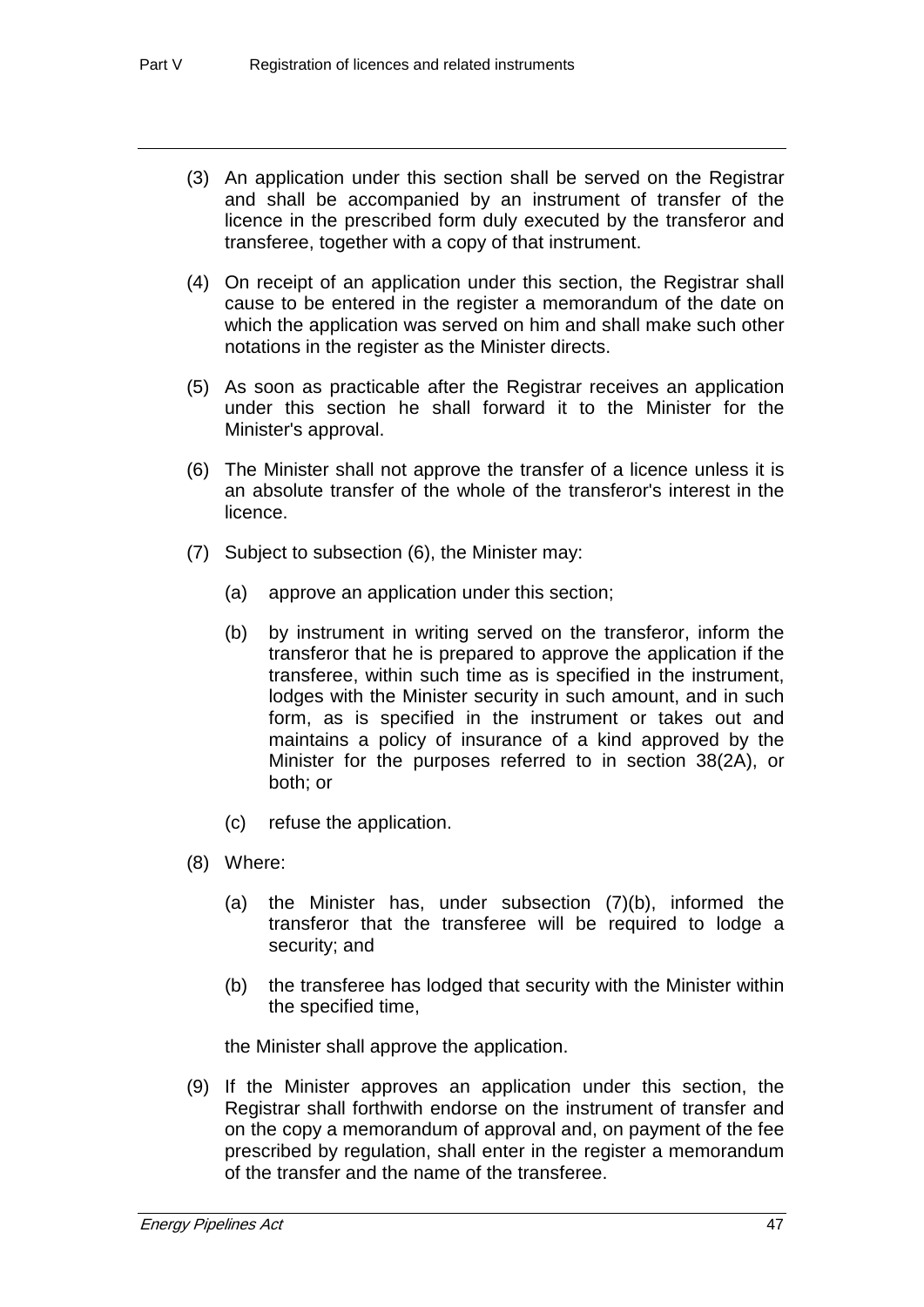- (10) Upon the entry in the register of a memorandum of approval referred to in subsection (9), the transferee becomes the registered holder of the licence to which the instrument of transfer relates.
- (11) The copy of an instrument of transfer endorsed with the memorandum of approval referred to in subsection (9) shall be retained by the Registrar and is subject to inspection in accordance with this Part.
- (12) An instrument of transfer endorsed as required by subsection (10) shall be returned to the person who lodged the application under subsection (2).

# 47 Entries in register on devolution of rights of registered holder

- (1) A person upon whom the rights of a registered holder of a permit or licence have devolved by operation of law may apply in writing to the Minister to have his name entered in the register as the holder of the permit or licence.
- (2) Where the Minister is satisfied that the interests of the holder of a permit or licence have devolved by operation of law upon a person who has made an application under subsection (1), the Registrar may, on payment of the fee prescribed by regulation, cause the name of the applicant to be entered in the register as the holder of the permit or licence.

# 48 Dealing with interests to be in writing

A legal or equitable interest in or affecting an existing or future licence is not capable of being created, assigned, affected or dealt with, whether directly or indirectly, except by an instrument in writing.

# 49 Approval and registration of instrument creating, &c., interests

- (1) This section applies to an instrument by which a legal or equitable interest affecting a licence is or may be created, assigned, affected or dealt with, whether directly or indirectly, not being an instrument of transfer to which section 46 applies.
- (2) An instrument to which this section applies is of no force or effect until:
	- (a) the instrument has been approved by the Minister; and
	- (b) an entry of the approval of the instrument has been made in the register in accordance with subsection (8).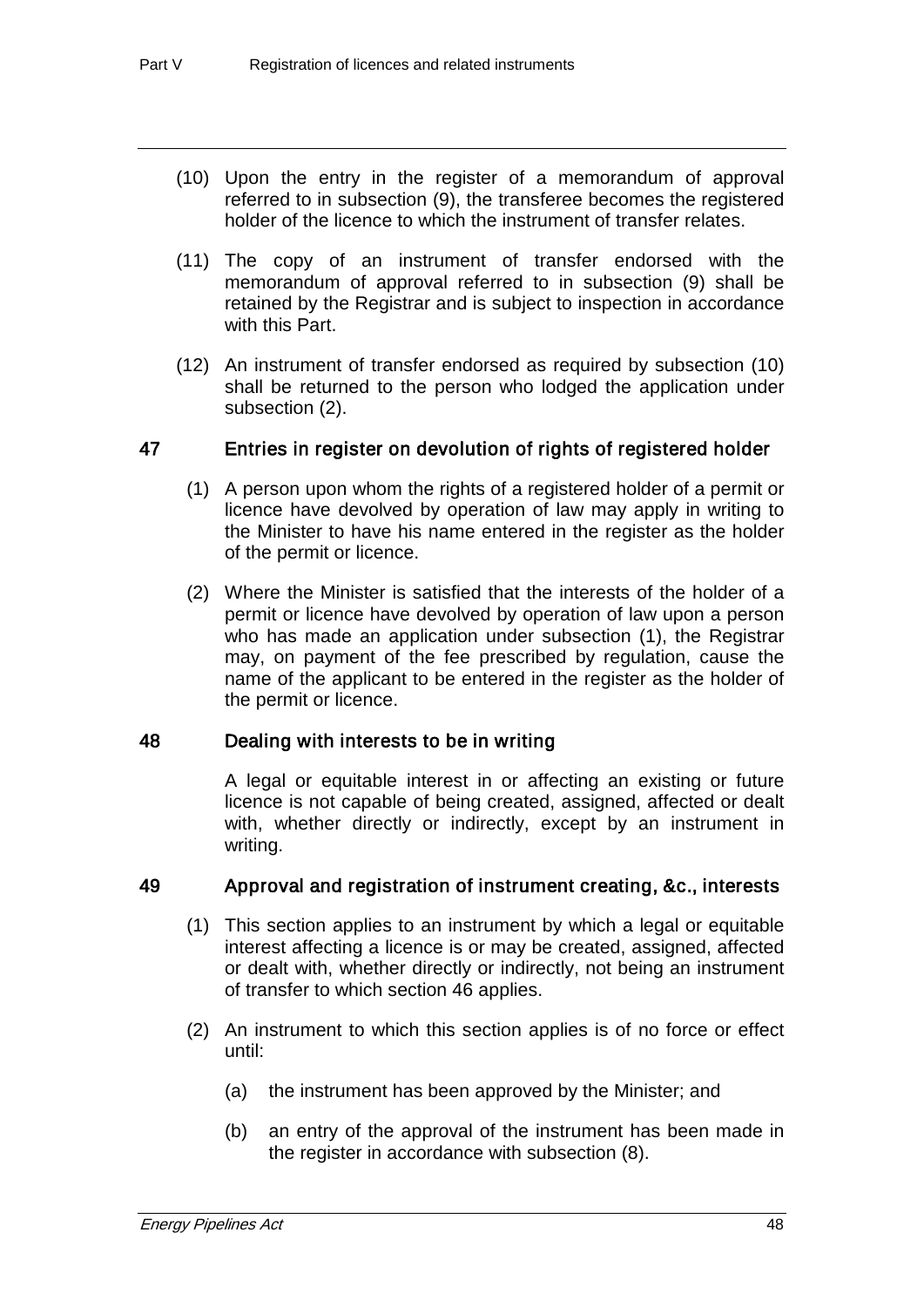- (3) A party to an instrument to which this section applies, or a person having an interest in or in relation to a licence by reason of such an instrument, may make an application for the Minister's approval of the instrument.
- (4) An application under this section shall be served on the Registrar and shall be accompanied by the instrument and a copy of the instrument.
- (5) On receipt of an application under this section, the Registrar shall cause to be entered in the register a memorandum of the date on which the application was served on him and shall make such other notations in the register as the Minister directs.
- (6) As soon as practicable after the Registrar receives an application under this section he shall forward it to the Minister for the Minister's approval.
- (7) The Minister may approve or refuse an application under this section.
- (8) If the Minister approves an application under this section, the Registrar shall forthwith cause to be endorsed on the original instrument and on the copy a memorandum of approval and, on payment of the fee prescribed by regulation, cause an entry of the approval of the instrument to be made in the register on the memorial relating to, or a copy of, the licence to which the instrument relates.
- (9) The copy of the instrument to which this section applies, endorsed with the memorandum of approval referred to in subsection (8), shall be retained by the Registrar and is subject to inspection in accordance with this Part.
- (10) The original of an instrument to which this section applies, endorsed as required by subsection (8), shall be returned to the person who lodged the application under this section.
- (11) If the Minister refuses an application under this section, the Registrar shall cause a notation of the refusal to be made in the register.

# 50 True consideration to be shown

A party to a transfer referred to in section 46 or to an instrument to which section 49 applies, shall not execute the transfer or instrument unless the transfer or instrument fully and truly sets out the true consideration for the transfer or instrument and all other facts and circumstances, if any, affecting the amount of stamp duty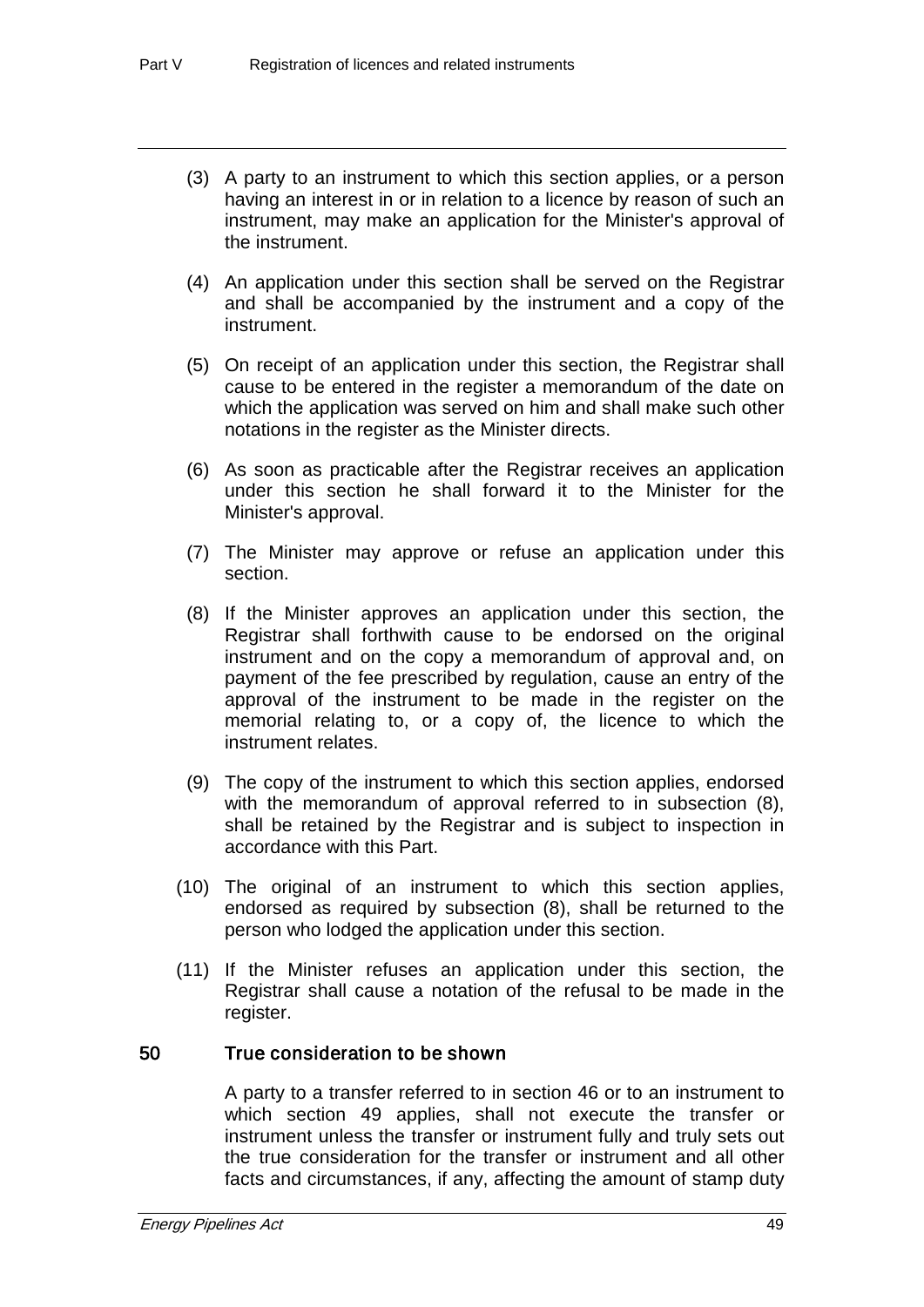payable under the *Stamp Duty Act* in respect of the transfer or instrument.

Maximum penalty: 100 penalty units.

# 51 Minister not concerned with certain matters

Neither the Minister nor the Registrar, nor a person acting under the direction or authority of either the Minister or the Registrar, is concerned with the effect in law of an instrument lodged under this Part with the Registrar nor does the approval of an instrument give to it any force, effect or validity that it would not have had if this Part had not been in force.

# 52 Power of Minister to require information as to proposed dealings

- (1) The Minister may require a person lodging an instrument requiring approval under this Part to furnish to him in writing such information concerning the instrument, or the transaction to which the instrument relates, as the Minister thinks fit.
- (2) A person who is required under subsection (1) to furnish information shall not furnish information that is false or misleading in a material particular.

| Maximum penalty: | In the case of a natural person $-$ |
|------------------|-------------------------------------|
|                  | 200 penalty units.                  |

In the case of a body corporate – 1000 penalty units.

# 53 Production and inspection of books, records and documents

- (1) The Minister may require a person to produce to him or make available for inspection by him or a person authorized by him any books, records, documents, maps or plans in the possession or under the control of the first-mentioned person and relating to an instrument requiring approval under this Part or to the transaction to which such an instrument relates.
- (2) A person shall not fail or refuse to comply with a requirement made of him under subsection (1).

Maximum penalty: In the case of a natural person – 10 penalty units.

> In the case of a body corporate – 100 penalty units.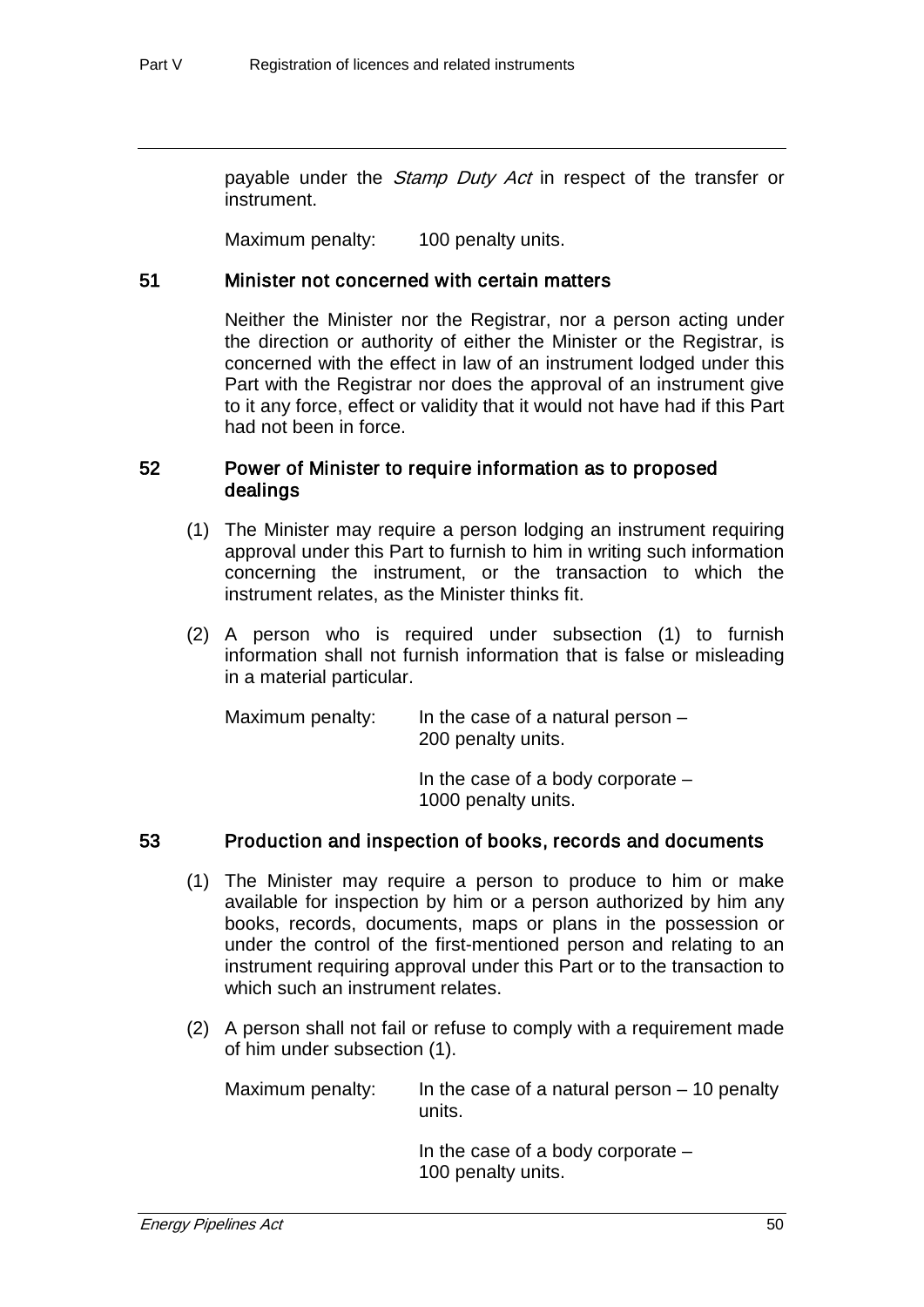# 54 Inspection of register and documents

(1) Subject to subsection (2), the register and all instruments registered under this Part shall, at all convenient times, be open for inspection by any person upon payment of the fee prescribed by regulation.

# 55 Evidentiary provisions

- (1) The register shall be received by all courts and tribunals as evidence of all matters required or authorized by this Part to be entered in the register.
- (2) The Minister may, on payment of the fee prescribed by regulation, supply copies of, or extracts from, the register, or of or from an instrument lodged under this Part, certified by writing under his hand, and a copy or extract so certified is admissible as evidence in all courts and proceedings without further proof or production of the original.
- (3) The Minister may, on payment of the fee prescribed by regulation, by instrument in writing under his hand, certify that an entry, matter or thing required or permitted by or under this Part to be made or done has or has not, as the case may be, been made or done and such a certificate is evidence in all courts and proceedings of the statements contained in the certificate.

# 56 Rectification of register

- (1) A person aggrieved by:
	- (a) the omission of an entry from the register;
	- (b) an entry made in the register without sufficient cause;
	- (c) an entry wrongly existing in the register; or
	- (d) an error or defect in an entry in the register,

may apply to the Supreme Court for an order directing the rectification of the register and the Supreme Court may make such order as it thinks fit.

- (2) The Supreme Court may, in proceedings under this section, decide any question that it is necessary or expedient to decide in connection with the rectification of the register.
- (3) Notice of an application under subsection (1) shall be given to the Minister, who may appear and be heard, and who shall appear if so directed by the Supreme Court.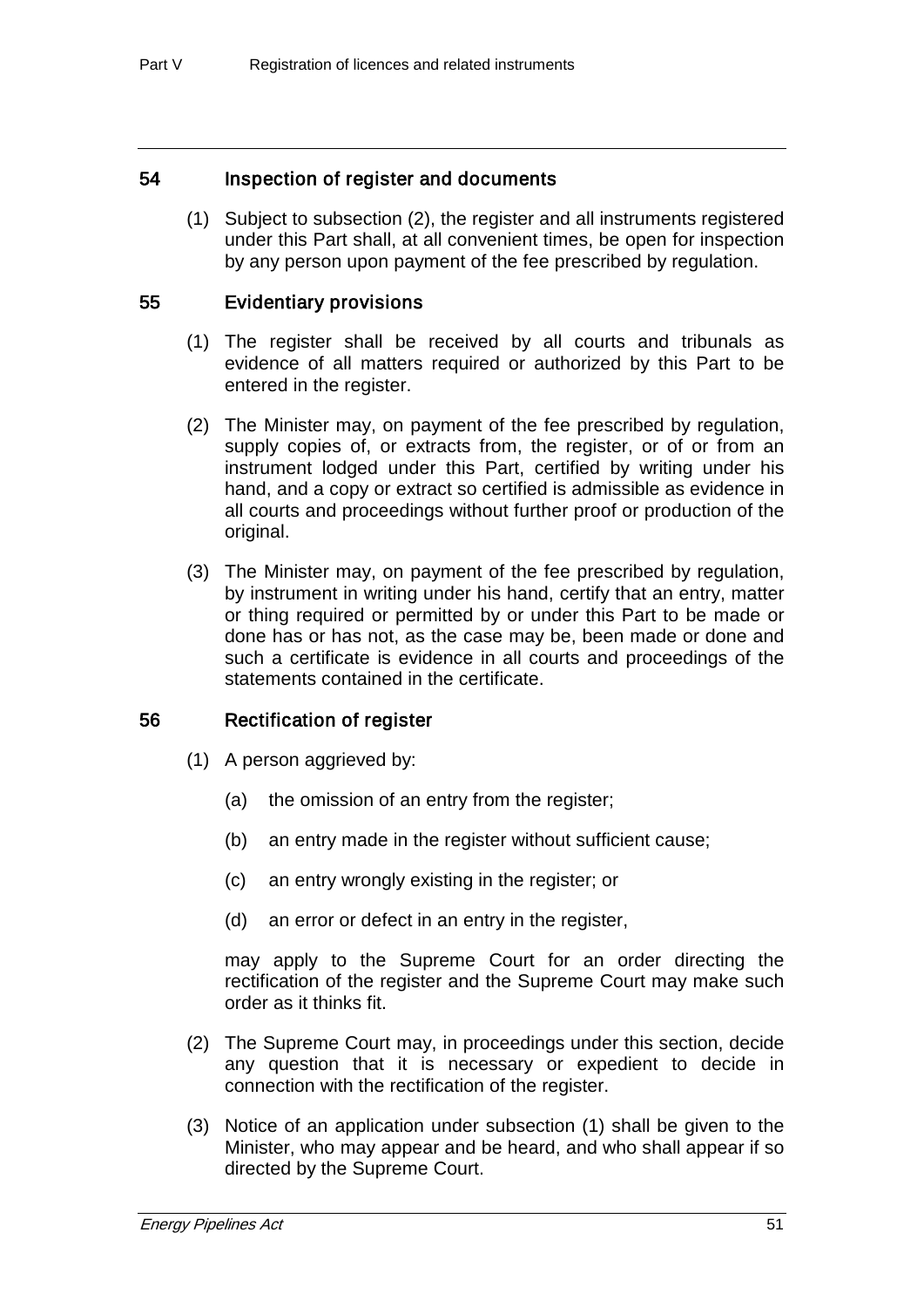(4) An office copy of an order made under this section by the Supreme Court may be served on the Minister and the Minister shall, upon receipt of the order, cause the register to be rectified accordingly.

# 57 Minister not liable to certain actions

Subject to section 58, neither the Minister nor the Registrar, nor a person acting under the direction or authority of either the Minister or the Registrar, is liable to an action, suit or proceeding for or in respect of an act done or omission made in good faith in the exercise or purported exercise of a power or authority conferred by this Part.

# 58 Offences

A person who wilfully:

- (a) makes, causes to be made or concurs in making a false entry in the register; or
- (b) produces or tenders in evidence a document falsely purporting to be a copy of or extract from an entry in the register or of or from an instrument lodged with the Minister under this Part,

is guilty of an offence.

Maximum penalty: In the case of a natural person – 500 penalty units or 2 years imprisonment. In the case of a body corporate – 2500 penalty units.

# Part VA Environmental management

# Division 1 General environmental offences

# 58A Application

This Part does not apply in relation to a substance that is prescribed under the Waste Management and Pollution Control Act to be an ozone-depleting substance.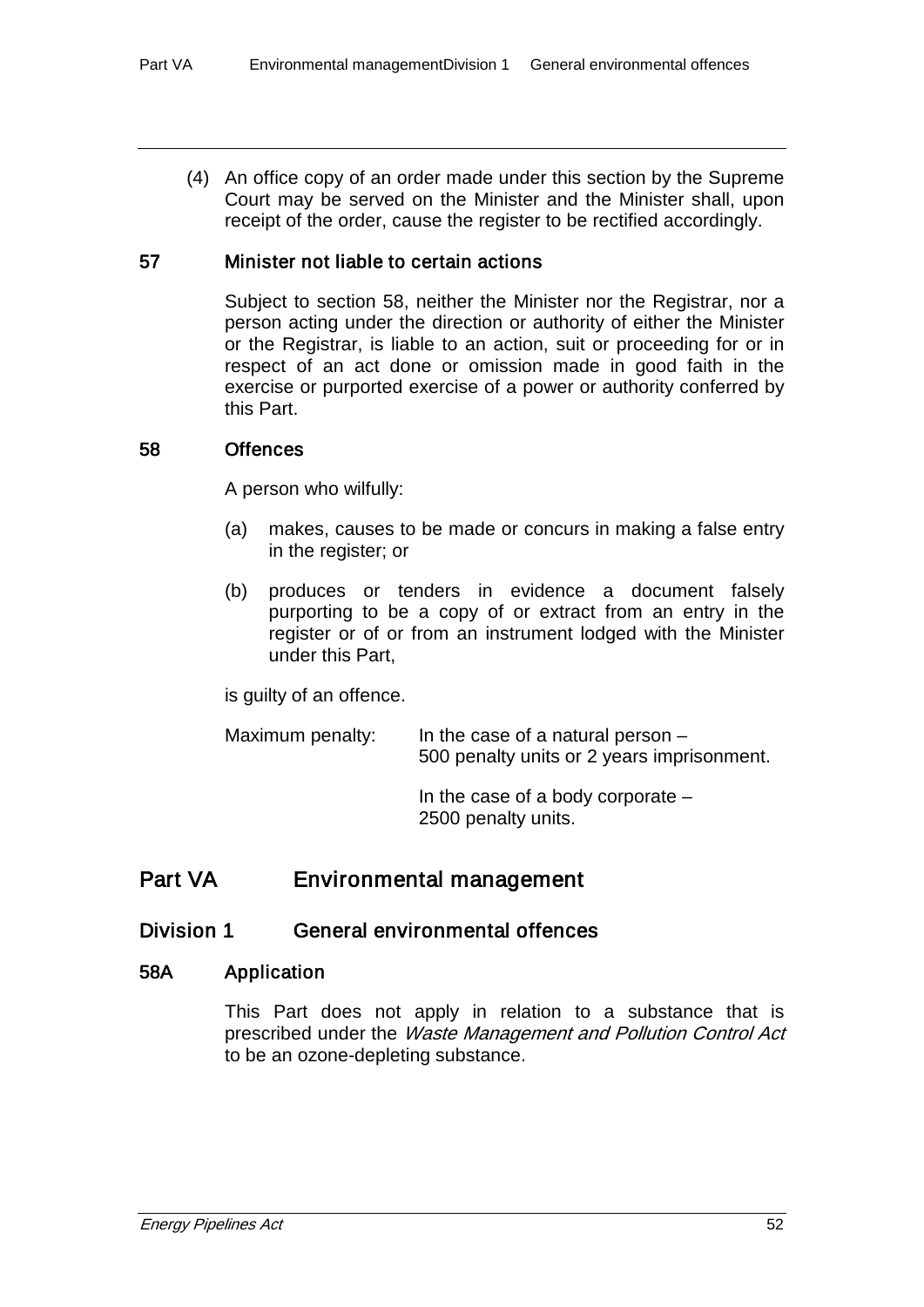### 58B Interpretation

(1) In this Part, unless the contrary intention appears:

contaminant means a solid, liquid or gas or any combination of those substances and includes:

- (a) noise, odour and heat;
- (b) a prescribed substance or prescribed class of substances; and
- (c) a substance having a prescribed property or prescribed class of properties.

**environment** means land, air, water, organisms and ecosystems and includes:

- (a) the well-being of humans;
- (b) structures made or modified by humans;
- (c) the amenity values of an area; and
- (d) economic, cultural and social conditions.

#### environmental harm means:

- (a) any harm to or adverse effect on the environment; or
- (b) any potential harm (including the risk of harm and future harm) to or potential adverse effect on the environment,

of any degree or duration and includes environmental nuisance.

**environmental nuisance**, in relation to land, means:

- (a) an adverse effect on the amenity of the land caused by noise, smoke, dust, fumes or odour; or
- (b) an unsightly or offensive condition on the land.

land includes water and air on, above or under land.

material environmental harm means environmental harm that:

- (a) is not trivial or negligible in nature;
- (b) consists of an environmental nuisance of a high impact or on a wide scale;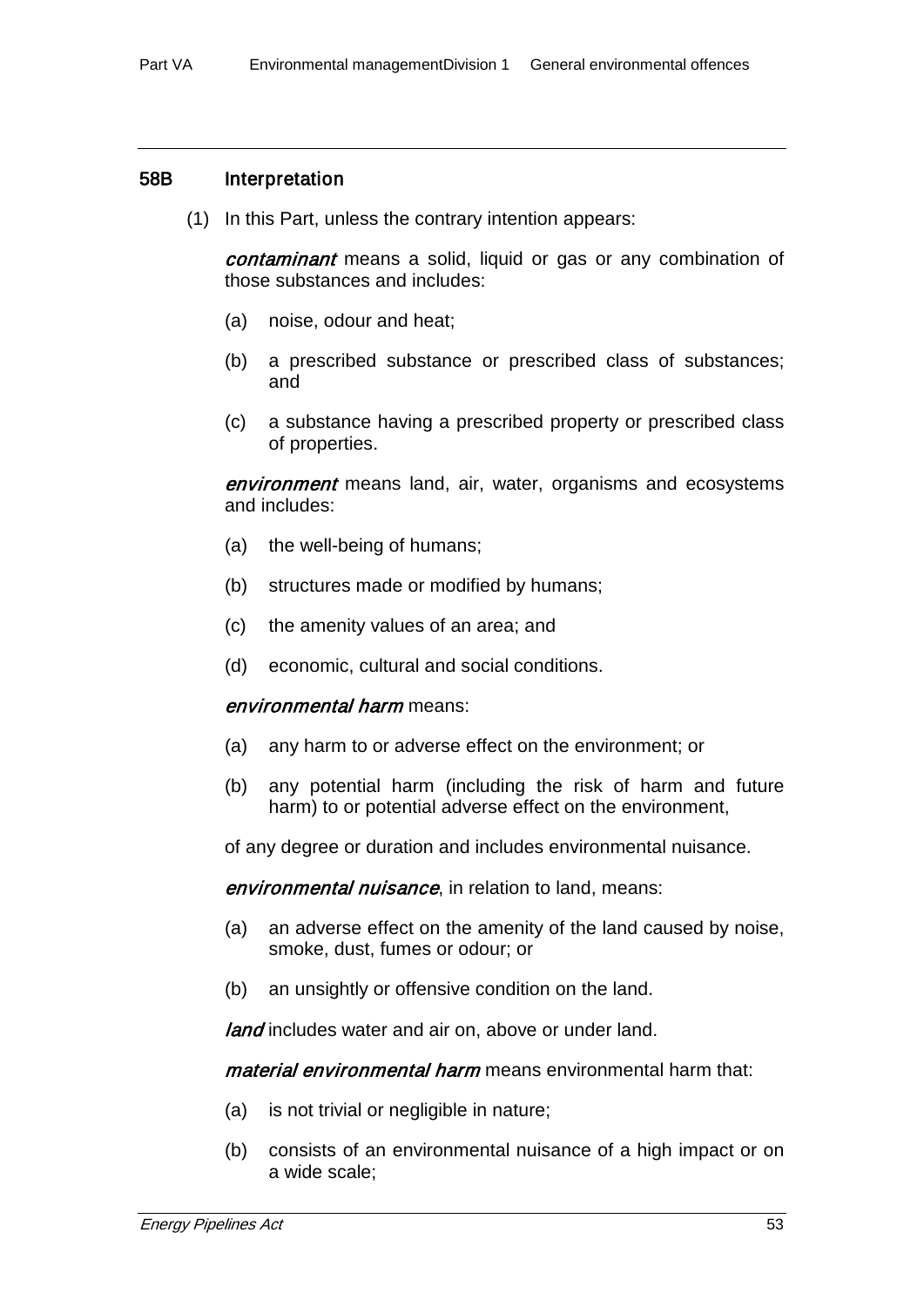- (c) results, or is likely to result, in not more than \$50,000 or the prescribed amount (whichever is greater) being spent in taking appropriate action to prevent or minimise the environmental harm or rehabilitate the environment; or
- (d) results in actual or potential loss or damage to the value of not more than \$50,000 or the prescribed amount (whichever is greater).

serious environmental harm means environmental harm that is more serious than material environmental harm and includes environmental harm that:

- (a) is irreversible or otherwise of a high impact or on a wide scale;
- (b) damages an aspect of the environment that is of a high conservation value, high cultural value or high community value or is of special significance;
- (c) results or is likely to result in more than \$50,000 or the prescribed amount (whichever is greater) being spent in taking appropriate action to prevent or minimise the environmental harm or rehabilitate the environment; or
- (d) results in actual or potential loss or damage to the value of more than \$50,000 or the prescribed amount (whichever is greater).

### waste material means:

- (a) a solid, liquid or gas; or
- (b) a mixture of those substances,

that is left over, surplus or is an unwanted by-product and includes a prescribed substance or class of substances.

- (2) For the purposes of this Part, loss, in relation to an act or failure to act, includes the reasonable costs and expenses that would be incurred in taking all reasonable and practicable measures:
	- (a) to prevent or mitigate environmental harm caused by or resulting from the act or failure to act; and
	- (b) to make good environmental harm resulting from the act or failure to act.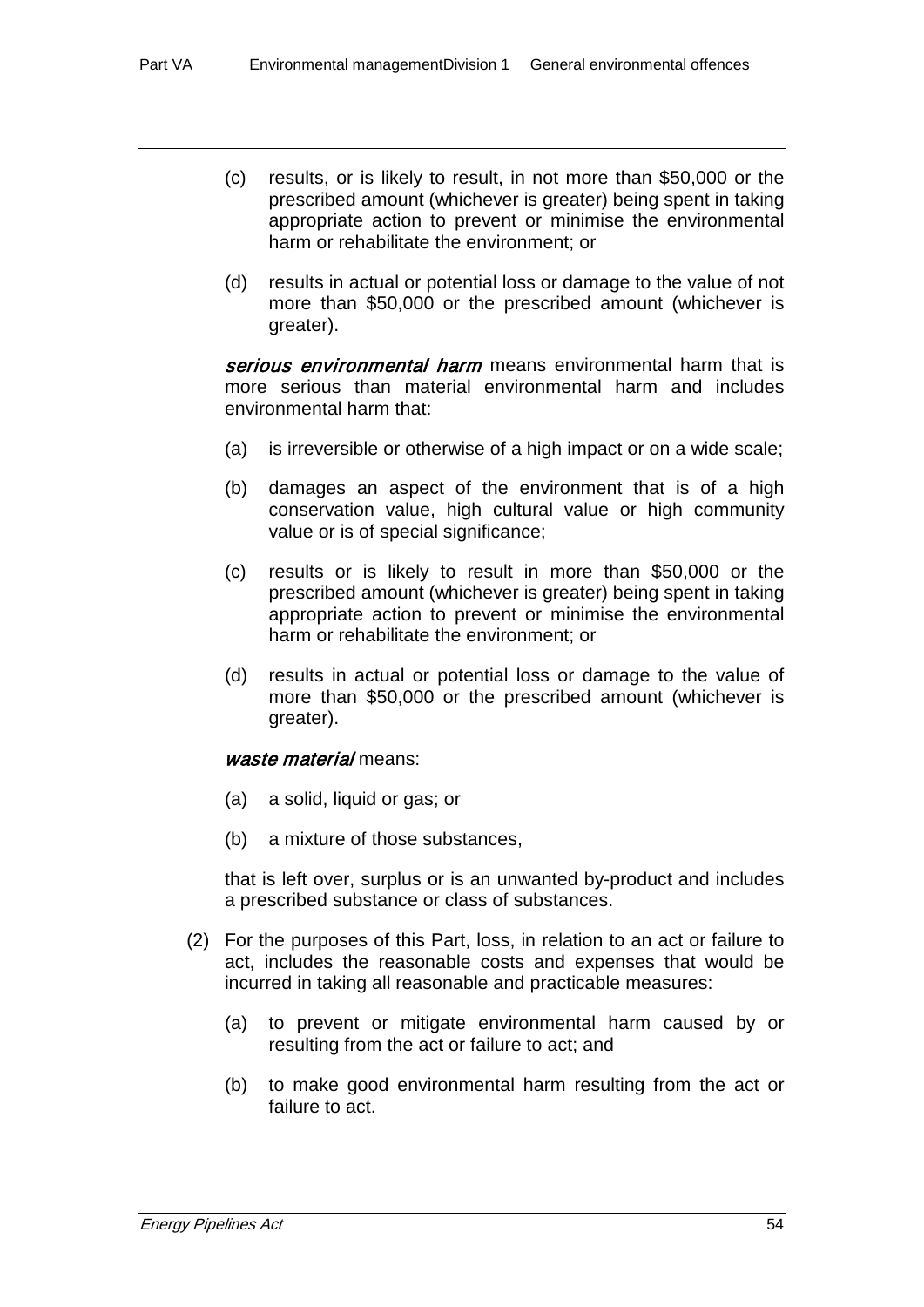- (3) For the purposes of this Part, environmental harm may be caused by an act or failure to act whether the harm:
	- (a) is caused directly or indirectly or is a direct or indirect result of the act or failure to act; or
	- (b) results from, or is caused by, the act or failure to act alone or from the combined effects of the act or failure to act and other factors.

### 58C General environmental offences

- (1) A person must not, during the conduct of an operation authorised under this Act, intentionally do an act, or fail to do an act, that causes the release of a contaminant or waste from a pipeline if:
	- (a) he or she knows, or ought reasonably be expected to know, that serious environmental harm or material environmental harm will or might result from the release of the contaminant or waste; and
	- (b) the contaminant or waste causes serious environmental harm to land all of which is within one kilometre of the pipeline.

Penalty: environmental offence level 1.

- (2) A person must not, during the conduct of an operation authorised under this Act, do an act, or fail to do an act, that causes the release of a contaminant or waste from a pipeline if:
	- (a) he or she knows, or ought reasonably be expected to know, that serious environmental harm or material environmental harm will or might result from the release of the contaminant or waste; and
	- (b) the contaminant or waste causes serious environmental harm to land all of which is within one kilometre of the pipeline.

Penalty: environmental offence level 2.

- (3) A person must not, during the conduct of an operation authorised under this Act, intentionally do an act, or fail to do an act, that causes the release of a contaminant or waste from a pipeline if:
	- (a) he or she knows, or ought reasonably be expected to know, that serious environmental harm or material environmental harm will or might result from the release of the contaminant or waste; and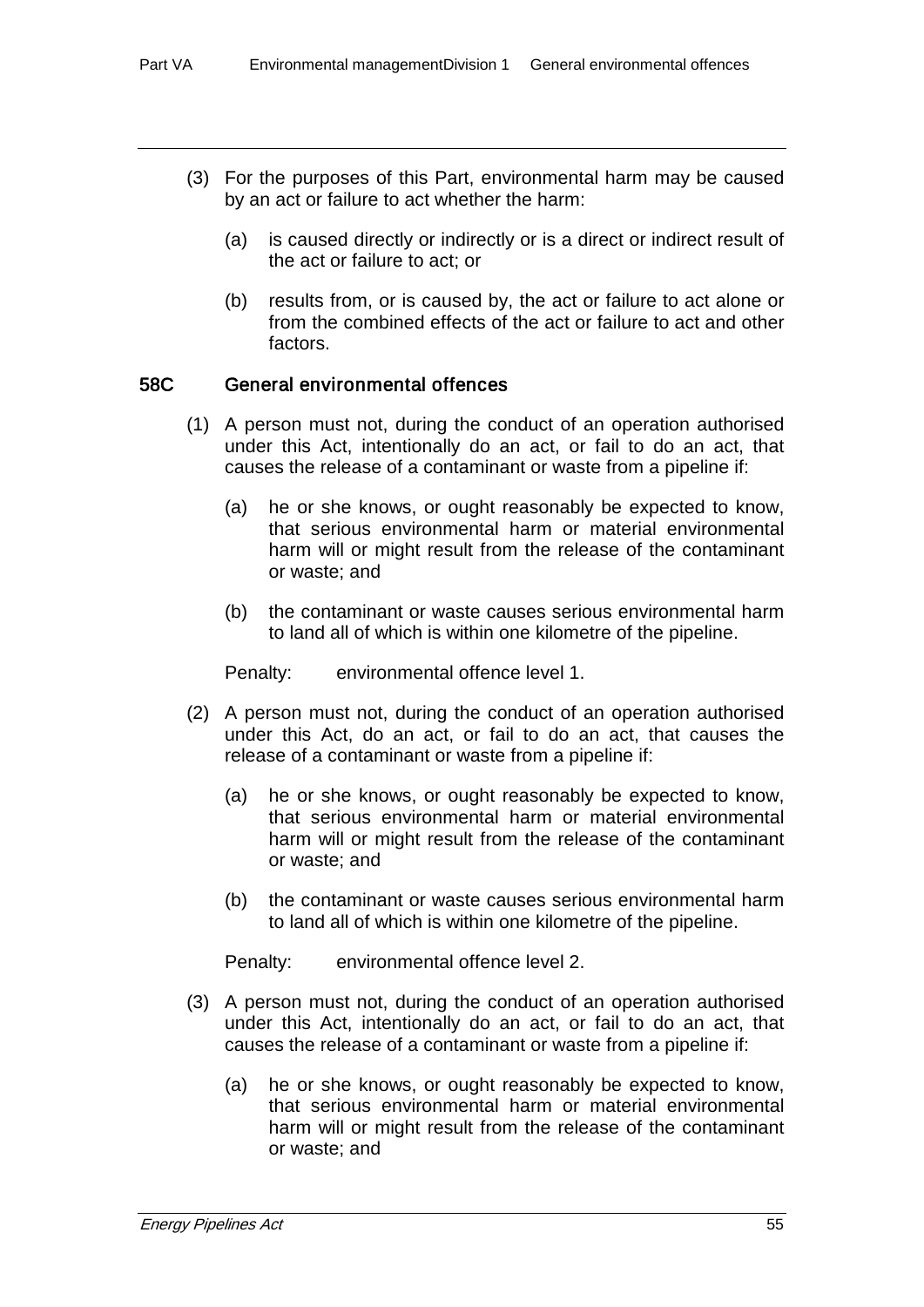(b) the contaminant or waste causes material environmental harm to land all of which is within one kilometre of a pipeline.

Penalty: environmental offence level 2.

- (4) A person must not, during the conduct of an operation authorised under this Act, do an act, or fail to do an act, that causes the release of a contaminant or waste from a pipeline if:
	- (a) he or she knows, or ought reasonably be expected to know, that serious environmental harm or material environmental harm will or might result from the release of the contaminant or waste; and
	- (b) the contaminant or waste causes material environmental harm to land all of which is within one kilometre of the pipeline.

Penalty: environmental offence level 3.

(5) A person must not, during the conduct of an operation authorised under this Act, do an act, or fail to do an act, that causes the release of a contaminant or waste from a pipeline, if the contaminant or waste causes an environmental nuisance to land all of which is within one kilometre of the pipeline.

Penalty: environmental offence level 4.

# 58D Defences to general environmental offences

- (1) It is a defence to a prosecution for an offence against section 58C if it is proved that the act or failure to act was authorised under an Act.
- (2) It is a defence to a prosecution for an offence against section 58C if it is proved that the alleged offence did not result from a failure on the defendant's part to exercise reasonable diligence.
- (3) It is a defence to a prosecution for an offence against section 58C in relation to a particular contaminant or waste material if it is proved the defendant complied with:
	- (a) a provision of an environment protection objective within the meaning of the *Waste Management and Pollution Control Act*; or
	- (b) a condition of an approval, permit, lease, licence or authorisation under an Act,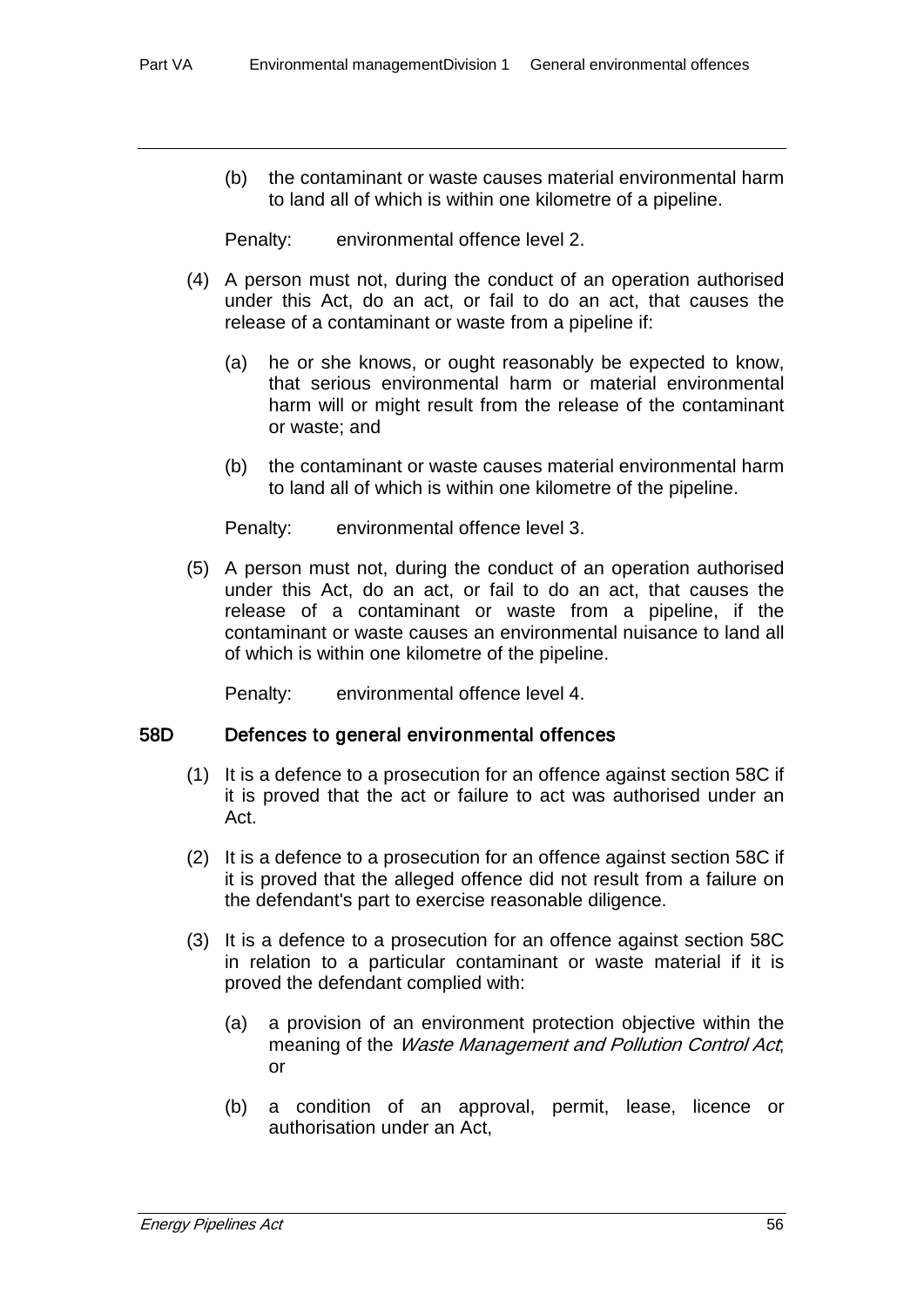that fixed maximum allowable levels for the particular contaminant or waste material.

# 58E Alternative verdicts available

In a proceeding for an offence against:

- (a) section  $58C(1)$  the person charged with the offence may be found guilty alternatively of an offence against section 58C(2), (3), (4) or (5);
- (b) section  $58C(2)$  the person charged with the offence may be found guilty alternatively of an offence against section 58C(3), (4) or (5);
- (c) section  $58C(3)$  the person charged with the offence may be found guilty alternatively of an offence against section 58C(4) or (5); or
- (d) section  $58C(4)$  the person charged with the offence may be found guilty alternatively of an offence against section 58C(5).

# Division 2 Liabilities of employers, employees etc.

# 58F Actions etc. of employee or agent of body corporate are those of body corporate

- (1) If in proceedings for an offence against this Part it is necessary to establish the state of mind of a body corporate in relation to particular conduct, it is sufficient to show:
	- (a) that the conduct was engaged in by a director, manager, employee or agent of the body corporate within the scope of his or her actual or apparent authority; and
	- (b) that the director, manager, employee or agent had the relevant state of mind.
- (2) For the purposes of a prosecution for an offence against this Part, conduct engaged in on behalf of a body corporate by a director, manager, employee or agent of the body corporate within the scope of his or her actual or apparent authority is taken to have been engaged in also by the body corporate.
- (3) For the purposes of this section, a reference to engaging in conduct is to be read as including a reference to failing or refusing to engage in conduct.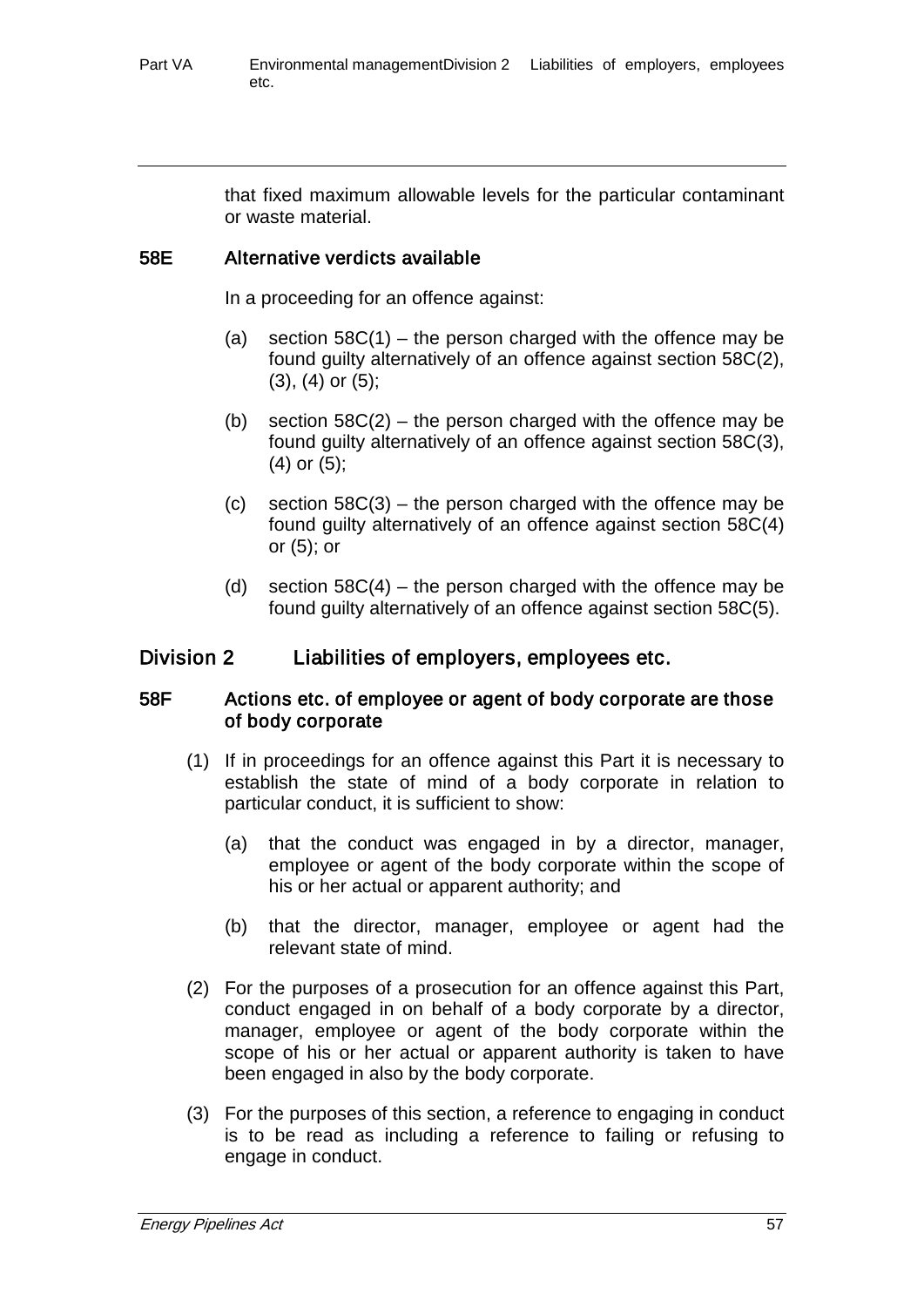# 58G Director may be liable for offence of body corporate

- (1) If a body corporate commits an offence against this Part, every person who is a director of or who is concerned in the management of the body corporate is to be taken to have committed the same offence.
- (2) It is a defence to a prosecution for an offence committed by virtue of subsection (1) if the defendant establishes that:
	- (a) the body corporate had under this Part a defence to the offence that the defendant is, apart from this section, to be taken to have committed;
	- (b) the act or omission that constituted the offence took place without the defendant's authority, permission or consent;
	- (c) the defendant did not know, and ought not reasonably be expected to have known, that the offence was to be or was being committed and took all reasonable steps to prevent or stop the commission of the offence; or
	- (d) the defendant could not by the exercise of reasonable diligence have prevented the commission of the offence by the body corporate.
- (3) A person may be proceeded against and found guilty under a provision in pursuance of subsection (1) whether or not the body corporate has been proceeded against or found guilty under the provision.
- (4) Despite anything in this Part or the *Environmental Offences and* Penalties Act, a person is not liable to be punished by imprisonment for an offence if the person would not have been found guilty of the offence except for subsection (1).

# 58H Liability for managers, employees and agents

(1) For the purposes of a prosecution for an offence against this Part, conduct engaged in on behalf of a person other than a body corporate (in this section called the **employer**) by a manager, employee or agent of the person within the scope of his or her actual or apparent authority is taken to have been engaged in also by the employer.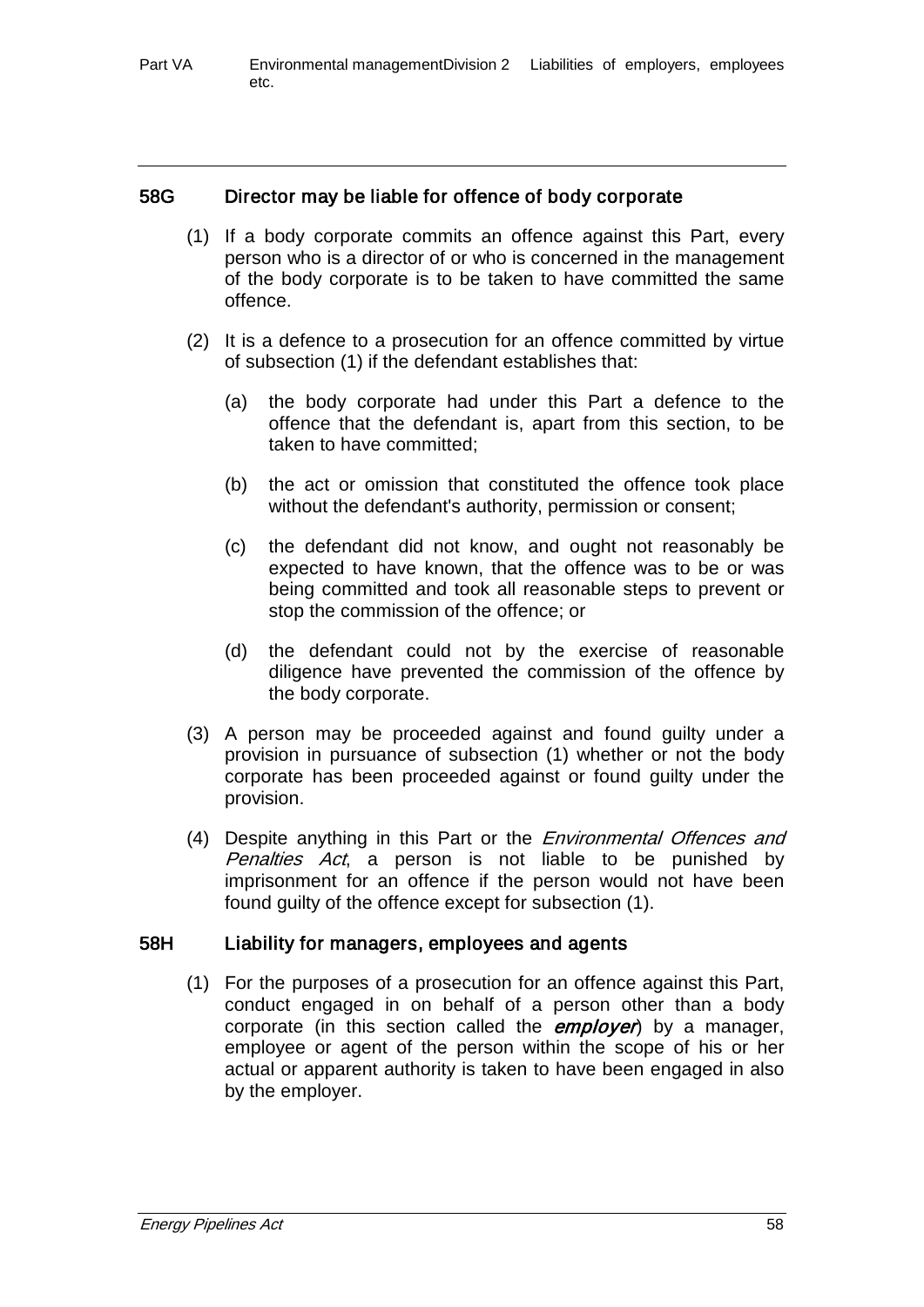- (2) An employer may be proceeded against and found guilty under a provision in pursuance of subsection (1), whether or not the manager, employee or agent has been proceeded against or found guilty of an offence against that provision.
- (3) It is a defence to a prosecution for an offence committed by virtue of subsection (1) if the defendant establishes that:
	- (a) the person who committed the offence that the defendant is to be taken to have committed under subsection (1) had, under this Act, a defence to the offence that the defendant is, apart from this subsection, to be taken to have committed;
	- (b) the act or omission that constituted the offence took place without the defendant's authority, permission or consent;
	- (c) the defendant did not know, and ought not reasonably be expected to have known, the offence was to be or was being committed and took all reasonable steps to prevent or stop the commission of the offence or a similar offence; or
	- (d) the defendant could not by the exercise of reasonable diligence have prevented the commission of the offence by the person who committed the offence.
- (4) Despite anything in this Act or the *Environmental Offences and* Penalties Act, a person is not liable to be punished by imprisonment for an offence if the person would not have been found guilty of the offence except for subsection (1).
- (5) For the purposes of this section, a reference to engaging in conduct is to be read as including a reference to failing or refusing to engage in conduct.

# Part VI Miscellaneous

# 59 Pipeline is not a fixture

A pipeline is not a fixture of the land:

- (a) to which it is attached; or
- (b) through, under, on, across or above which it is constructed.

# 59A Licensee not required to own pipeline

Nothing in this Act is to be taken to imply that the holder of a licence in relation to a pipeline must be the owner of the pipeline.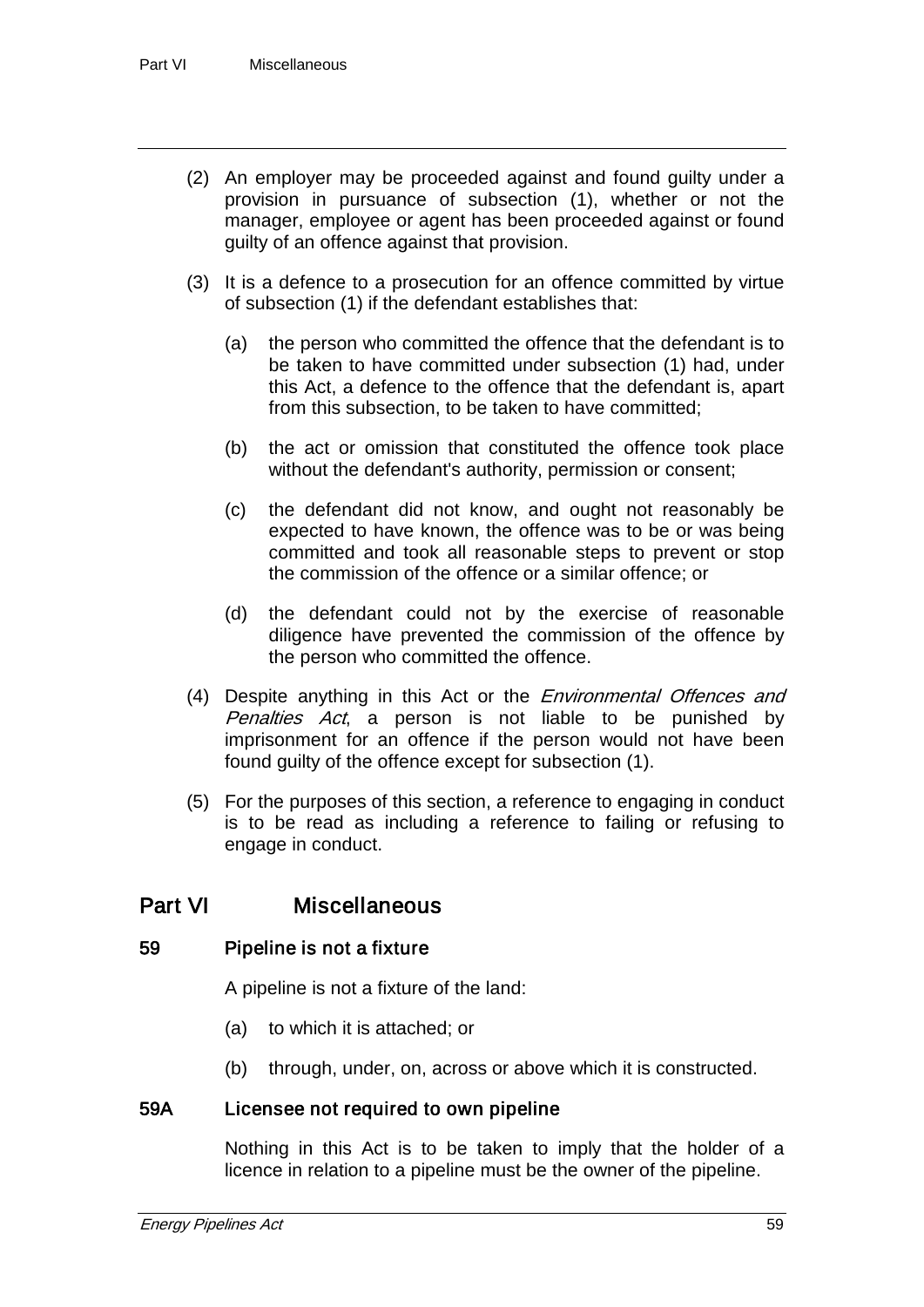# 60 Notices of grants, &c., of licences to be published

The Minister shall cause to be published in the *Gazette* such particulars as he thinks fit of the grant, renewal, variation, surrender or expiration of a licence.

# 61 Address for service

Every licensee shall forward to the Minister an address for service of notices, orders and directions under this Act.

# 62 Delegations by Minister

- (1) The Minister may, by instrument in writing, delegate to a person any of his powers and functions under this Act, other than this power of delegation.
- (2) A power or function delegated under this section, when exercised or performed by the delegate shall, for the purposes of this Act, be deemed to have been exercised or performed by the Minister.
- (3) A delegation under this section does not prevent the exercise of a power or the performance of a function by the Minister.

# 63 Inspectors

- (1) The Minister may, by instrument in writing, appoint a person to be an inspector for the purposes of this Act.
- (2) The Minister may furnish to an inspector a certificate stating that he is an inspector for the purposes of this Act.
- (3) Where the appointment of a person under subsection (1) expires or is revoked, that person shall forthwith surrender to the Minister the certificate furnished to him under subsection (2).

Maximum penalty: 20 penalty units.

(4) An offence of contravening or failing to comply with subsection (3) is a regulatory offence.

# 63A No action against inspector or assistants

No action or proceedings, civil or criminal, shall lie against an inspector, or a person assisting an inspector, for or in relation to an act or thing done in good faith and in his or her capacity as an inspector or a person assisting an inspector, as the case may be.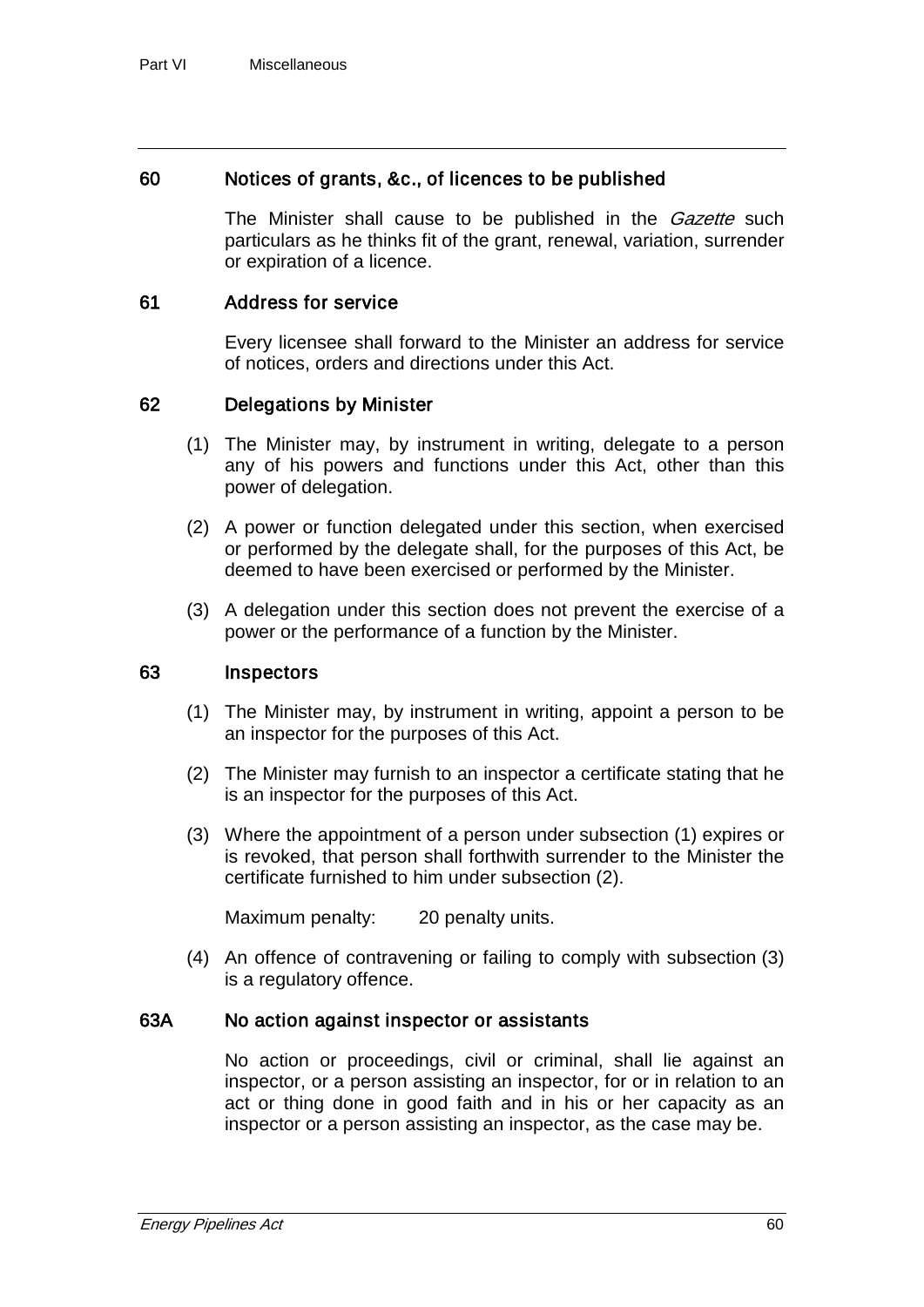# 64 Powers of inspectors

- (1A) An inspector has such powers as are given to him by or under this Act.
	- (1) For the purposes of this Act and the Regulations, an inspector, at all reasonable times and on production of the certificate furnished to him under section 63(2):
		- (a) may enter land in respect of which a permit is in force or a licence area;
		- (b) may inspect and test a pipeline or apparatus or works;
		- (c) may take samples of a substance being conveyed by a pipeline; and
		- (d) may require a permittee, licensee or any other person who has the custody of any books, records, documents, maps or plans relating to a pipeline or proposed pipeline, to produce to him those books, records, documents, maps or plans and may inspect, take extracts from and make copies of any of those books, records, documents, maps or plans.
	- (2) A person who is the occupier or person in charge of a building, structure or place shall provide an inspector with all reasonable facilities and assistance for the effective exercise of his powers.

Maximum penalty: In the case of a natural person  $-50$  penalty units.

> In the case of a body corporate – 250 penalty units.

(3) A person shall not, without reasonable excuse, obstruct or hinder an inspector in the exercise of his powers.

Maximum penalty: In the case of a natural person – 500 penalty units.

> In the case of a body corporate – 2500 penalty units.

#### 64A Inspector may cause certain work to stop

(1) Where, in the opinion of an inspector, work of any kind being carried out on land within a corridor 25 m in width having as its centre line an imaginary line connecting markers erected in accordance with directions given under section 40, or as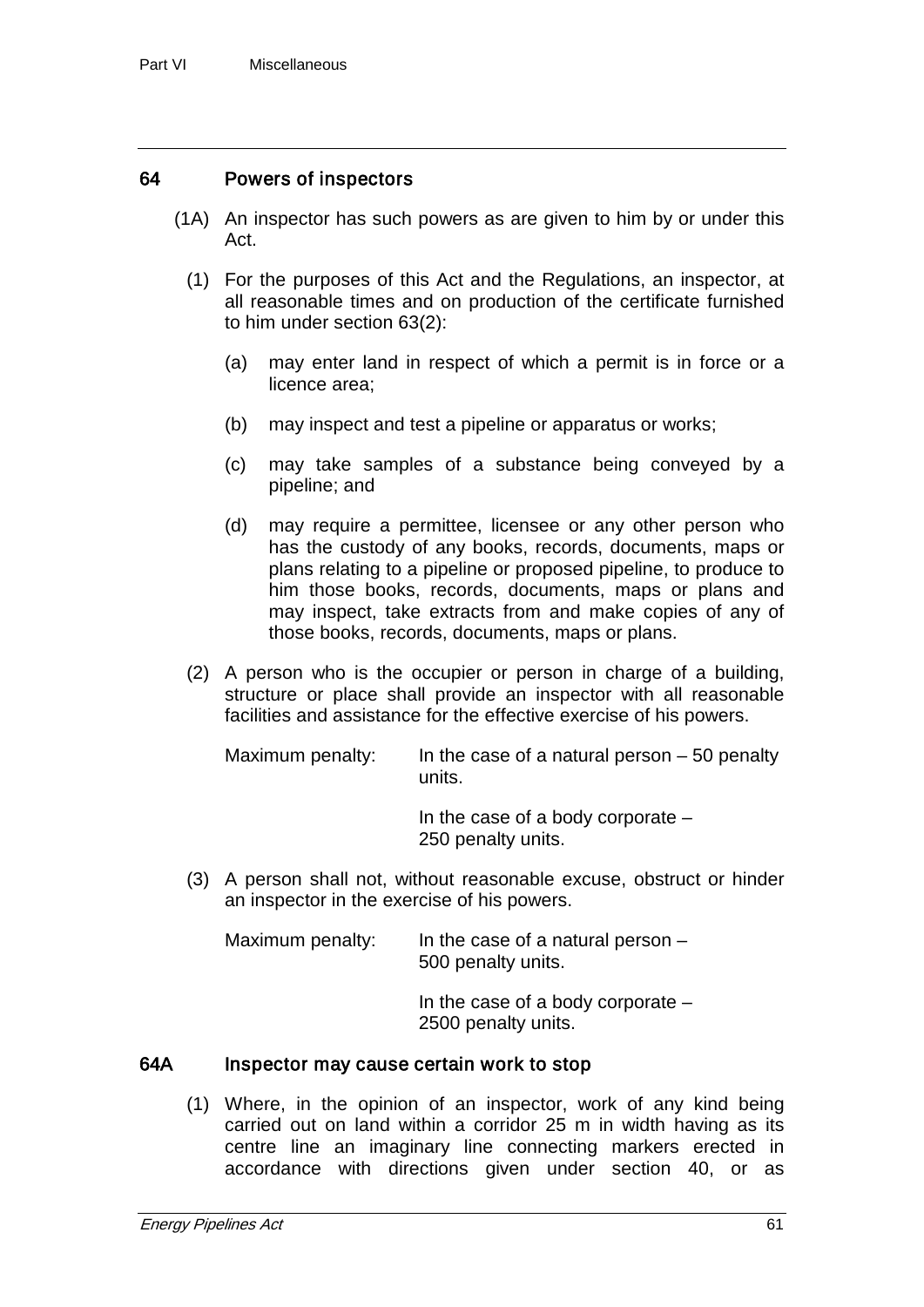prescribed, marking the position of a pipeline in respect of which a licence is in force, other than work being carried out:

- (a) by or on behalf, and under the supervision, of the licensee; or
- (b) under, and in accordance with the conditions of, a consent referred to in section 66A,

may cause damage to the pipeline, he may direct the person carrying out the work to cease carrying out that work.

(2) A person directed under subsection (1) shall comply with and not contravene the direction.

| Maximum penalty: | In the case of a natural person $-$<br>200 penalty units or 5 years imprisonment. |
|------------------|-----------------------------------------------------------------------------------|
|                  | In the case of a body corporate $-$<br>1000 penalty units.                        |

# 65 Theft from pipeline

A person who maliciously or fraudulently:

- (a) abstracts;
- (b) causes to be wasted or diverted; or
- (c) consumes or uses,

any energy-producing hydro-carbon being conveyed by means of a pipeline, is guilty of an offence.

Maximum penalty: Imprisonment for 10 years.

# 66 Threat to pipeline

- (1) A person who, on land within a corridor 25 m in width having as its centre line an imaginary line connecting markers erected in accordance with directions given under section 40, or as prescribed, marking the position of a pipeline in respect of which a licence is in force:
	- (a) excavates, bores or otherwise opens up or disturbs, or compacts by mechanical means, the land; or
	- (b) except when using a public road, or a public or private right of way on which such a thing is permitted, brings onto or across the land, or causes or allows to be brought onto or across the land, a vehicle, trailer, engine, carriage, compacting machine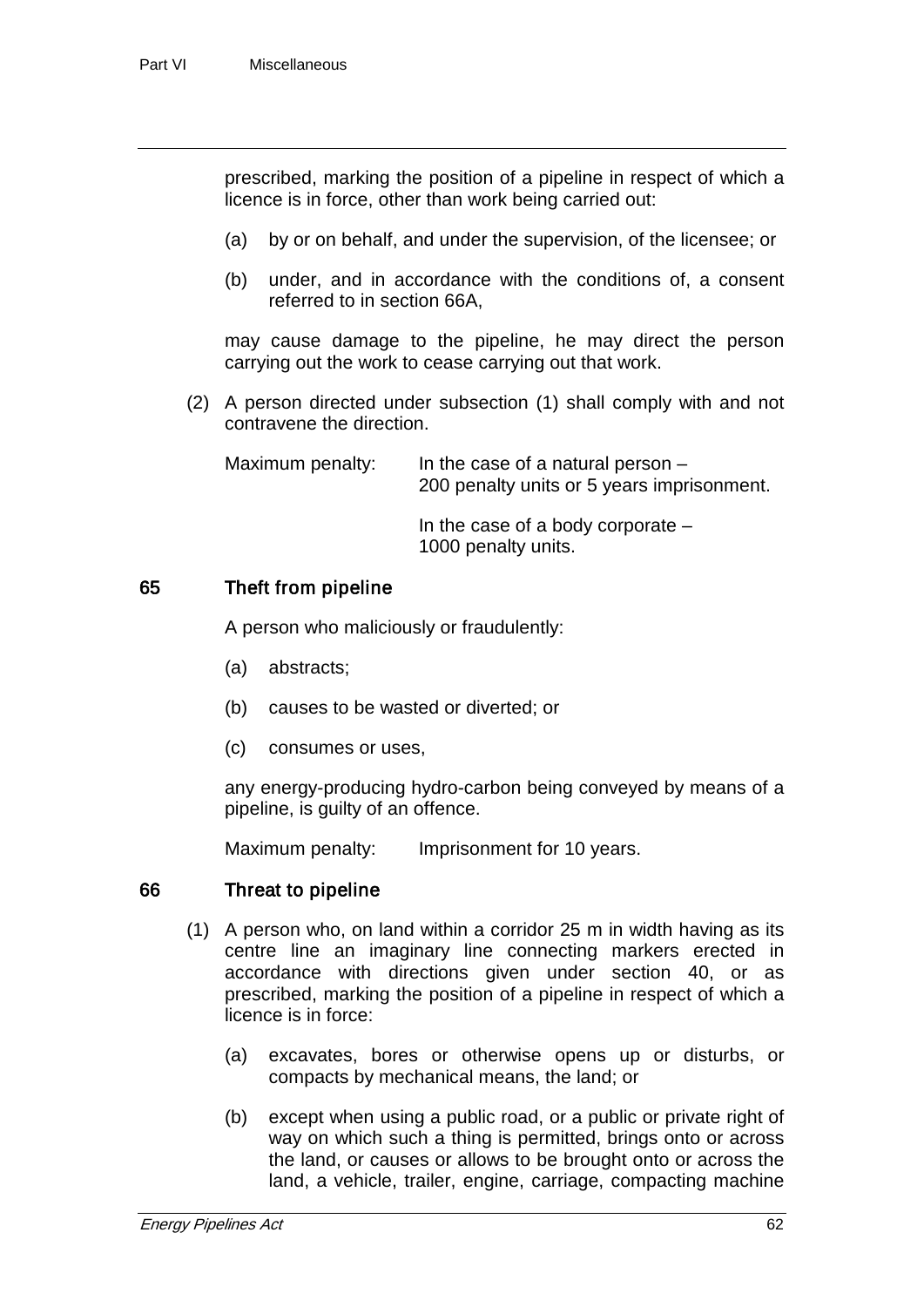or mobile structure or a thing of a similar kind,

without the consent of the licensee of the pipeline, an inspector, the Minister or the delegate of the Minister is guilty of an offence.

Maximum penalty: In the case of an offence against paragraph (a) committed by a natural person – 200 penalty units or 5 years imprisonment.

> In the case of an offence against paragraph (a) committed by a body corporate – 1000 penalty units.

In the case of an offence against paragraph (b) committed by a natural person – 100 penalty units or 6 months imprisonment.

In the case of an offence against paragraph (b) committed by a body corporate – 500 penalty units.

(2) A person who unlawfully damages, or interferes with the operation of, a pipeline is guilty of an offence.

Maximum penalty: In the case of a natural person – 200 penalty units or 5 years imprisonment.

In the case of a body corporate – 1000 penalty units.

(3) A person must not lay or detonate explosives on land within a licence corridor except with the consent of the Minister or the licensee of the pipeline that is within the licence corridor.

Maximum penalty: In the case of a natural person  $-50$  penalty units or 2 years imprisonment.

> In the case of a body corporate – 200 penalty units.

 $(4)$  For the purposes of subsection  $(3)$ , *licence corridor* means a corridor 64 m in width having as its centre line an imaginary line connecting markers erected in accordance with directions given under section 40, or as prescribed, marking the position of a pipeline in respect of which a licence is in force.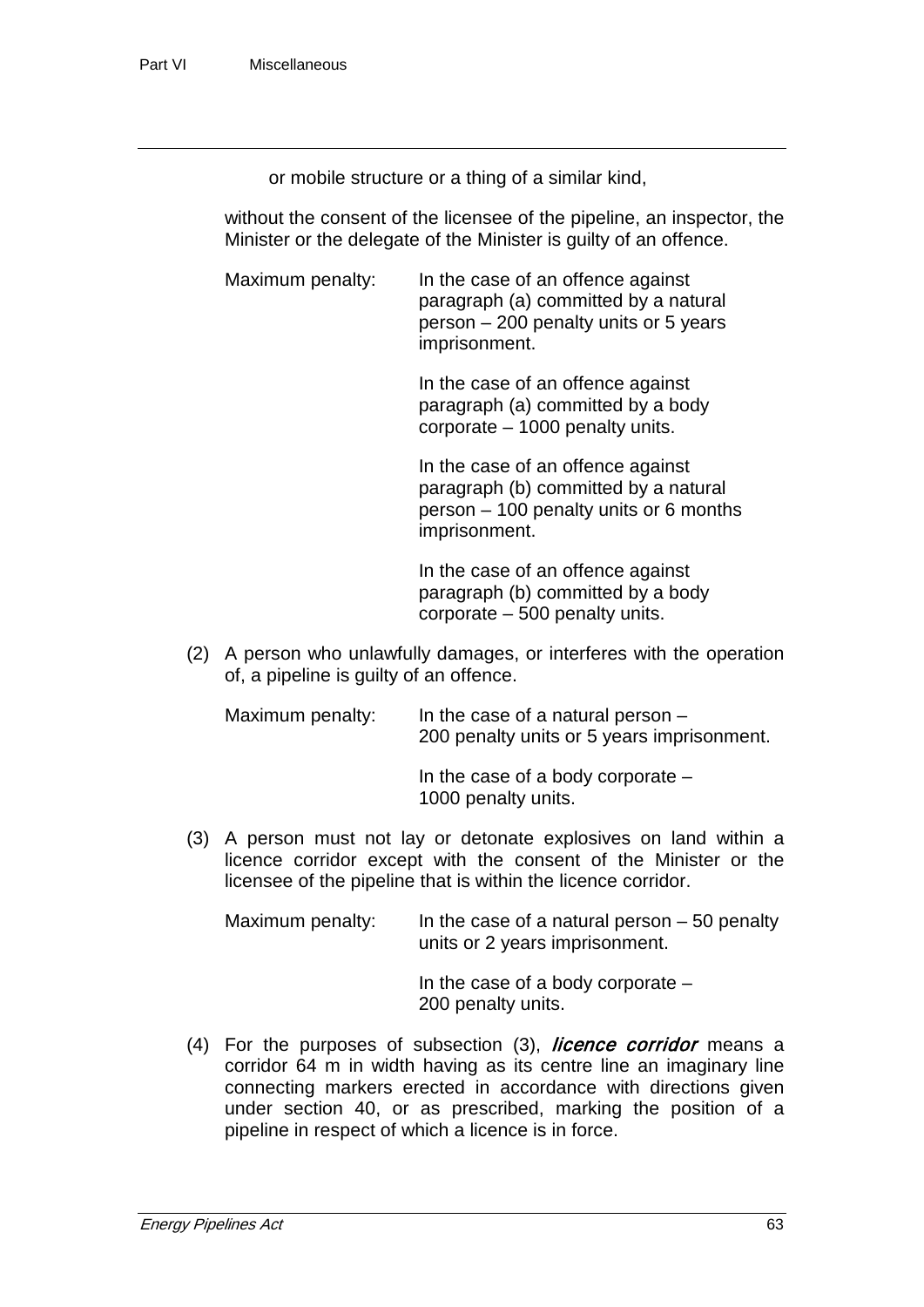- (5) A person must not within 200 m of a pipeline in relation to which a licence is in force:
	- (a) drop or drag an anchor; or
	- (b) perform an action that could damage the pipeline,

except with the consent of the licensee of the pipeline, an inspector, the Minister or a delegate of the Minister.

Maximum penalty: In the case of a natural person  $-$ 100 penalty units.

> In the case of a body corporate – 500 penalty units.

# 67 Continuing offences

- (1) Where an offence is committed by a person by reason of his failure to comply, within the period specified in a direction given to him under this Act or the Regulations, with the requirements specified in the direction, the offence, for the purposes of subsection (3), shall be deemed to continue so long as any requirement specified in the direction remains not done, notwithstanding that the period has elapsed.
- (2) Where an offence is committed by a person by reason of his failure to comply with a provision of this Act or the Regulations, the offence, for the purposes of subsection (3), shall be deemed to continue so long as that failure continues, notwithstanding that a period within which the act was required to be done has elapsed.
- (3) Where, under subsection (1) or (2), an offence is deemed to continue, the person who committed the offence commits an additional offence against this Act and the Regulations on each day during which the offence is deemed to continue and, subject to a contrary intention in the provision against which the offence was committed, is liable, upon being found guilty for such an additional offence, to a fine not exceeding 10 per cent of the maximum penalty for the offence for each day during which the offence continues.

# 67A Service

A document required or permitted by this Act to be served on a person shall be served upon the person by:

(a) delivering it to him personally;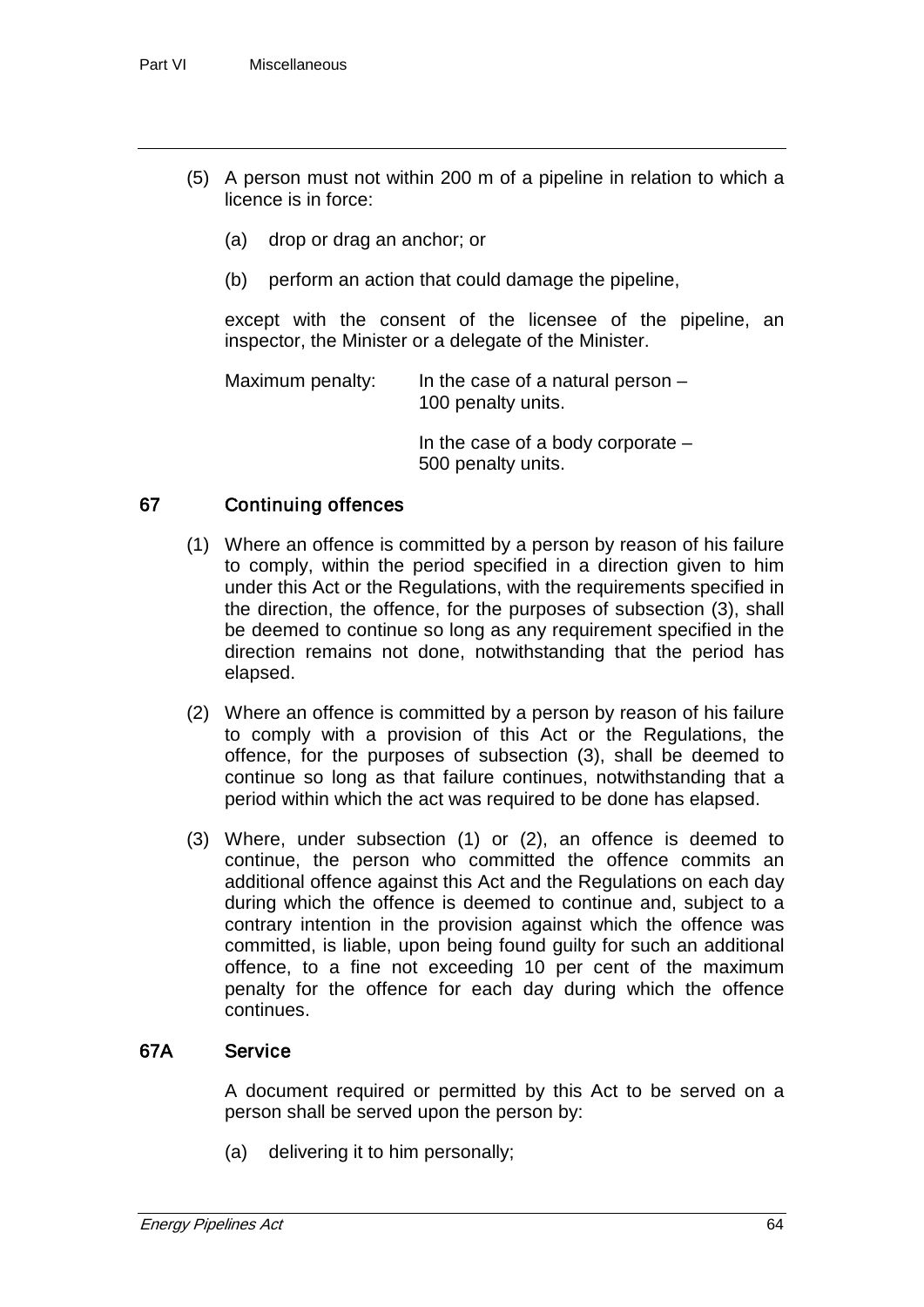- (b) posting it to him at his last-known or most usual place of residence or business;
- (c) leaving it for him at his last-known or most usual place of residence or business with some other person, apparently resident or employed there and who has apparently attained the age of 16 years; or
- (d) where service cannot be effected in the manner specified in paragraph (a), (b) or (c), attaching the document to the place of residence of, or to some other conspicuous object on the land of which the person to be served is, the owner or occupier.

# 67B Compensation

- (1) Compensation is payable by the holder of a permit to:
	- (a) the native title holder in respect of any affected land or waters for the effect of the grant, extension or variation of the permit on the holder's native title rights and interests; and
	- (b) the owners and occupiers of any affected land or waters for the loss or damage in respect of that person's interest in the affected land or waters because of the grant, extension or variation of the permit.
- (2) Compensation is payable by the holder of a licence to:
	- (a) the native title holder in respect of any affected land or waters for the effect of the grant, renewal or variation of the licence on the holder's registered native title rights and interests for which the holder was not otherwise compensated when land, or easements or other interests over land, were acquired for the purposes of the pipeline; and
	- (b) the owners and occupiers of any affected land or waters for the loss or damage in respect of that person's interest in the affected land or waters because of the grant, extension or variation of the licence, being loss or damage for which the person was not otherwise compensated when land, or easements or other interests over land, were acquired for the purposes of the pipeline.
- (3) A person who intends to claim compensation under this section must lodge the claim in writing with the holder of the permit or licence within 3 years after the grant, extension, renewal or variation of the permit or licence or within the further time the Tribunal allows.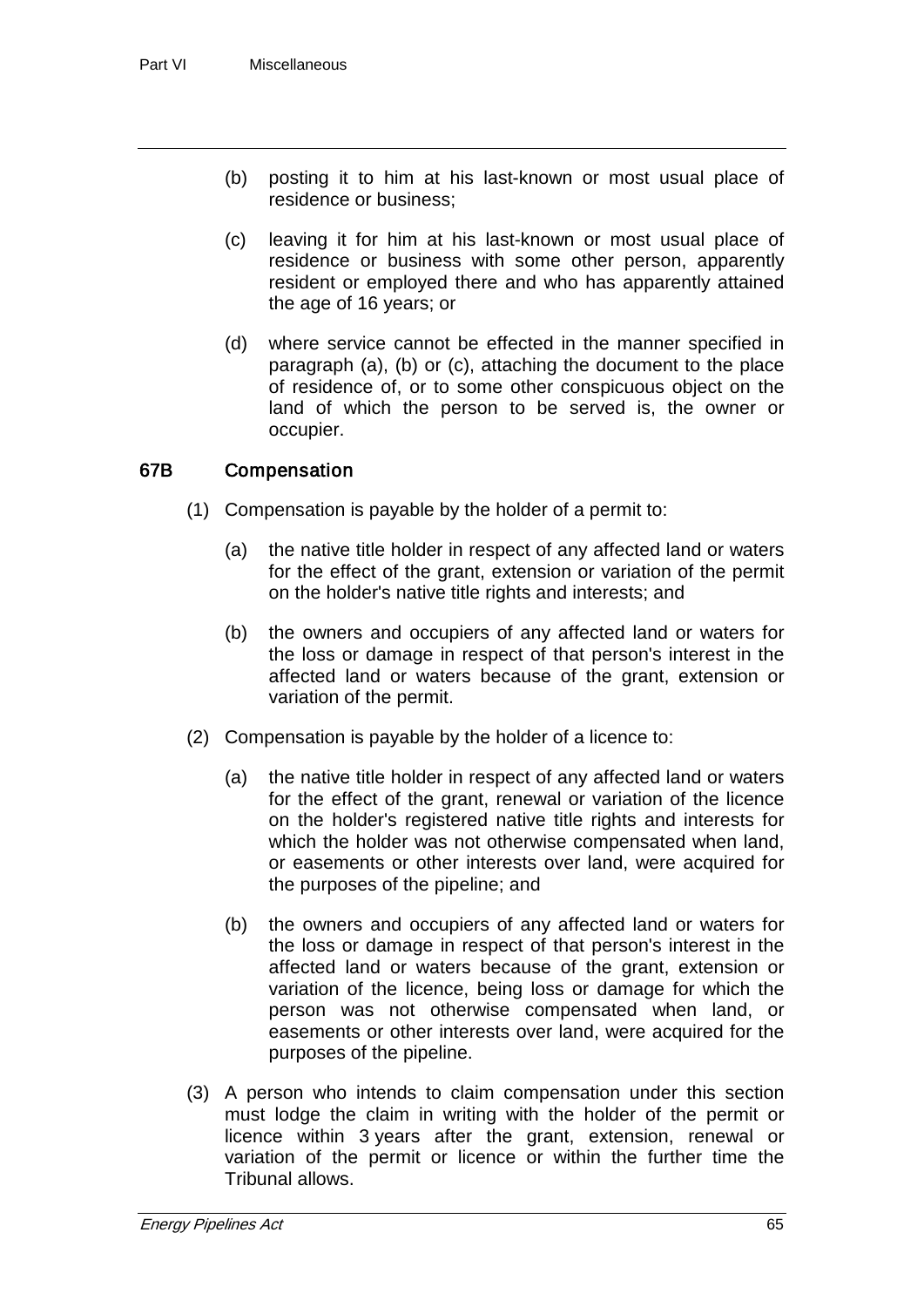- (4) The Tribunal has the jurisdiction to extend the time for making a claim referred to in subsection (3) as if the claim were an action to which section 44 of the *Limitation Act* applies and the Tribunal were a court for the purposes of that section.
- (5) In the absence of agreement, the compensation that may be payable to a native title holder is not determinable by the Tribunal until there is an approved determination of native title that the holder holds native title in the affected land or waters.
- (6) In the event of a dispute about compensation payable under this section, the holder of the permit or licence or the owner or occupier or registered native title body corporate to whom compensation may be payable may refer the dispute to the Tribunal.
- (7) If a person entitled to compensation under this section requests that the whole or part of the compensation should be in a form other than money, the person by whom the compensation is payable must consider the request.
- (8) A reference in this section to the payment of compensation is to be read as including a reference to the giving of compensation in a form other than money, including the transfer of property and the provision of goods and services.

# 68 Regulations

- (1) The Administrator may make regulations, not inconsistent with this Act, prescribing all matters required or permitted by this Act to be prescribed or necessary or convenient to be prescribed for carrying out or giving effect to this Act.
- (2) Without limiting the generality of subsection (1), the Regulations may make provision for or in relation to:
	- (a) the construction, maintenance and operation of pipelines and the safety measures to be taken in respect thereof;
	- (b) the inspection of pipelines and the cost of such inspections;
	- (c) the keeping of registers under this Act;
	- (d) the escape of substances from a pipeline;
	- (e) the unit amount for the purposes of calculating the licence fee under section 30;
	- (f) the marking of the location of pipelines; and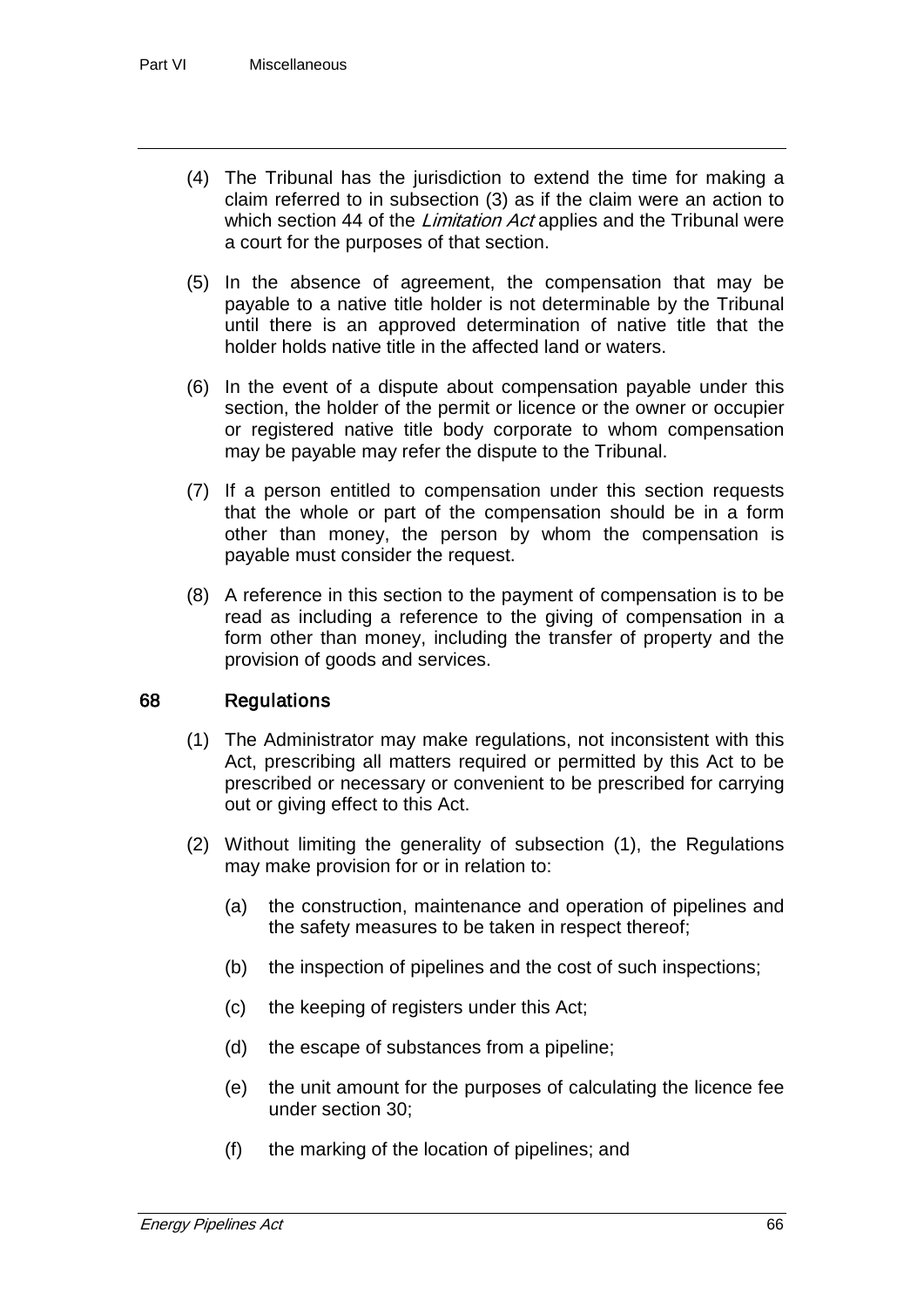- (g) the prevention of damage to land used in connection with the construction or operation of pipelines.
- (3) The Regulations may provide, in respect of an offence against the Regulations, for the imposition of:
	- (a) a fine not exceeding, in the case of a natural person, 200 penalty units or, in the case of a body corporate, 1000 penalty units; or
	- (b) a fine not exceeding, in the case of a natural person, 200 penalty units or, in the case of a body corporate, 1000 penalty units for each day during which an offence against the Regulations continues.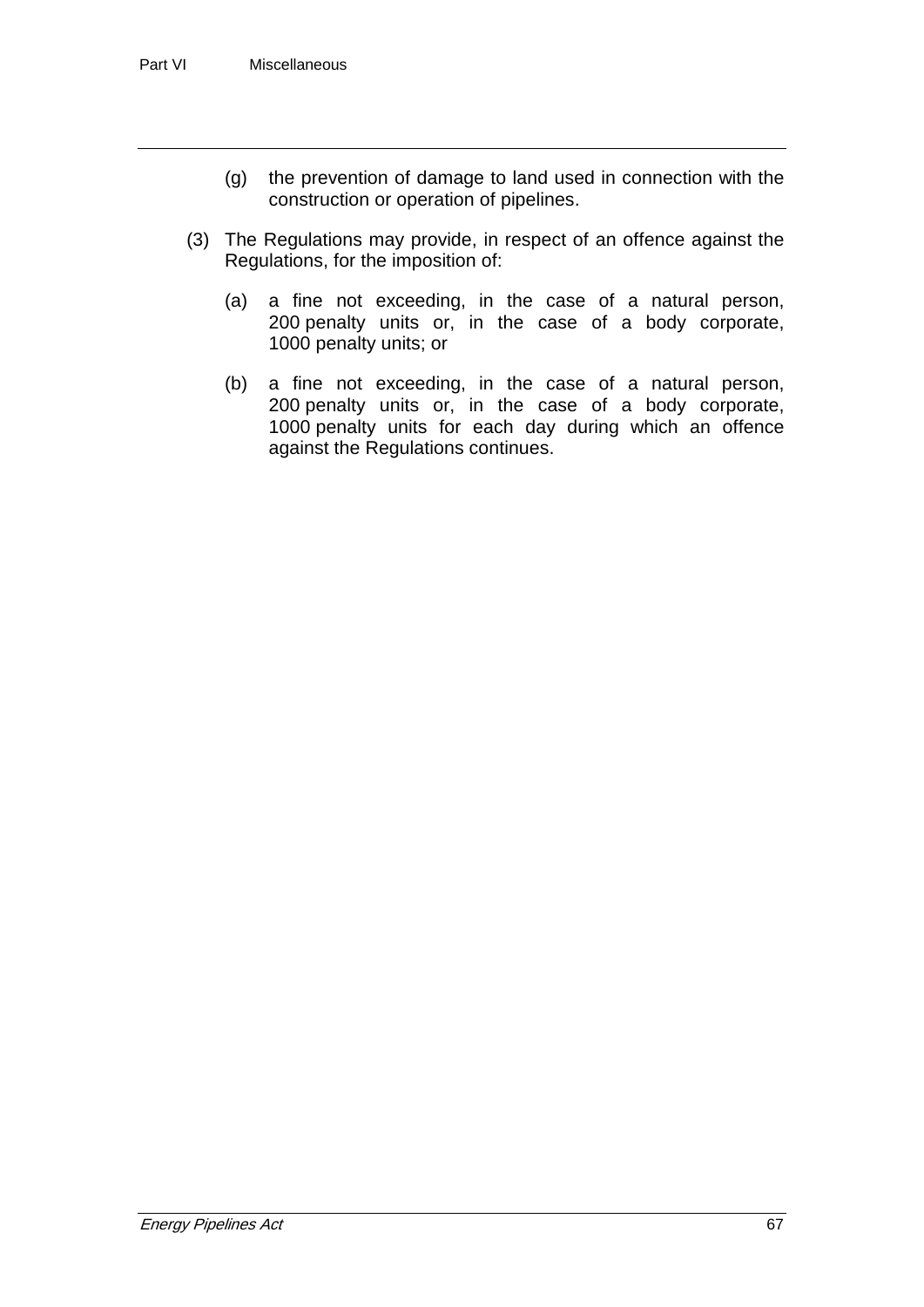# ENDNOTES

1 KEY

Key to abbreviations

 $\mathsf{and} = \mathsf{amended}$   $\mathsf{ood} = \mathsf{order}$ <br> $\mathsf{app} = \mathsf{appendix}$   $\mathsf{om} = \mathsf{omitted}$  $app = appendix$  om = om<br>  $bl = bv$ -law of = Part  $bl = by-law$ <br>ch = Chapter  $ch = Chapter$ <br>  $cl = clause$  regulation/rule<br>  $cl = clause$ cl = clause rem = remainder<br>div = Division rem = remum = renumb  $exp = exp$ ires/expired<br>f = forms f = forms s = section  $Gaz = Gazette$ <br>  $hdg = heading$ <br>  $sdiv = Subdivis$ hdg = heading solution<br>ins = inserted solution<br>SL = Subordinate L nc = not commenced

 $renum = renumbered$ <br> $rep = repeated$ ins = inserted SL = Subordinate Legislation<br>
It = long title<br>
Sub = substituted  $sub =$  substituted

# 2 LIST OF LEGISLATION

|  | <i>Energy Pipelines Act 1981</i> (Act No. 2, 1982) |
|--|----------------------------------------------------|
|--|----------------------------------------------------|

Assent date 12 February 1982<br>Commenced 11 August 1982 ( 11 August 1982 (Gaz S23, 11 August 1982)

Statute Law Revision Act 1983 (Act No. 58, 1983)<br>Assent date 28 November 1983 Assent date 28 November 1983

28 November 1983

# Criminal Law (Regulatory Offences) Act 1983 (Act No. 68, 1983)<br>Assent date 28 November 1983

Assent date 28 November 1983

1 January 1984 (s 2, s 2 *Criminal Code Act 1983* (Act No. 47, 1983), Gaz G46, 18 November 1983, p 11 and Gaz G8, 26 February 1986, p 5)

#### Energy Pipelines Amendment Act 1984 (Act No. 46, 1984)

Assent date 25 September 1984

28 November 1984 (Gaz G47, 28 November 1984, p 9)

#### Energy Pipelines Amendment Act 1985 (Act No. 37, 1985)

| Assent date | 18 September 1985 |
|-------------|-------------------|
| Commenced   | 18 September 1985 |

- Companies and Securities (Consequential Amendments) Act 1986 (Act No. 18, 1986)
	- Assent date 30 June 1986<br>Commenced 1 July 1986 (s) 1 July 1986 (s 2)

#### Statute Law Revision Act 1986 (Act No. 64, 1986)

| Assent date | 19 December 1986 |
|-------------|------------------|
| Commenced   | 19 December 1986 |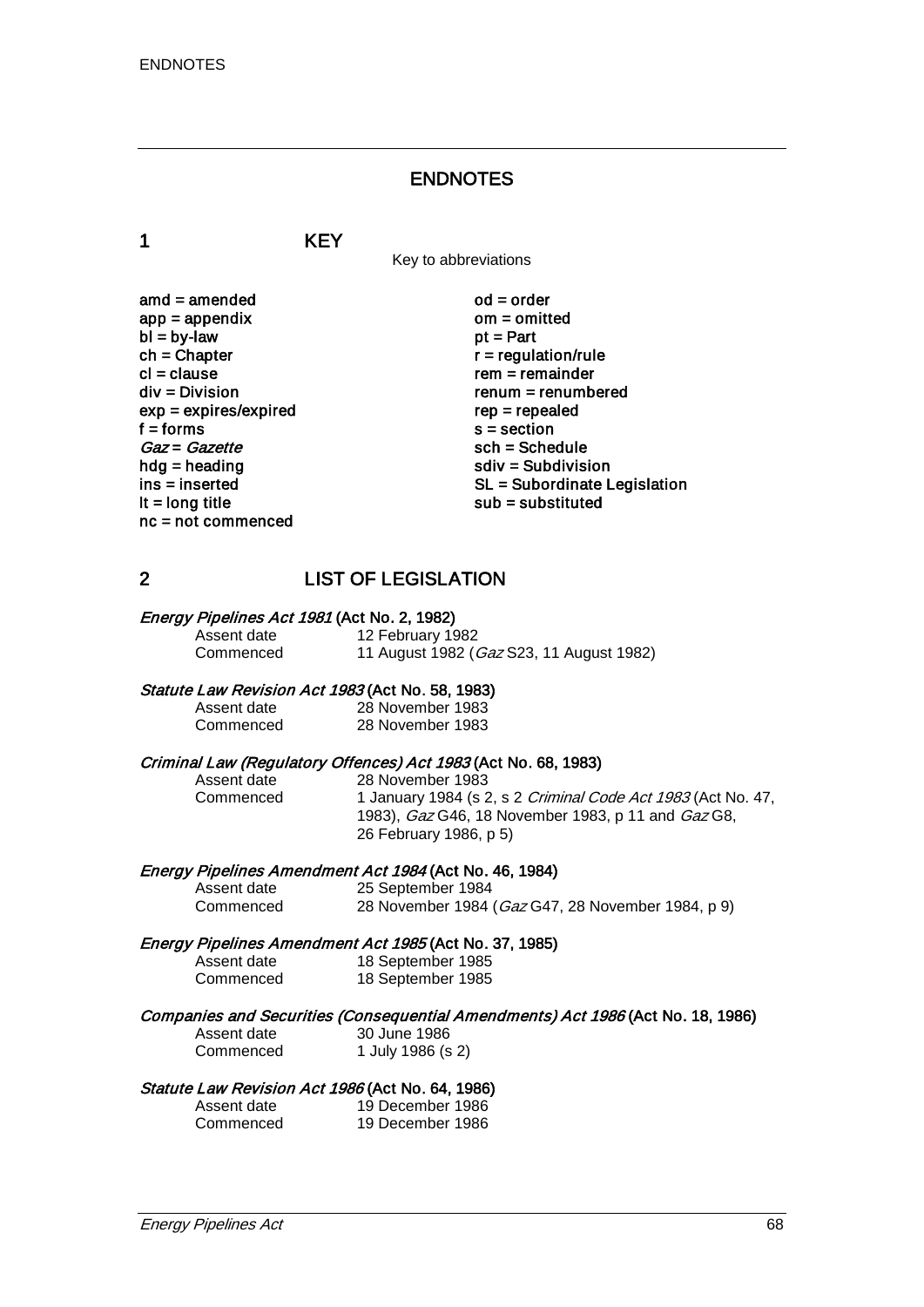| Assent date<br>Commenced    | Energy Pipelines Amendment Act 1989 (Act No. 32, 1989)<br>28 June 1989<br>2 August 1989 (Gaz G30, 2 August 1989, p 5)                                                                               |
|-----------------------------|-----------------------------------------------------------------------------------------------------------------------------------------------------------------------------------------------------|
| Assent date<br>Commenced    | Energy Pipelines Amendment Act 1990 (Act No. 23, 1990)<br>7 June 1990<br>25 July 1990 (Gaz G29, 25 July 1990, p 2)                                                                                  |
| Assent date<br>Commenced    | Corporations (Consequential Amendments) Act 1990 (Act No. 59, 1990)<br>14 December 1990<br>1 January 1991 (s 2, s 2 Corporations (NT) Act 1990 (Act<br>No. 56, 1990) and Gaz S76, 21 December 1990) |
| Assent date<br>Commenced    | Pastoral Land (Consequential Amendments) Act 1992 (Act No. 39, 1992)<br>25 June 1992<br>26 June 1992 (s 2, s 2 Pastoral Land Act 1992 (Act No. 17,<br>1992) and Gaz S33, 26 June 1992)              |
| Assent date<br>Commenced    | Local Government (Consequential Amendments) Act 1993 (Act No. 84, 1993)<br>31 December 1993<br>1 June 1994 (s 2, s 2 Local Government Act 1993 (Act No. 83,<br>1993) and Gaz S35, 20 May 1994)      |
| Assent date<br>Commenced    | Planning (Consequential Amendments) Act 1993 (Act No. 86, 1993)<br>31 December 1993<br>18 April 1994 (s 2, s 2 Planning Act 1993 (Act No. 85, 1993)<br>and Gaz S28, 18 April 1994)                  |
| Assent date<br>Commenced    | Sentencing (Consequential Amendments) Act 1996 (Act No. 17, 1996)<br>19 April 1996<br>1 July 1996 (s 2, s 2 Sentencing Act 1995 (Act No. 39, 1995)<br>and Gaz S15, 13 June 1996)                    |
| Assent date<br>Commenced    | Energy Pipelines Amendment Act 1998 (Act No. 56, 1998)<br>28 August 1998<br>1 October 1998 (Gaz S37, 1 October 1998)                                                                                |
| <b>Amending Legislation</b> |                                                                                                                                                                                                     |
| Assent date<br>Commenced    | Lands and Mining (Miscellaneous Amendments) Act 1998 (Act No. 93, 1998)<br>23 December 1998<br>1 October 1998 (Gaz S37, 1 October 1998)                                                             |
| Notified<br>Commenced       | <b>Energy Pipelines Amendment Regulations (SL No. 45, 1998)</b><br>1 October 1998<br>1 October 1998                                                                                                 |
| Assent date<br>Commenced    | Statute Law Revision Act (No. 2) 1998 (Act No. 92, 1998)<br>11 December 1998<br>11 December 1998                                                                                                    |
| Assent date<br>Commenced    | Lands and Mining (Miscellaneous Amendments) Act 1998 (Act No. 93, 1998)<br>23 December 1998<br>1 October 1998 (Gaz S37, 1 October 1998)                                                             |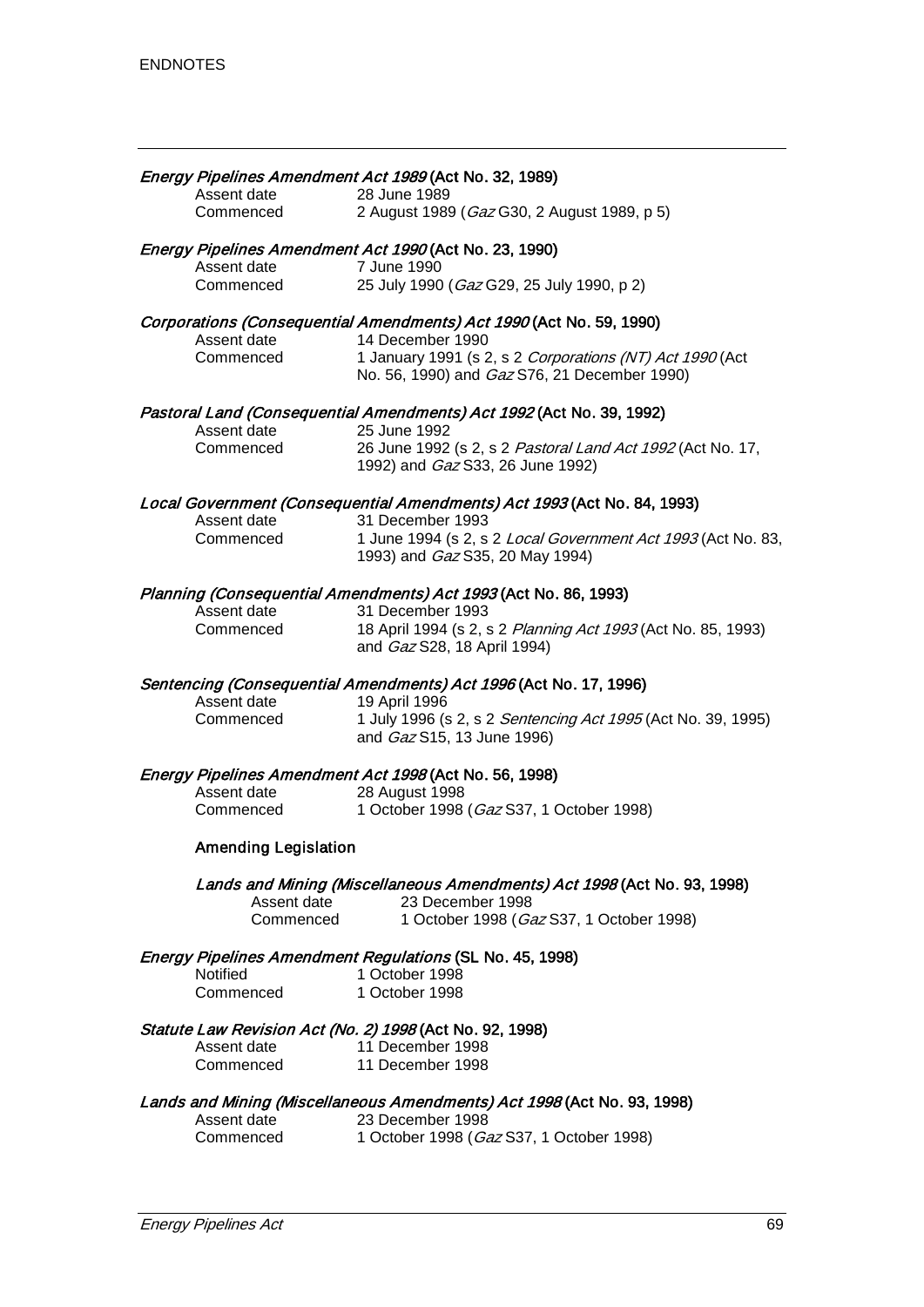# Planning (Consequential Amendments) Act 1999 (Act No. 56, 1999)

| Assent date | 14 December 1999                                             |
|-------------|--------------------------------------------------------------|
| Commenced   | 12 April 2000 (s 2, s 2 Planning Act 1999 (Act No. 55, 1999) |
|             | and <i>Gaz</i> S15, 12 April 1999)                           |

# Energy Pipelines Amendment Act 2000 (Act No. 43, 2000)

| .<br>Assent date | 31 August 2000                                  |
|------------------|-------------------------------------------------|
| Commenced        | 8 November 2000 (Gaz G44, 8 November 2000, p 3) |

## Corporations Reform (Consequential Amendments NT) Act 2001 (Act No. 17, 2001)

| Assent date | 29 June 2001                                                         |
|-------------|----------------------------------------------------------------------|
| Commenced   | 15 July 2001 (s 2, s 2 <i>Corporations Act 2001</i> (Cth Act No. 50, |
|             | 2001) and Cth <i>Gaz</i> S285, 13 July 2001)                         |

# Statute Law Revision Act (No. 2) 2001 (Act No. 62, 2001)<br>Assent date 11 December 2001

Assent date 11 December 2001<br>Commenced 11 December 2001 11 December 2001 (s 2(1), (4), s 2 Corporations Reform (Consequential Amendments NT) Act 2001 (Act No. 17, 2001), s 2 Corporations Act 2001 (Cth Act No. 50, 2001) and Cth Gaz S285, 13 July 2001)

## Energy Pipelines Amendment Act 2003 (Act No. 29, 2003)

| Assent    | 26 June 2003 |
|-----------|--------------|
| Commenced | 26 June 2003 |

## Statute Law Revision Act 2005 (Act No. 44, 2005)

| Assent    | 14 December 2005 |
|-----------|------------------|
| Commenced | 14 December 2005 |

# Statute Law Revision Act 2007 (Act No. 4, 2007)<br>Assent 8 March 2007

| Assent    | 8 March 2007 |
|-----------|--------------|
| Commenced | 8 March 2007 |

## National Gas (Northern Territory) Act 2008 (Act No. 16, 2008)

| Assent    | 24 June 2008                       |
|-----------|------------------------------------|
| Commenced | 1 July 2008 (Gaz S32, 1 July 2008) |

#### Local Government (Consequential Amendments) Act 2008 (Act No. 28, 2008)

| Assent        | 14 November 2008       |
|---------------|------------------------|
| <b>A</b> .  1 | $1 \cup$ 0000 $(0, 0)$ |

| Commenced | 1 July 2008 (s 2) |
|-----------|-------------------|
|           |                   |

# Statute Law Revision Act 2009 (Act No. 25, 2009)

| Assent    | 1 September 2009                                    |
|-----------|-----------------------------------------------------|
| Commenced | 16 September 2009 (Gaz G37, 16 September 2009, p 3) |

#### Personal Property Securities (National Uniform Legislation) Implementation Act 2010 (Act No. 30, 2010)

| Assent date | 9 September 2010                                             |
|-------------|--------------------------------------------------------------|
| Commenced   | ss 58 to 60: 30 January 2012 ( <i>Gaz</i> S2, 24 January 12; |
|             | rem: 25 November 2011 (Gaz S68, 25 November 2011)            |

# Penalties Amendment (Children and Families, Health and Primary Industry, Fisheries and Resources) Act 2011 (Act No. 28, 2011)

| Assent date | 31 August 2011                                      |
|-------------|-----------------------------------------------------|
| Commenced   | 21 September 2011 (Gaz G38, 21 September 2011, p 4) |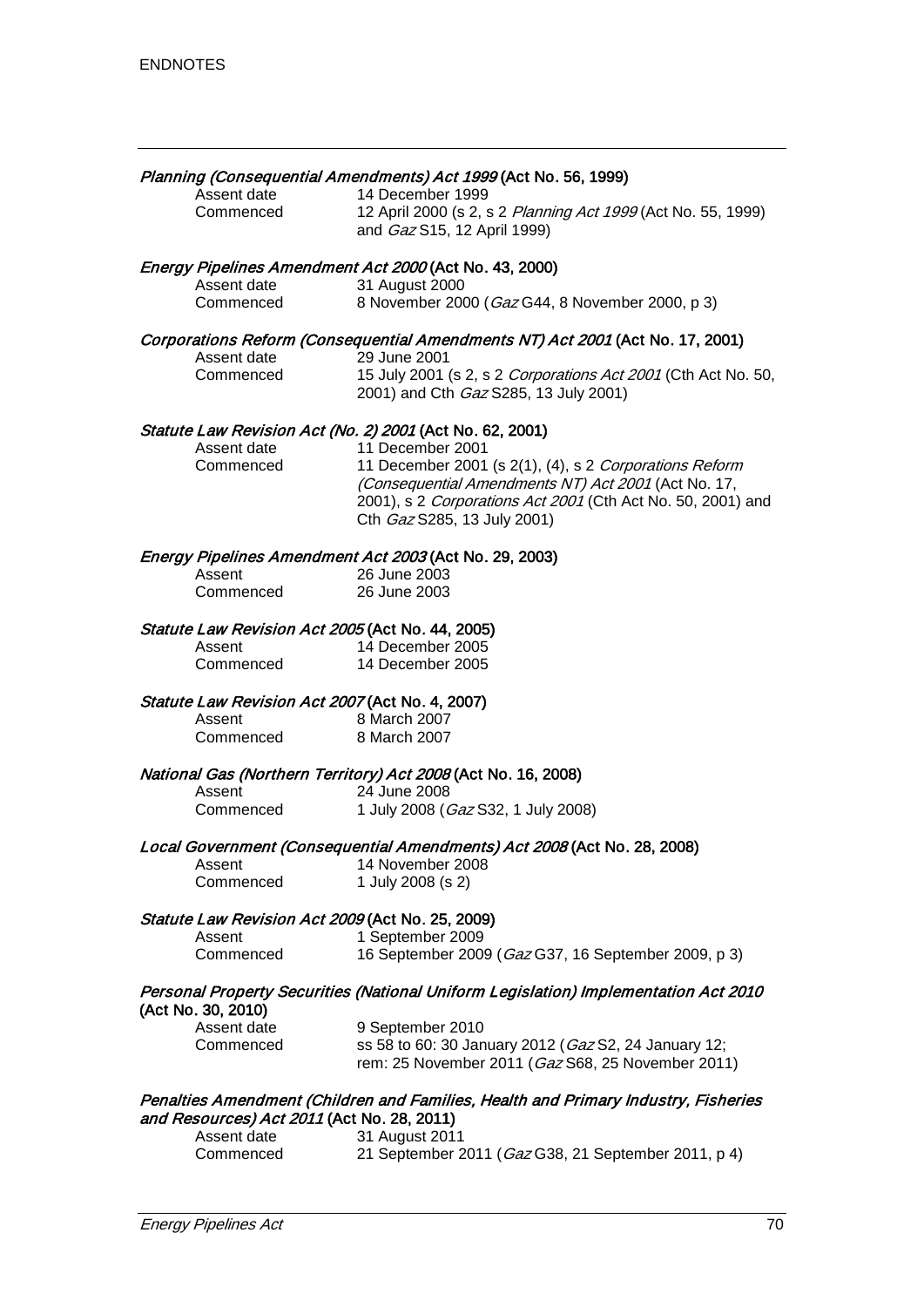#### Local Government Amendment Act 2013 (Act No. 28, 2013)

| Assent date | 8 November 2013 |
|-------------|-----------------|
| Commenced   | 8 November 2013 |

## Energy Pipelines Amendment Act 2013 (Act No. 39, 2013)

| Assent date | 19 December 2013     |
|-------------|----------------------|
| Commenced   | 1 January 2014 (s 2) |

# Local Government Amendment Act 2014 (Act No. 19, 2014)

| Assent date |  |
|-------------|--|
| Commenced   |  |

2 June 2014 s 16: 1 July 2014; s 18: 1 December 2014; rem: 2 June 2014, (s 2)

# 3 SAVINGS AND TRANSITIONAL PROVISIONS

- s 4 Energy Pipelines Amendment Act 1985 (Act No. 37, 1985)
- s 10 Energy Pipelines Amendment Act 1998 (Act No. 56, 1998) (sub s 16 Lands and Mining (Miscellaneous Amendments) Act 1998 (Act No. 56, 1998)
- s 6 Energy Pipelines Amendment Act 2003 (Act No. 29, 2003)

# 4 LIST OF AMENDMENTS

| lt.            | amd No. 43, 2000, s 4                                                          |  |
|----------------|--------------------------------------------------------------------------------|--|
| s <sub>3</sub> | amd No. 46, 1984, s 4; No. 64, 1986, s 4; No. 32, 1989, s 4; No. 23, 1990,     |  |
|                | s 4; No. 39, 1992, s 3; No. 84, 1993, s 6; No. 56, 1998, s 4; SL No. 45, 1998, |  |
|                | r 4; No. 93, 1998, s 4; No. 43, 2000, s 5; No. 62, 2001, s 15; No. 29, 2003,   |  |
|                | s 3; No. 4, 2007, s 7; No. 28, 2008, s 3; No. 19, 2014, s 26                   |  |
| s 4            | amd No. 46, 1984, s 5; No. 23, 1990, s 5; No. 43, 2000, s 6                    |  |
| s <sub>5</sub> | amd No. 39, 2013, s 8                                                          |  |
| s 6            | amd No. 32, 1989, s 5; No. 84, 1993, s 6; SL No. 45, 1998, r 5; No. 93, 1998,  |  |
|                | s 5; No. 25, 2009, s 10; No. 28, 2013, s 61; No., 2014, s 26                   |  |
| s <sub>8</sub> | amd No. 32, 1989, s 6; SL No. 45, 1998, r 6; No. 93, 1998, s 6                 |  |
| s 9            | amd SL No. 45, 1998, r 7; No. 93, 1998, s 7                                    |  |
| s 12           | amd No. 64, 1986, s 4; No. 43, 2000, s 21; No. 28, 2011, s 5                   |  |
| s 13           | amd No. 58, 1983, s 3; No. 46, 1984, s 6; No. 64, 1986, s 4; No. 84, 1993,     |  |
|                | s 6; SL No. 45, 1998, r 8; No. 93, 1998, s 8; No. 43, 2000, s 7; No. 25, 2009, |  |
|                | s 10; No. 28, 2013, s 61; No. 39, 2013, s 8; No. 19, 2014, s 26                |  |
| s 14           | amd No. 32, 1989, s 7                                                          |  |
| s 15           | amd No. 58, 1983, s 3; No. 23, 1990, s 6; No. 86, 1993, s 3; SL No. 45, 1998,  |  |
|                | r 9; No. 93, 1998, s 9; No. 56, 1999, s 3                                      |  |
| s 15A          | ins No. 23, 1990, s 7                                                          |  |
|                | amd No. 43, 2000, s 21; No. 28, 2011, s 5                                      |  |
| s 16           | amd No. 32, 1989, s 8; No. 43, 2000, s 8; No. 29, 2003, s 4; No. 39, 2013, s 8 |  |
| s 17           | amd No. 32, 1989, s 9; SL No. 45, 1998, r 10; No. 93, 1998, s 10               |  |
| s 17A          | ins No. 32, 1989, s 10                                                         |  |
|                | rep No. 56, 1998, s 5                                                          |  |
| s 18           | amd No. 46, 1984, s 7; No. 32, 1989, s 11                                      |  |
| s 19           | amd No. 32, 1989, s 12; No. 29, 2003, s 5                                      |  |
| s 20           | sub No. 32, 1989, s 13                                                         |  |
|                | amd No. 43, 2000, s 9; No. 39, 2013, s 4                                       |  |
| s 21           | sub No. 56, 1998, s 6                                                          |  |
|                | amd No. 93, 1998, s 10                                                         |  |
| s 21A          | ins No. 32, 1989, s 14                                                         |  |
|                |                                                                                |  |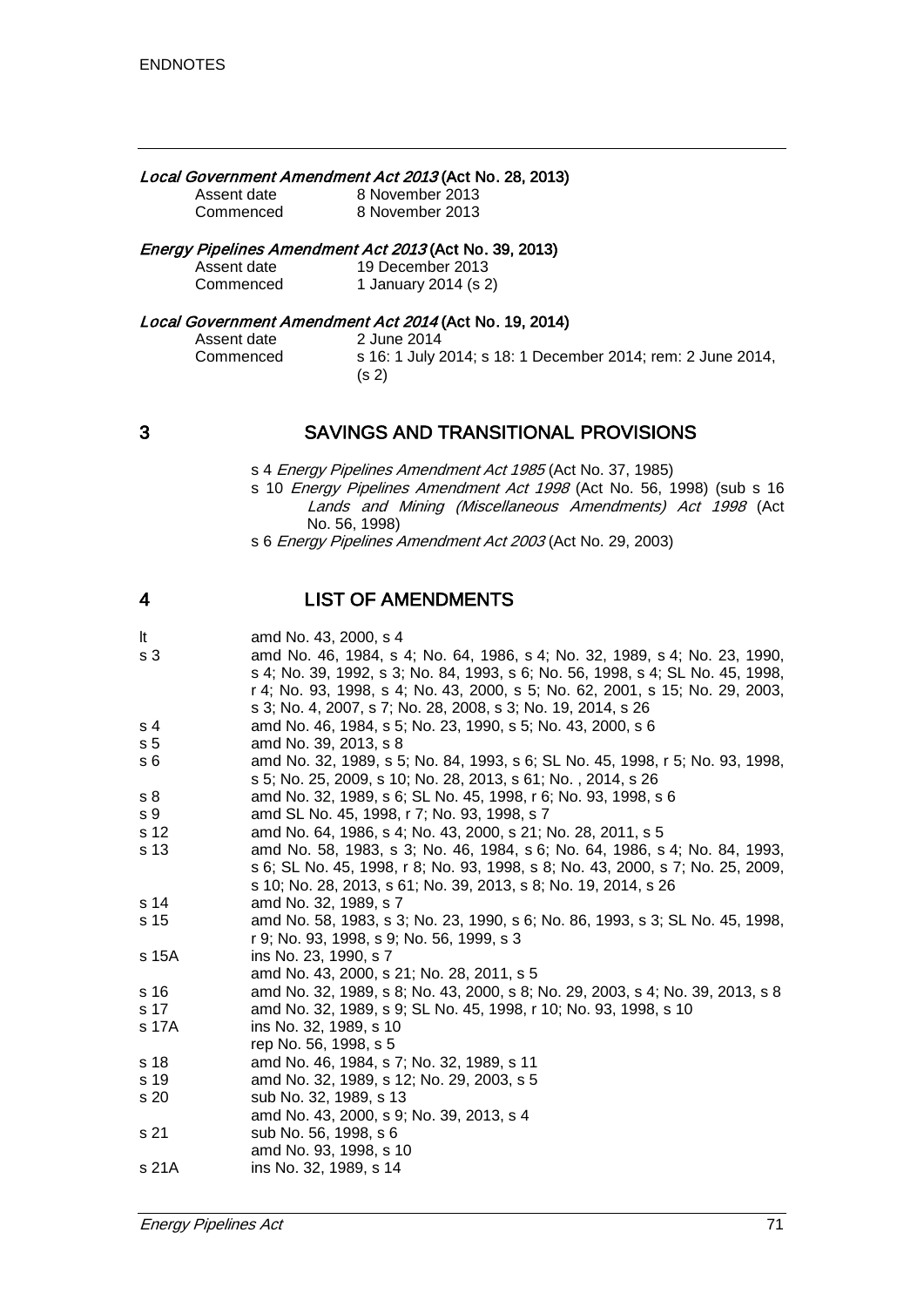| s 21B                                                               | ins No. 32, 1989, s 14<br>amd No. 84, 1993, s 6; SL No. 45, 1998, r 11; No. 93, 1998, s 12; No. 25,<br>2009, s 10; No. 39, 2013, s 5; No. 19, 2014, s 26                                                                                                                                             |
|---------------------------------------------------------------------|------------------------------------------------------------------------------------------------------------------------------------------------------------------------------------------------------------------------------------------------------------------------------------------------------|
| s 21C                                                               | ins No. 32, 1989, s 14<br>amd No. 39, 2013, s 8                                                                                                                                                                                                                                                      |
| s 21D<br>s 22<br>s 26<br>s 27<br>s 28<br>s 30                       | ins No. 32, 1989, s 14<br>amd No. 56, 1998, s 7; SL No. 45, 1998, r 12<br>amd No. 93, 1998, s 13; No. 43, 2000, s 21; No. 28, 2011, s 5<br>amd No. 17, 1996, s 6<br>amd No. 43, 2000, s 21; No. 28, 2011, s 5<br>amd No. 46, 1984, s 8; No. 32, 1989, s 24; No. 43, 2000, s 10; No. 39, 2013,<br>s 6 |
| s 31<br>s 32A<br>pt IV hdg<br>s 33<br>s 34<br>s 36<br>s 37<br>s 37A | amd No. 32, 1989, s 24<br>ins No. 30, 2010, s 34<br>amd No. 43, 2000, s 11<br>rep No. 32, 1989, s 15<br>amd No. 32, 1989, s 16<br>amd No. 43, 2000, s 12; No. 28, 2011, s 5<br>amd No. 43, 2000, s 21; No. 28, 2011, s 5<br>ins No. 43, 2000, s 13                                                   |
| s 38<br>s 38A                                                       | amd No. 28, 2011, s 5<br>amd No. 32, 1989, s 17; No. 43, 2000, s 14; No. 28, 2011, s 5<br>ins No. 43, 2000, s 15<br>amd No. 62, 2001, s 15                                                                                                                                                           |
| $ss 39 - 40$<br>s 42                                                | amd No. 43, 2000, s 21; No. 28, 2011, s 5<br>amd No. 92, 1998, s 10; No. 43, 2000, s 21; No. 16, 2008, s 17; No. 28, 2011,<br>s <sub>5</sub>                                                                                                                                                         |
| s 43                                                                | amd No. 46, 1984, s 9; No. 18, 1986, s 3; No. 59, 1990, s 4; No. 93, 1998,<br>s 14; No. 43, 2000, s 21; No. 17, 2001, s 21; No. 28, 2011, s 5                                                                                                                                                        |
| pt IVA hdg                                                          | ins No. 56, 1998, s 8                                                                                                                                                                                                                                                                                |
| $ss 43A - 43P$                                                      | rep SL No. 45, 1998, r 13<br>ins No. 56, 1998, s 8<br>rep SL No. 45, 1998, r 13                                                                                                                                                                                                                      |
| s 44                                                                | amd No. 46, 1984, s 10; No. 43, 2000, s 16                                                                                                                                                                                                                                                           |
| s 45                                                                | amd No. 32, 1989, s 24                                                                                                                                                                                                                                                                               |
| s 46                                                                | amd No. 32, 1989, ss 18 and 24; No. 39, 2013, s 8                                                                                                                                                                                                                                                    |
| s 47                                                                | amd No. 39, 2013, s 7                                                                                                                                                                                                                                                                                |
| s 48                                                                | amd No. 32, 1989, s 19                                                                                                                                                                                                                                                                               |
| s 49                                                                | amd No. 32, 1989, ss 20 and 24; No. 39, 2013, s 8                                                                                                                                                                                                                                                    |
| s 50                                                                | amd No. 43, 2000, s 21; No. 28, 2011, s 5                                                                                                                                                                                                                                                            |
| $ss 52 - 53$                                                        | amd No. 43, 2000, s 21; No. 28, 2011, s 5                                                                                                                                                                                                                                                            |
| s 54                                                                | amd No. 32, 1989, s 21; No. 39, 2013, s 8                                                                                                                                                                                                                                                            |
| s 55                                                                | amd No. 39, 2013, s 8                                                                                                                                                                                                                                                                                |
| s 58                                                                | amd No. 43, 2000, s 21; No. 28, 2011, s 5<br>ins No. 43, 2000, s 17                                                                                                                                                                                                                                  |
| pt VA hdg<br>$ss$ 58A $-$ 58H                                       | ins No. 43, 2000, s 17                                                                                                                                                                                                                                                                               |
| s 59                                                                | amd No. 32, 1989, s 22; SL No. 45, 1998, r 14                                                                                                                                                                                                                                                        |
|                                                                     | sub No. 44, 2005, s 26                                                                                                                                                                                                                                                                               |
| s 59A                                                               | ins No. 43, 2000, s 18                                                                                                                                                                                                                                                                               |
| s 63                                                                | amd No. 68, 1983, s 4; No. 32, 1989, s 24; No. 43, 2000, s 21; No. 28, 2011,<br>s 5                                                                                                                                                                                                                  |
| s 63A                                                               | ins No. 23, 1990, s 8                                                                                                                                                                                                                                                                                |
| s 64                                                                | amd No. 46, 1984, s 11; No. 43, 2000, s 19; No. 28, 2011, s 5                                                                                                                                                                                                                                        |
| s 64A                                                               | ins No. 46, 1984, s 12                                                                                                                                                                                                                                                                               |
|                                                                     | amd No. 43, 2000, s 21; No. 28, 2011, s 5                                                                                                                                                                                                                                                            |
| s 65                                                                | amd No. 28, 2011, s 5                                                                                                                                                                                                                                                                                |
| s 66                                                                | sub No. 46, 1984, s 13<br>amd No. 32, 1989, s 23; No. 43, 2000, s 20; No. 28, 2011, s 5                                                                                                                                                                                                              |